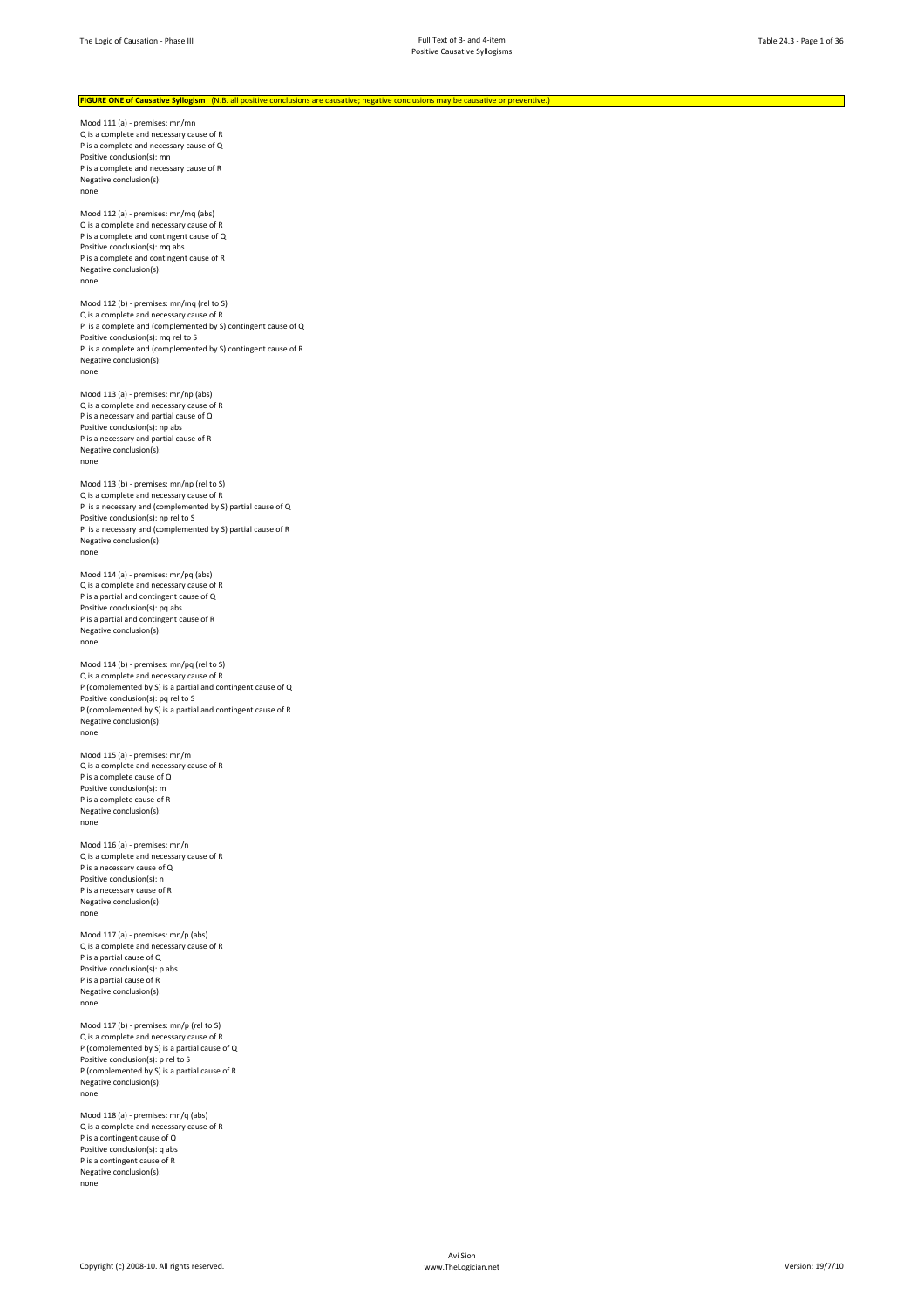Mood 118 (b) - premises: mn/a (rel to S) Q is a complete and necessary cause of R P (complemented by S) is a contingent cause of Q Positive conclusion(s): q rel to S P (complemented by S) is a contingent cause of R Negative conclusion(s): none

Mood 121 (a) - premises: mq/mn (abs) Q is a complete and contingent cause of R P is a complete and necessary cause of Q Positive conclusion(s): mq abs P is a complete and contingent cause of R Negative conclusion(s): none

Mood 121 (c) - premises: mq/mn (rel to S) Q is a complete and (complemented by S) contingent cause of R P is a complete and necessary cause of Q Positive conclusion(s): ma rel to S P is a complete and (complemented by S) contingent cause of R Negative conclusion(s): none

Mood 122 (a) - premises: mq/mq (abs / abs) Q is a complete and contingent cause of R P is a complete and contingent cause of Q Positive conclusion(s): ma abs P is a complete and contingent cause of R Negative conclusion(s): none

Mood 122 (b) - premises: mq/mq (abs / rel S) Q is a complete and contingent cause of R P is a complete and (complemented by S) contingent cause of Q Positive conclusion(s): mq abs P is a complete and contingent cause of R Negative conclusion(s): causative: not-q rel to notS; preventive: none P (complemented by notS) is not a contingent cause of R

Mood 122 (c) - premises: mq/mq (rel S / abs) Q is a complete and (complemented by S) contingent cause of R P is a complete and contingent cause of Q Positive conclusion(s): mq abs P is a complete and contingent cause of R Negative conclusion(s): causative: not-q rel to notS; preventive: none. P (complemented by notS) is not a contingent cause of R

Mood 123 (a) - premises: mq/np (abs / abs) Q is a complete and contingent cause of R P is a necessary and partial cause of Q Positive conclusion(s): none Negative conclusion(s): causative: none; preventive: not-m

P is not a complete cause of notR

Mood 123 (b) - premises: mq/np (abs / rel S) Q is a complete and contingent cause of R P is a necessary and (complemented by S) partial cause of Q Positive conclusion(s): none Negative conclusion(s): causative: not-p rel to notS; preventive: not-m, not-p rel to S, not-q rel to notS P (complemented by notS) is not a partial cause of R; also: P is not a complete cause of notR, P (complemented by S) is not a partial cause of notR, P (complemented by notS) is not a contingent cause of notR Mood 123 (c) - premises: mq/np (rel S / abs)

Q is a complete and (complemented by S) contingent cause of R P is a necessary and partial cause of Q Positive conclusion(s) none

Negative conclusion(s): causative: not-q rel to notS; preventive: not-m, not-q rel to S, not-p rel to notS P (complemented by notS) is not a contingent cause of R; also: P is not a complete cause of notR, P (complemented by S) is not a contingent cause of notR, P (complemented by notS) is not a partial cause of notR

Mood 124 (a) - premises: mq/pq (abs / abs) Q is a complete and contingent cause of R P is a partial and contingent cause of Q Positive conclusion(s): none Negative conclusion(s): causative: not-n; preventive: not-m P is not a necessary cause of R; also: P is not a complete cause of notP

Mood 124 (b) - premises: mq/pq (abs / rel S) Q is a complete and contingent cause of R P (complemented by S) is a partial and contingent cause of Q Positive conclusion(s):

none Negative conclusion(s): causative: not-n, not-p rel to notS, not-q rel to notS; preventive: not-m, not-p rel to S, not-p rel to notS, not-q rel to notS P is not a necessary cause of R, P (complemented by notS) is not a partial cause of R, P (complemented by notS) is not a contingent cause of R; also: P is not a complete cause of R; also: P is not a complete cause of notR,

Mood 124 (c) - premises: mq/pq (rel S / abs) Q is a complete and (complemented by S) contingent cause of R P is a partial and contingent cause of Q Positive conclusion(s): none Negative conclusion(s): causative: not-n; preventive: not-m

P is not a necessary cause of R; also: P is not a complete cause of notR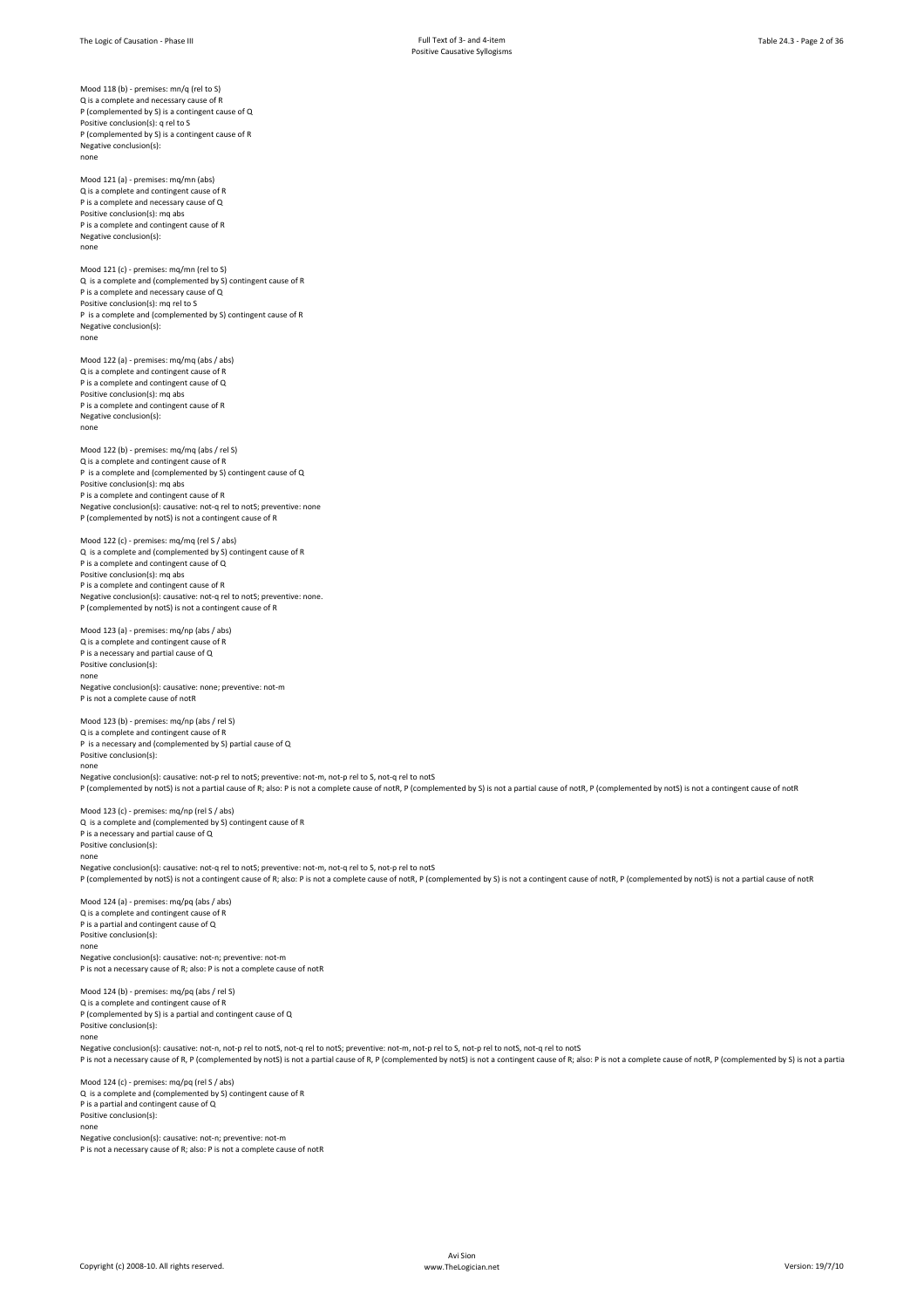Mood 125 (a) - premises: mq/m (abs) Q is a complete and contingent cause of R P is a complete cause of Q Positive conclusion(s): mq abs P is a complete and contingent cause of R Negative conclusion(s): none Mood 125 (c) - premises: mq/m (rel to S) Q is a complete and (complemented by S) contingent cause of R P is a complete cause of Q Positive conclusion(s): mq abs P is a complete and contingent cause of R Negative conclusion(s): causative: not-q rel to notS; preventive: none P (complemented by notS) is not a contingent cause of R Mood 126 (a) - premises: mq/n (abs) Q is a complete and contingent cause of R P is a necessary cause of Q Positive conclusion(s): none Negative conclusion(s): causative: none; preventive: not-m P is not a complete cause of notR Mood 126 (c) - premises: mq/n (rel to S) Q is a complete and (complemented by S) contingent cause of R P is a necessary cause of Q Positive conclusion(s): none Negative conclusion(s): causative: not-q rel to notS; preventive: not-m, not-q rel to S, not-p rel to notS P (complemented by notS) is not a contingent cause of R; also: P is not a complete cause of notR, P (complemented by S) is not a contingent cause of notR, P (complemented by notS) is not a partial cause of notR Mood 127 (a) - premises: mq/p (abs / abs) Q is a complete and contingent cause of R P is a partial cause of Q Positive conclusion(s): none Negative conclusion(s): causative: none; preventive: not-m P is not a complete cause of notR Mood 127 (b) - premises: mq/p (abs / rel S) Q is a complete and contingent cause of R P (complemented by S) is a partial cause of Q Positive conclusion(s): none Negative conclusion(s): causative: not-p rel to notS; preventive: not-m, not-p rel to S, not-q rel to notS P (complemented by notS) is not a partial cause of R; also: P is not a complete cause of notR, P (complemented by S) is not a partial cause of notR, P (complemented by notS) is not a contingent cause of notR Mood 127 (c) - premises: mq/p (rel S / abs) Q is a complete and (complemented by S) contingent cause of R P is a partial cause of Q Positive conclusion(s): none Negative conclusion(s): causative: none; preventive: not-m P is not a complete cause of notR Mood 128 (a) - premises: mq/q (abs / abs) Q is a complete and contingent cause of R P is a contingent cause of Q Positive conclusion(s): none Negative conclusion(s): causative: not-n; preventive: not-m P is not a necessary cause of R; also: P is not a complete cause of notR Mood 128 (b) - premises: mq/q (abs / rel S) Q is a complete and contingent cause of R P (complemented by S) is a contingent cause of Q Positive conclusion(s) none Negative conclusion(s): causative: not-n, not-q rel to notS; preventive: not-m, not-p rel to notS P is not a necessary cause of R, P (complemented by notS) is not a contingent cause of R; also: P is not a complete cause of notR, P (complemented by notS) is not a partial cause of notR Mood 128 (c) - premises: mq/q (rel S / abs) Q is a complete and (complemented by S) contingent cause of R P is a contingent cause of Q Positive conclusion(s): none Negative conclusion(s): causative: not-n; preventive: not-m P is not a necessary cause of R; also: P is not a complete cause of notR Mood 131 (a) - premises: np/mn (abs) Q is a necessary and partial cause of R P is a complete and necessary cause of Q Positive conclusion(s): np abs P is a necessary and partial cause of R Negative conclusion(s): none Mood 131 (c) - premises: np/mn (rel to S) Q is a necessary and (complemented by S) partial cause of R P is a complete and necessary cause of Q Positive conclusion(s): np rel to S P is a necessary and (complemented by S) partial cause of R Negative conclusion(s): none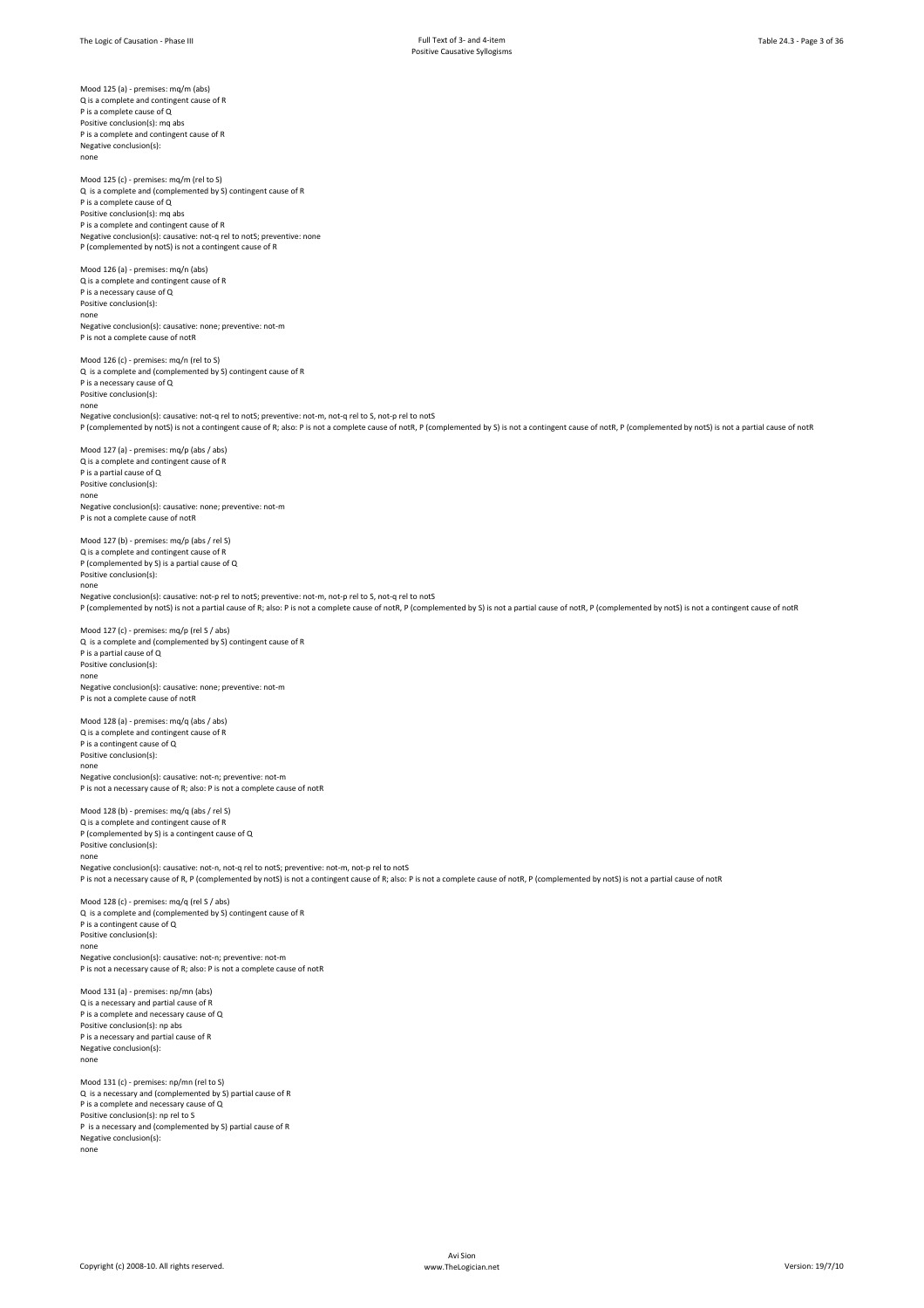Mood 132 (a) - premises: np/mq (abs / abs) Q is a necessary and partial cause of R P is a complete and contingent cause of Q Positive conclusion(s): none Negative conclusion(s): causative: none; preventive: not-n P is not a necessary cause of not Mood 132 (b) - premises: np/mq (abs / rel S) Q is a necessary and partial cause of R P is a complete and (complemented by S) contingent cause of Q Positive conclusion(s): none Negative conclusion(s): causative: not-q rel to notS; preventive: not-n, not-q rel to S, not-p rel to notS P (complemented by notS) is not a contingent cause of R; also: P is not a necessary cause of notR, P (complemented by S) is not a contingent cause of notR, P (complemented by notS) is not a partial cause of notR Mood 132 (c) - premises: np/mq (rel S / abs) Q is a necessary and (complemented by S) partial cause of R P is a complete and contingent cause of Q Positive conclusion(s): none Negative conclusion(s): causative: not-p rel to notS; preventive: not-n, not-p rel to S, not-q rel to notS P (complemented by notS) is not a partial cause of R; also: P is not a necessary cause of notR, P (complemented by S) is not a partial cause of notR, P (complemented by notS) is not a contingent cause of notR Mood 133 (a) - premises: np/np (abs / abs) Q is a necessary and partial cause of R P is a necessary and partial cause of Q Positive conclusion(s): np abs P is a necessary and partial cause of R Negative conclusion(s): none Mood 133 (b) - premises: np/np (abs / rel S) Q is a necessary and partial cause of R P is a necessary and (complemented by S) partial cause of Q Positive conclusion(s): np abs P is a necessary and partial cause of R Negative conclusion(s): causative: not-p rel to notS; preventive: none P (complemented by notS) is not a partial cause of R Mood 133 (c) - premises: np/np (rel S / abs) Q is a necessary and (complemented by S) partial cause of R P is a necessary and partial cause of Q Positive conclusion(s): np abs P is a necessary and partial cause of R Negative conclusion(s): causative: not-p rel to notS; preventive: none P (complemented by notS) is not a partial cause of R Mood 134 (a) - premises: np/pq (abs / abs) Q is a necessary and partial cause of R P is a partial and contingent cause of Q Positive conclusion(s): none Negative conclusion(s): causative: not-m; preventive: not-n P is not a complete cause of R; also: P is not a necessary cause of notR Mood 134 (b) - premises: np/pq (abs / rel S) Q is a necessary and partial cause of R P (complemented by S) is a partial and contingent cause of Q Positive conclusion(s): none Negative conclusion(s): causative: not-m, not-p rel to notS, not-q rel to notS; preventive: not-n, not-q rel to S, not-p rel to notS, not-q rel to notS P is not a complete cause of R, P (complemented by notS) is not a partial cause of R, P (complemented by notS) is not a contingent cause of R; also: P is not a necessary cause of ncR, P (complemented by S) is not a contin Mood 134 (c) - premises: np/pq (rel S / abs) Q is a necessary and (complemented by S) partial cause of R P is a partial and contingent cause of Q Positive conclusion(s): none Negative conclusion(s): causative: not-m; preventive: not-n P is not a complete cause of R; also: P is not a necessary cause of notR Mood 135 (a) - premises: np/m (abs) Q is a necessary and partial cause of R P is a complete cause of Q Positive conclusion(s): none Negative conclusion(s): causative: none; preventive: not-n P is not a necessary cause of notR Mood 135 (c) - premises: np/m (rel to S) Q is a necessary and (complemented by S) partial cause of R P is a complete cause of Q Positive conclusion(s): none Negative conclusion(s): causative: not-p rel to notS; preventive: not-n, not-p rel to S, not-q rel to notS P (complemented by notS) is not a partial cause of R; also: P is not a necessary cause of notR, P (complemented by S) is not a partial cause of notR, P (complemented by notS) is not a contingent cause of notR Mood 136 (a) - premises: np/n (abs) Q is a necessary and partial cause of R P is a necessary cause of Q Positive conclusion(s): np abs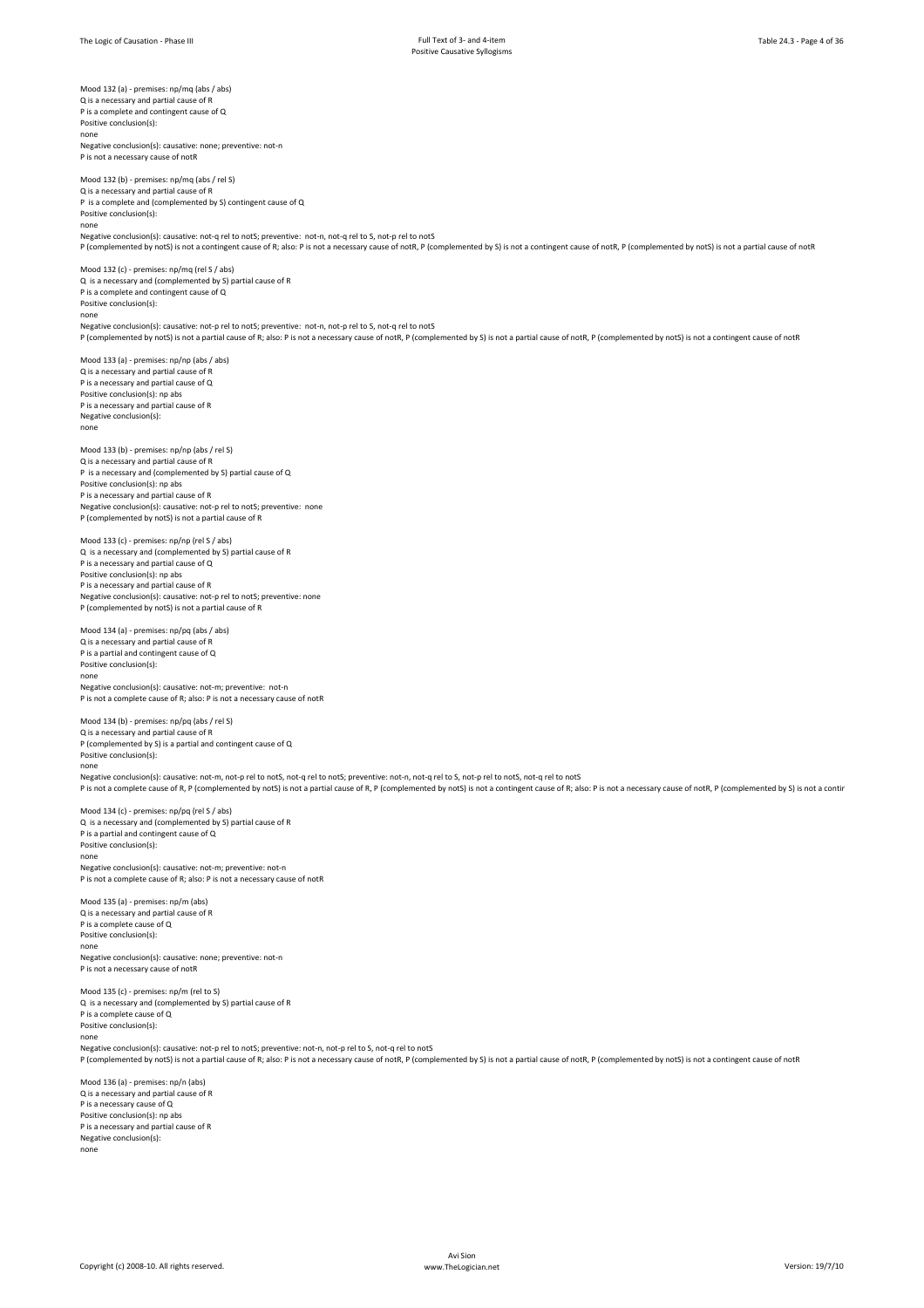Mood 136 (c) - premises: np/n (rel to S)

Q is a necessary and (complemented by S) partial cause of R P is a necessary cause of Q Positive conclusion(s): np abs P is a necessary and partial cause of R Negative conclusion(s): causative: not-p rel to notS; preventive: none P (complemented by notS) is not a partial cause of Mood 137 (a) - premises: np/p (abs / abs) Q is a necessary and partial cause of R P is a partial cause of Q Positive conclusion(s): none Negative conclusion(s): causative: not-m; preventive: not-n P is not a complete cause of R; also: P is not a necessary cause of notR Mood 137 (b) - premises: np/p (abs / rel S) Q is a necessary and partial cause of R P (complemented by S) is a partial cause of Q Positive conclusion(s): none Negative conclusion(s): causative: not-m, not-p rel to notS; preventive: not-n, not-q rel to notS P is not a complete cause of R, P (complemented by notS) is not a partial cause of R; also: P is not a peressary cause of notR, P (complemented by notS) is not a contingent cause of notR. Mood 137 (c) - premises: np/p (rel S / abs) Q is a necessary and (complemented by S) partial cause of R P is a partial cause of Q Positive conclusion(s): none Negative conclusion(s): causative: not-m; preventive: not-n P is not a complete cause of R; also: P is not a necessary cause of notR Mood 138 (a) - premises: np/q (abs / abs) Q is a necessary and partial cause of R P is a contingent cause of Q Positive conclusion(s): none Negative conclusion(s): causative: none; preventive: not-n P is not a necessary cause of notR Mood 138 (b) - premises: np/q (abs / rel S) Q is a necessary and partial cause of R P (complemented by S) is a contingent cause of Q Positive conclusion(s): none Negative conclusion(s): causative: not-q rel to notS; preventive: not-n, not-q rel to S, not-p rel to notS P (complemented by notS) is not a contingent cause of R; also: P is not a necessary cause of notR, P (complemented by S) is not a contingent cause of notR, P (complemented by notS) is not a partial cause of notR Mood 138 (c) - premises: np/q (rel S / abs) Q is a necessary and (complemented by S) partial cause of R P is a contingent cause of Q Positive conclusion(s): none Negative conclusion(s): causative: none; preventive: not-n P is not a necessary cause of notR Mood 141 (a) - premises: pq/mn (abs) Q is a partial and contingent cause of R P is a complete and necessary cause of Q Positive conclusion(s): pq abs P is a partial and contingent cause of R Negative conclusion(s): none Mood 141 (c) - premises: pq/mn (rel to S) Q (complemented by S) is a partial and contingent cause of R P is a complete and necessary cause of Q Positive conclusion(s): pq rel to S P (complemented by S) is a partial and contingent cause of R Negative conclusion(s): none Mood 142 (a) - premises: pq/mq (abs / abs) Q is a partial and contingent cause of R P is a complete and contingent cause of Q Positive conclusion(s): none Negative conclusion(s): causative: not-n; preventive: not-n P is not a necessary cause of R; also: P is not a necessary cause of notR Mood 142 (b) - premises: pq/mq (abs / rel S) Q is a partial and contingent cause of R P is a complete and (complemented by S) contingent cause of Q Positive conclusion(s): none Negative conclusion(s): causative: not-n; preventive: not-n P is not a necessary cause of R; also: P is not a necessary cause of notR Mood 142 (c) - premises: pq/mq (rel S / abs) Q (complemented by S) is a partial and contingent cause of R P is a complete and contingent cause of Q Positive conclusion(s): none

Negative conclusion(s): causative: not-n, not-p rel to notS, not-q rel to notS; preventive: not-n, not-p rel to S, not-q rel to S, not-q rel to notS P is not a necessary cause of R. P (complemented by notS) is not a partial cause of R. P (complemented by notS) is not a contingent cause of R: also: P is not a necessary cause of notR. P (complemented by S) is not a parti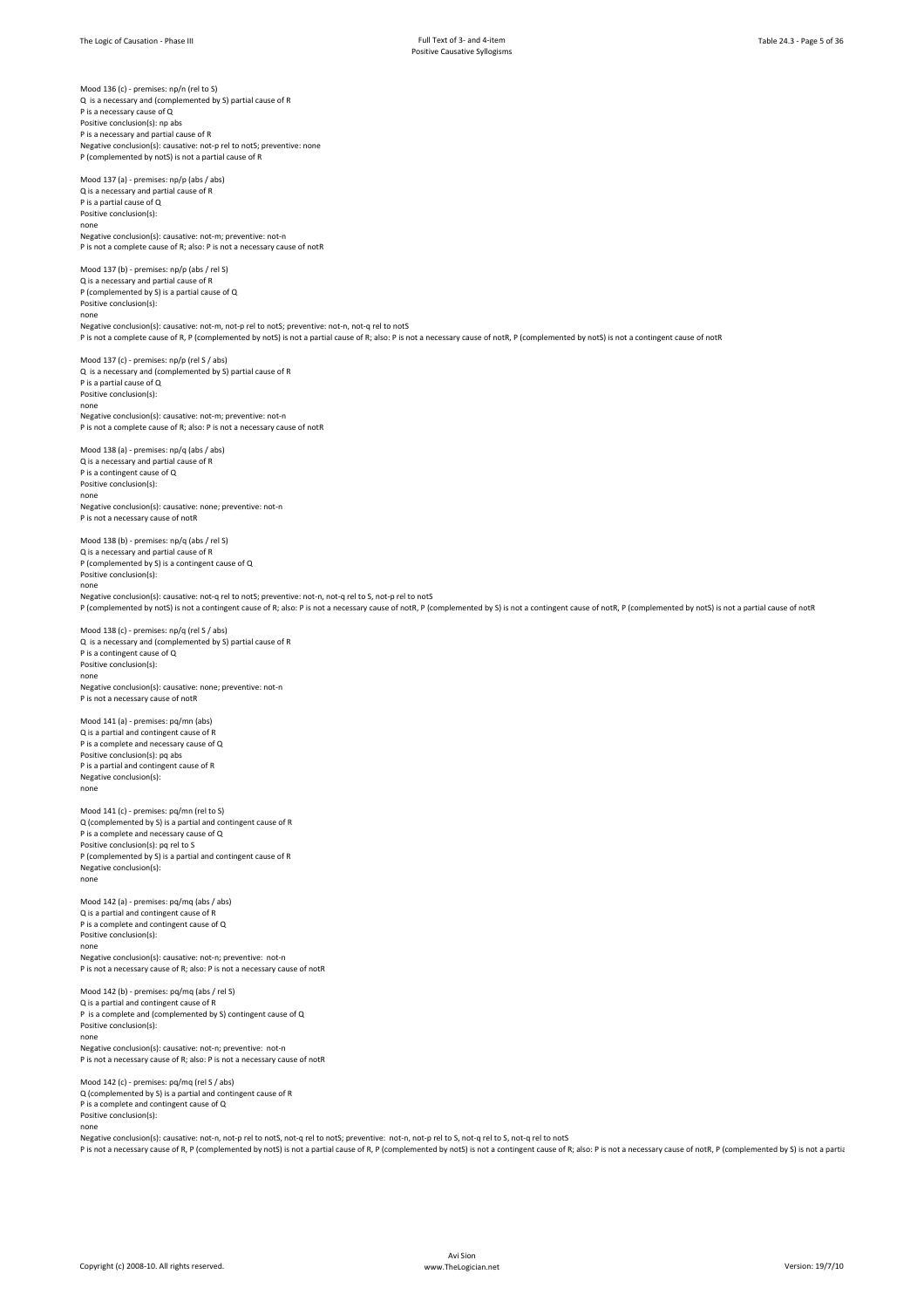Mood 143 (a) - premises: pq/np (abs / abs) Q is a partial and contingent cause of R P is a necessary and partial cause of Q Positive conclusion(s): none

Negative conclusion(s): causative: not-m; preventive: not-m P is not a complete cause of R; also: P is not a complete cause of notR

Mood 143 (b) - premises: pq/np (abs / rel S) Q is a partial and contingent cause of R P is a necessary and (complemented by S) partial cause of Q Positive conclusion(s): none Negative conclusion(s): causative: not-m; preventive: not-m P is not a complete cause of R; also: P is not a complete cause of notR

Mood 143 (c) - premises: pq/np (rel S / abs)

Q (complemented by S) is a partial and contingent cause of R P is a necessary and partial cause of Q Positive conclusion(s): none

Negative conclusion(s): causative: not-m, not-p rel to notS, not-q rel to notS; preventive: not-m, not-p rel to S, not-q rel to S, not-q rel to S, not-q rel to S, not-p rel to notS<br>P is not a complete cause of R, P (comple

Mood 144 (a) - premises: pq/pq (abs / abs) Q is a partial and contingent cause of R P is a partial and contingent cause of Q Positive conclusion(s): none Negative conclusion(s):

none Mood 144 (b) - premises: pq/pq (abs / rel S) Q is a partial and contingent cause of R P (complemented by S) is a partial and contingent cause of Q

Positive conclusion(s): none Negative conclusion(s): none

Mood 144 (c) - premises: pq/pq (rel S / abs) Q (complemented by S) is a partial and contingent cause of R P is a partial and contingent cause of Q Positive conclusion(s): none Negative conclusion(s): none

Mood 145 (a) - premises: pq/m (abs) Q is a partial and contingent cause of R P is a complete cause of Q Positive conclusion(s): none Negative conclusion(s): causative: not-n; preventive: not-n P is not a necessary cause of R; also: P is not a necessary cause of notR

Mood 145 (c) - premises: pq/m (rel to S) Q (complemented by S) is a partial and contingent cause of R P is a complete cause of Q Positive conclusion(s): none Negative conclusion(s): causative: not-n, not-p rel to notS, not-q rel to notS; preventive: not-n, not-p rel to S, not-q rel to S, not-q rel to notS

P is not a necessary cause of R, P (complemented by notS) is not a partial cause of R, P (complemented by notS) is not a contingent cause of R; also: P is not a necessary cause of ncR, P (complemented by S) is not a partia

Mood 146 (a) - premises: pq/n (abs) Q is a partial and contingent cause of R P is a necessary cause of Q Positive conclusion(s) none Negative conclusion(s): causative: not-m; preventive: not-m P is not a complete cause of R; also: P is not a complete cause of notR

Mood 146 (c) - premises: pq/n (rel to S) Q (complemented by S) is a partial and contingent cause of R P is a necessary cause of Q Positive conclusion(s): none

Negative conclusion(s): causative: not-m, not-p rel to notS, not-q rel to notS; preventive: not-m, not-p rel to S, not-q rel to S, not-p rel to notS P is not a complete cause of R. P (complemented by notS) is not a partial cause of R. P (complemented by notS) is not a contingent cause of R; also: P is not a complete cause of notR. P (complemented by S) is not a partial

Mood 147 (a) - premises: pq/p (abs / abs) Q is a partial and contingent cause of R P is a partial cause of Q Positive conclusion(s): none Negative conclusion(s): none

Mood 147 (b) - premises: pq/p (abs / rel S) Q is a partial and contingent cause of R P (complemented by S) is a partial cause of Q Positive conclusion(s): none Negative conclusion(s):

none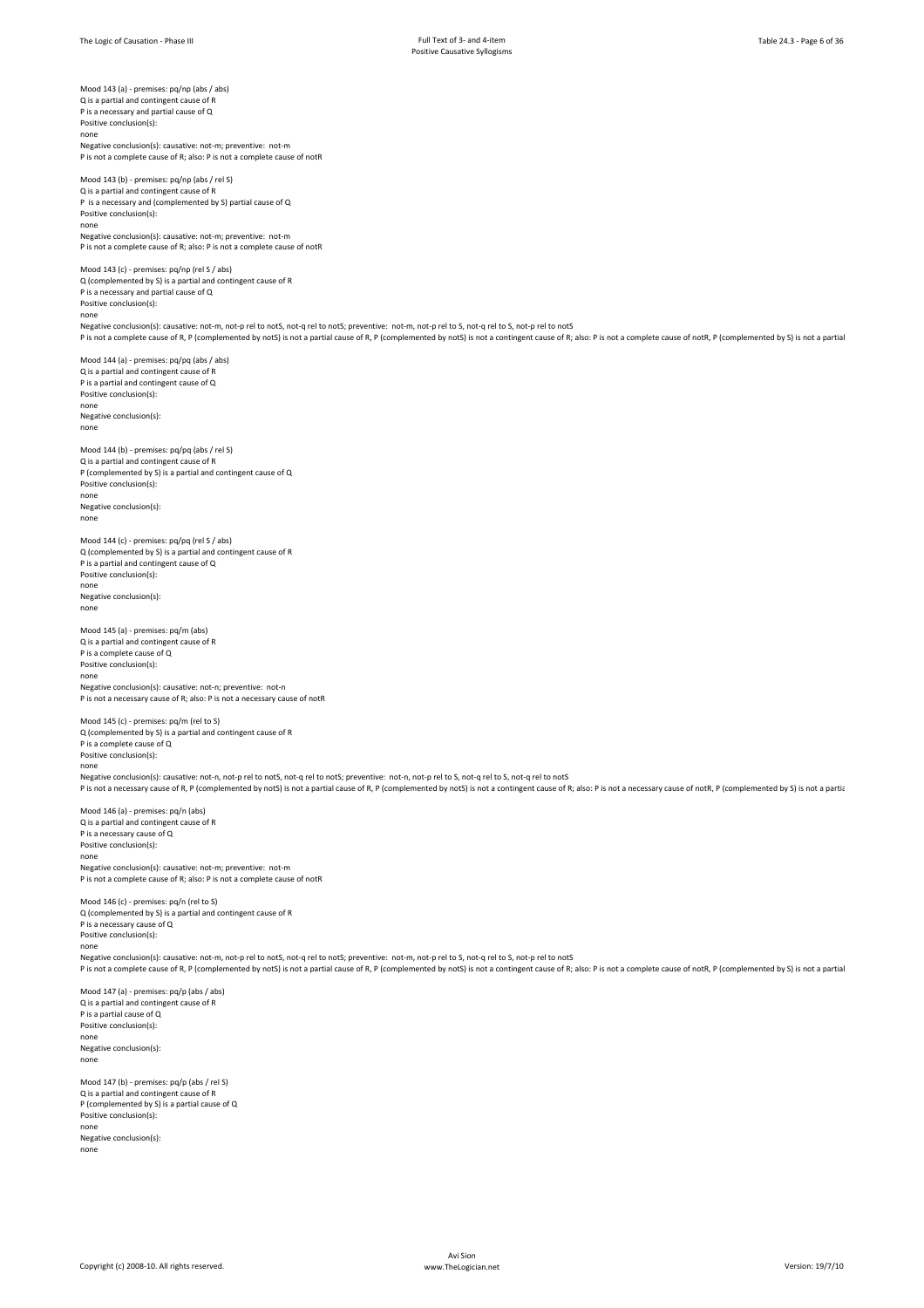Mood 147 (c) - premises: pg/p (rel S / abs) Q (complemented by S) is a partial and contingent cause of R P is a partial cause of Q Positive conclusion(s) none Negative conclusion(s): none Mood 148 (a) - premises: pq/q (abs / abs) Q is a partial and contingent cause of R P is a contingent cause of Q Positive conclusion(s): none Negative conclusion(s): none Mood 148 (b) - premises: pq/q (abs / rel S) Q is a partial and contingent cause of R P (complemented by S) is a contingent cause of Q Positive conclusion(s): none Negative conclusion(s): none Mood 148 (c) - premises: pq/q (rel S / abs) Q (complemented by S) is a partial and contingent cause of R P is a contingent cause of Q Positive conclusion(s): none Negative conclusion(s): none Mood 151 (a) - premises: m/mn Q is a complete cause of R P is a complete and necessary cause of Q Positive conclusion(s): m P is a complete cause of R Negative conclusion(s): none Mood 152 (a) - premises: m/mq (abs) Q is a complete cause of R P is a complete and contingent cause of Q Positive conclusion(s): mq abs P is a complete and contingent cause of R Negative conclusion(s): none Mood 152 (b) - premises: m/mq (rel to S) Q is a complete cause of R P is a complete and (complemented by S) contingent cause of Q Positive conclusion(s): mg abs P is a complete and contingent cause of R Negative conclusion(s): causative: not-q rel to notS; preventive: none P (complemented by notS) is not a contingent cause of R Mood 153 (a) - premises: m/np (abs) Q is a complete cause of R P is a necessary and partial cause of Q Positive conclusion(s): none Negative conclusion(s): causative: none; preventive: not-m P is not a complete cause of notR Mood 153 (b) - premises: m/np (rel to S) Q is a complete cause of R P is a necessary and (complemented by S) partial cause of Q Positive conclusion(s) none Negative conclusion(s): causative: not-p rel to notS; preventive: not-m, not-p rel to S, not-q rel to notS P (complemented by notS) is not a partial cause of R; also: P is not a complete cause of notR, P (complemented by S) is not a partial cause of notR, P (complemented by notS) is not a contingent cause of notR Mood 154 (a) - premises: m/pq (abs) Q is a complete cause of R P is a partial and contingent cause of Q Positive conclusion(s): none Negative conclusion(s): causative: not-n; preventive: not-m P is not a necessary cause of R; also: P is not a complete cause of notP Mood 154 (b) - premises: m/pq (rel to S) Q is a complete cause of R P (complemented by S) is a partial and contingent cause of Q Positive conclusion(s): none Negative conclusion(s): causative: not-n, not-p rel to notS, not-q rel to notS; preventive: not-m, not-p rel to S, not-p rel to notS, not-q rel to notS P is not a necessary cause of R, P (complemented by notS) is not a partial cause of R, P (complemented by notS) is not a contingent cause of R; also: P is not a complete cause of R; also: P is not a complete cause of notR, Mood 155 (a) - premises: m/m Q is a complete cause of R P is a complete cause of Q Positive conclusion(s): m P is a complete cause of R Negative conclusion(s): none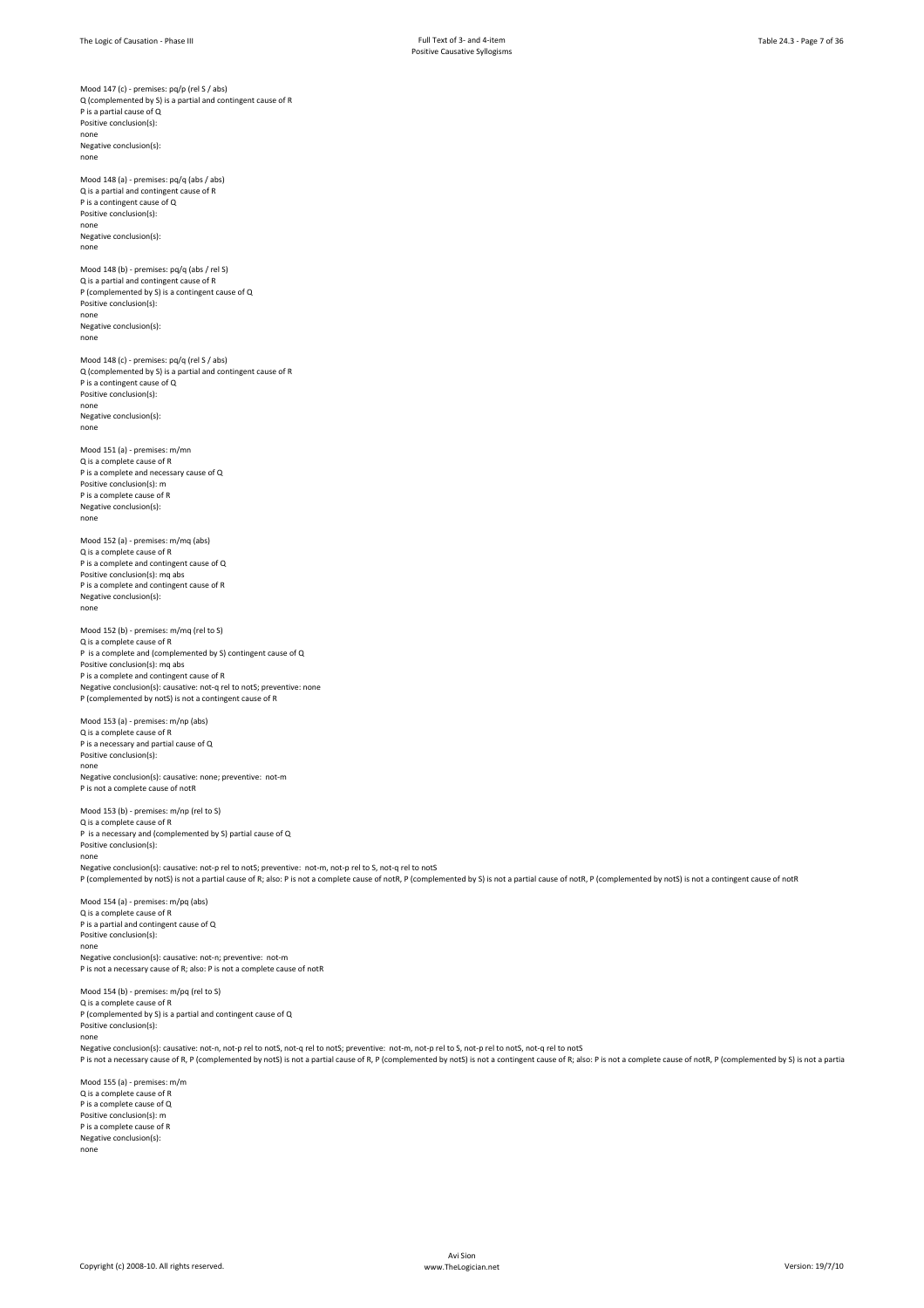Mood 156 (a) - premises: m/n Q is a complete cause of R P is a necessary cause of Q Positive conclusion(s): none Negative conclusion(s): causative: none; preventive: not-m P is not a complete cause of notR Mood 157 (a) - premises: m/p (abs) Q is a complete cause of R P is a partial cause of Q Positive conclusion(s): none Negative conclusion(s): causative: none; preventive: not-m P is not a complete cause of notR Mood 157 (b) - premises: m/p (rel to S) Q is a complete cause of R P (complemented by S) is a partial cause of Q Positive conclusion(s): none Negative conclusion(s): causative: not-p rel to notS; preventive: not-m, not-p rel to S, not-q rel to notS<br>P (complemented by notS) is not a partial cause of R; also: P is not a complete cause of notR, P (complemented by n Mood 158 (a) - premises: m/q (abs) Q is a complete cause of R P is a contingent cause of Q Positive conclusion(s): none Negative conclusion(s): causative: not-n; preventive: not-m P is not a necessary cause of R; also: P is not a complete cause of notR Mood 158 (b) - premises: m/q (rel to S) Q is a complete cause of R P (complemented by S) is a contingent cause of Q Positive conclusion(s): none Negative conclusion(s): causative: not-n, not-q rel to notS; preventive: not-m, not-p rel to notS P is not a necessary cause of R, P (complemented by notS) is not a contingent cause of R; also: P is not a complete cause of notR, P (complemented by notS) is not a partial cause of notR Mood 161 (a) - premises: n/mn Q is a necessary cause of R P is a complete and necessary cause of Q Positive conclusion(s): n P is a necessary cause of R Negative conclusion(s): none Mood 162 (a) - premises: n/mq (abs) Q is a necessary cause of R P is a complete and contingent cause of Q Positive conclusion(s): none Negative conclusion(s): causative: none; preventive: not-n P is not a necessary cause of notR Mood 162 (b) - premises: n/mq (rel to S) Q is a necessary cause of R P is a complete and (complemented by S) contingent cause of Q Positive conclusion(s): none Negative conclusion(s): causative: not-q rel to notS; preventive: not-n, not-q rel to S, not-p rel to notS P (complemented by notS) is not a contingent cause of R; also: P is not a necessary cause of notR, P (complemented by S) is not a contingent cause of notR, P (complemented by notS) is not a partial cause of notR Mood 163 (a) - premises: n/np (abs) Q is a necessary cause of R P is a necessary and partial cause of Q Positive conclusion(s): np abs P is a necessary and partial cause of R Negative conclusion(s): none Mood 163 (b) - premises: n/np (rel to S) Q is a necessary cause of R P is a necessary and (complemented by S) partial cause of Q Positive conclusion(s): np abs P is a necessary and partial cause of R Negative conclusion(s): causative: not-p rel to notS; preventive: P (complemented by notS) is not a partial cause of R Mood 164 (a) - premises: n/pq (abs) Q is a necessary cause of R P is a partial and contingent cause of Q Positive conclusion(s): none Negative conclusion(s): causative: not-m; preventive: not-n P is not a complete cause of R; also: P is not a necessary cause of notR Mood 164 (b) - premises: n/pq (rel to S) Q is a necessary cause of R P (complemented by S) is a partial and contingent cause of Q Positive conclusion(s): none Negative conclusion(s): causative: not-m, not-p rel to notS, not-q rel to notS; preventive: not-n, not-q rel to S, not-p rel to notS, not-q rel to notS P is not a complete cause of R, P (complemented by notS) is not a partial cause of R, P (complemented by notS) is not a contingent cause of R; also: P is not a necessary cause of notR, P (complemented by S) is not a contin

Copyright (c) 2008-10. All rights reserved.

Avi Sion www.TheLogician.net **Version:** 19/7/10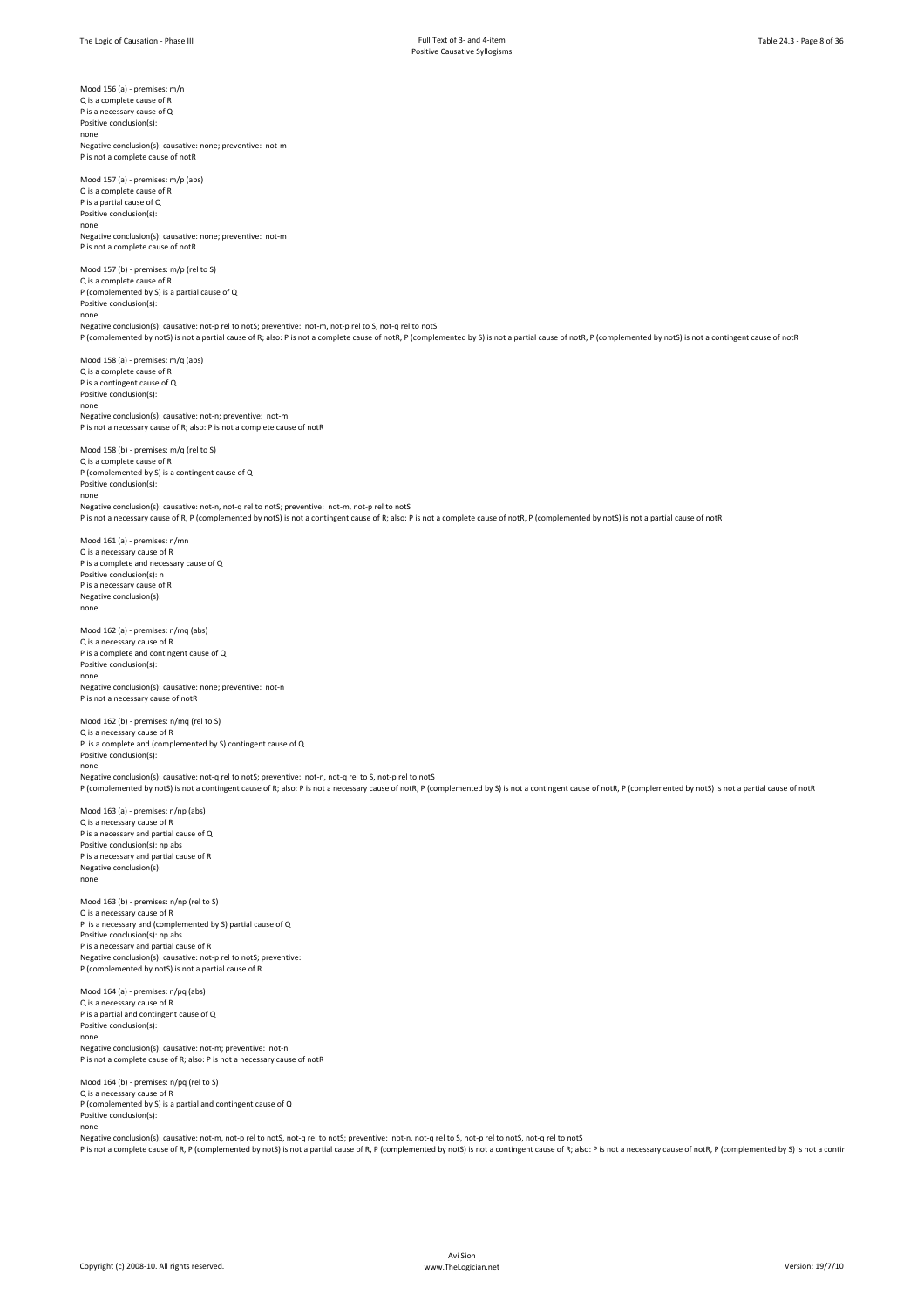Mood 165 (a) - premises: n/m Q is a necessary cause of R P is a complete cause of Q Positive conclusion(s): none Negative conclusion(s): causative: none; preventive: not-n P is not a necessary cause of not Mood 166 (a) - premises: n/n Q is a necessary cause of R P is a necessary cause of Q Positive conclusion(s): n P is a necessary cause of R Negative conclusion(s): none Mood 167 (a) - premises: n/p (abs) Q is a necessary cause of R P is a partial cause of Q Positive conclusion(s): none Negative conclusion(s): causative: not-m; preventive: not-n P is not a complete cause of R; also: P is not a necessary cause of notR Mood 167 (b) - premises: n/p (rel to S) Q is a necessary cause of R P (complemented by S) is a partial cause of Q Positive conclusion(s): none Negative conclusion(s): causative: not-m, not-p rel to notS; preventive: not-n, not-q rel to notS P is not a complete cause of R, P (complemented by notS) is not a partial cause of R; also: P is not a necessary cause of notR, P (complemented by notS) is not a contingent cause of notR Mood 168 (a) - premises: n/q (abs) Q is a necessary cause of R P is a contingent cause of Q Positive conclusion(s): none Negative conclusion(s): causative: none; preventive: not-n P is not a necessary cause of notR Mood 168 (b) - premises: n/q (rel to S) Q is a necessary cause of R P (complemented by S) is a contingent cause of Q Positive conclusion(s): none Negative conclusion(s): causative: not-q rel to notS; preventive: not-n, not-q rel to S, not-p rel to notS P (complemented by notS) is not a contingent cause of R; also: P is not a necessary cause of notR, P (complemented by S) is not a contingent cause of notR, P (complemented by notS) is not a partial cause of notR Mood 171 (a) - premises: p/mn (abs) Q is a partial cause of R P is a complete and necessary cause of Q Positive conclusion(s): p abs P is a partial cause of R Negative conclusion(s): none Mood 171 (c) - premises: p/mn (rel to S) Q (complemented by S) is a partial cause of R P is a complete and necessary cause of Q Positive conclusion(s): p rel to S P (complemented by S) is a partial cause of R Negative conclusion(s): none Mood 172 (a) - premises: p/mq (abs / abs) Q is a partial cause of R P is a complete and contingent cause of Q Positive conclusion(s): none Negative conclusion(s): causative: none; preventive: not-n P is not a necessary cause of notR Mood 172 (b) - premises: p/mq (abs / rel S) Q is a partial cause of R P is a complete and (complemented by S) contingent cause of Q Positive conclusion(s): none Negative conclusion(s): causative: none; preventive: not-n P is not a necessary cause of notR Mood 172 (c) - premises: p/mq (rel S / abs) Q (complemented by S) is a partial cause of R P is a complete and contingent cause of Q Positive conclusion(s): none Negative conclusion(s): causative: not-p rel to notS; preventive: not-n, not-p rel to S, not-q rel to notS P (complemented by notS) is not a partial cause of R; also: P is not a necessary cause of notR, P (complemented by S) is not a partial cause of notR, P (complemented by notS) is not a contingent cause of notR Mood 173 (a) - premises: p/np (abs / abs) Q is a partial cause of R P is a necessary and partial cause of Q

Positive conclusion(s): none Negative conclusion(s): causative: not-m; preventive: not-m P is not a complete cause of R; also: P is not a complete cause of notR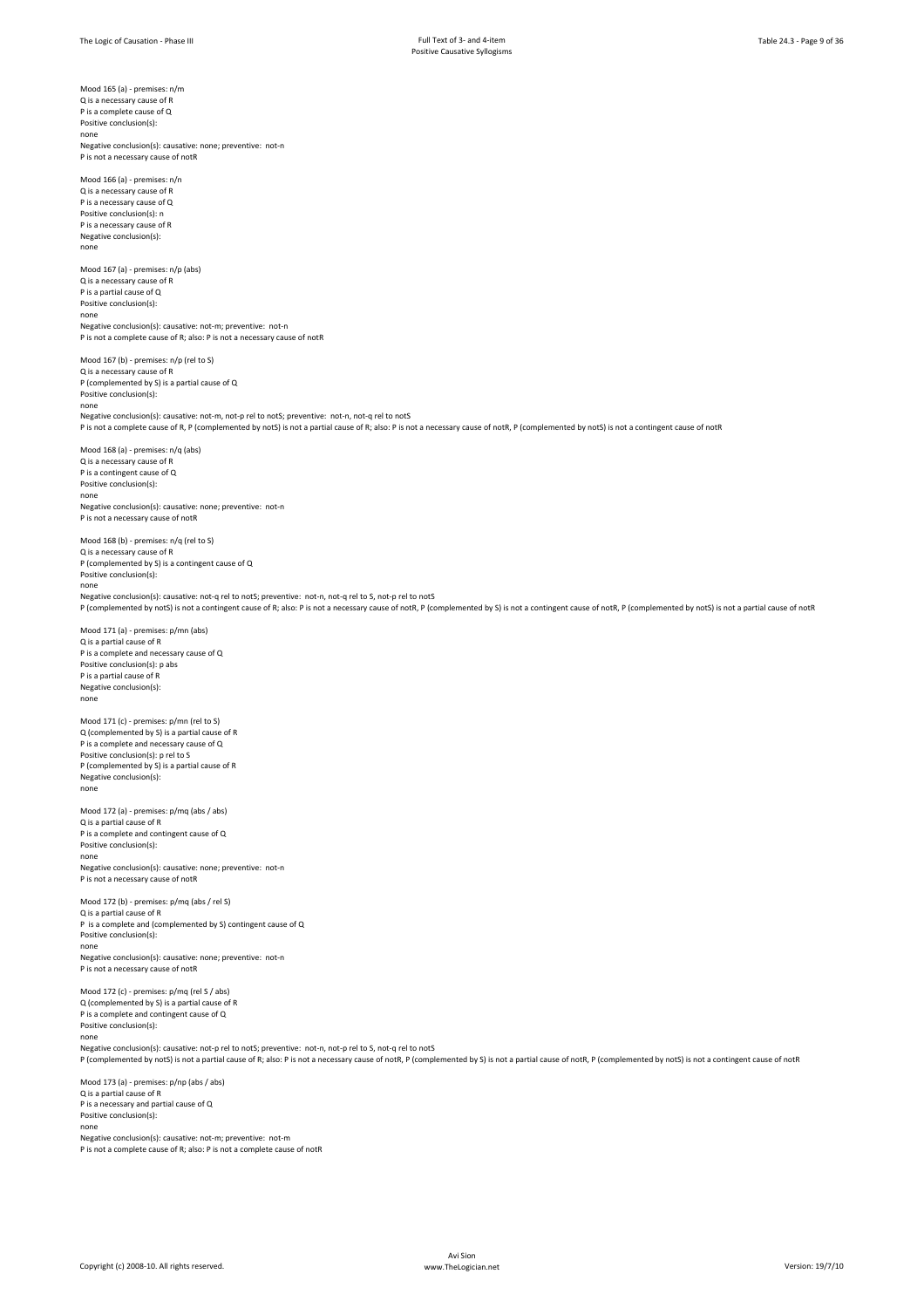Positive Causative Syllogisms

Mood 173 (b) - premises: p/np (abs / rel S) Q is a partial cause of R P is a necessary and (complemented by S) partial cause of Q Positive conclusion(s): none Negative conclusion(s): causative: not-m; preventive: not-m P is not a complete cause of R; also: P is not a complete cause of notR Mood 173 (c) - premises: p/np (rel S / abs) Q (complemented by S) is a partial cause of R P is a necessary and partial cause of Q Positive conclusion(s): none Negative conclusion(s): causative: not-m, not-p rel to notS; preventive: not-m, not-p rel to S P is not a complete cause of R, P (complemented by notS) is not a partial cause of R; also: P is not a complete cause of notR, P (complemented by S) is not a partial cause of notR Mood 174 (a) - premises: p/pq (abs / abs) Q is a partial cause of R P is a partial and contingent cause of Q Positive conclusion(s): none Negative conclusion(s): none Mood 174 (b) - premises: p/pq (abs / rel S) Q is a partial cause of R P (complemented by S) is a partial and contingent cause of Q Positive conclusion(s): none Negative conclusion(s): none Mood 174 (c) - premises: p/pq (rel S / abs) Q (complemented by S) is a partial cause of R P is a partial and contingent cause of Q Positive conclusion(s): none Negative conclusion(s): none Mood 175 (a) - premises: p/m (abs) Q is a partial cause of R P is a complete cause of Q Positive conclusion(s): none Negative conclusion(s): causative: none; preventive: not-n P is not a necessary cause of notR Mood 175 (c) - premises: p/m (rel to S) Q (complemented by S) is a partial cause of R P is a complete cause of Q Positive conclusion(s): none Negative conclusion(s): causative: not-p rel to notS; preventive: not-n, not-p rel to S, not-q rel to notS P (complemented by notS) is not a partial cause of R; also: P is not a necessary cause of notR, P (complemented by S) is not a partial cause of notR, P (complemented by notS) is not a contingent cause of notR Mood 176 (a) - premises: p/n (abs) Q is a partial cause of R P is a necessary cause of Q Positive conclusion(s): none Negative conclusion(s): causative: not-m; preventive: not-m P is not a complete cause of R; also: P is not a complete cause of notR Mood 176 (c) - premises: p/n (rel to S) Q (complemented by S) is a partial cause of R P is a necessary cause of Q Positive conclusion(s): none Negative conclusion(s): causative: not-m, not-p rel to notS; preventive: not-m, not-p rel to S P is not a complete cause of R, P (complemented by notS) is not a partial cause of R; also: P is not a complete cause of notR, P (complemented by S) is not a partial cause of notR Mood 177 (a) - premises: p/p (abs / abs) Q is a partial cause of R P is a partial cause of Q Positive conclusion(s): none Negative conclusion(s): none Mood 177 (b) - premises: p/p (abs / rel S) Q is a partial cause of R P (complemented by S) is a partial cause of Q Positive conclusion(s): none Negative conclusion(s): none Mood 177 (c) - premises: p/p (rel S / abs) Q (complemented by S) is a partial cause of R P is a partial cause of Q Positive conclusion(s): none Negative conclusion(s): none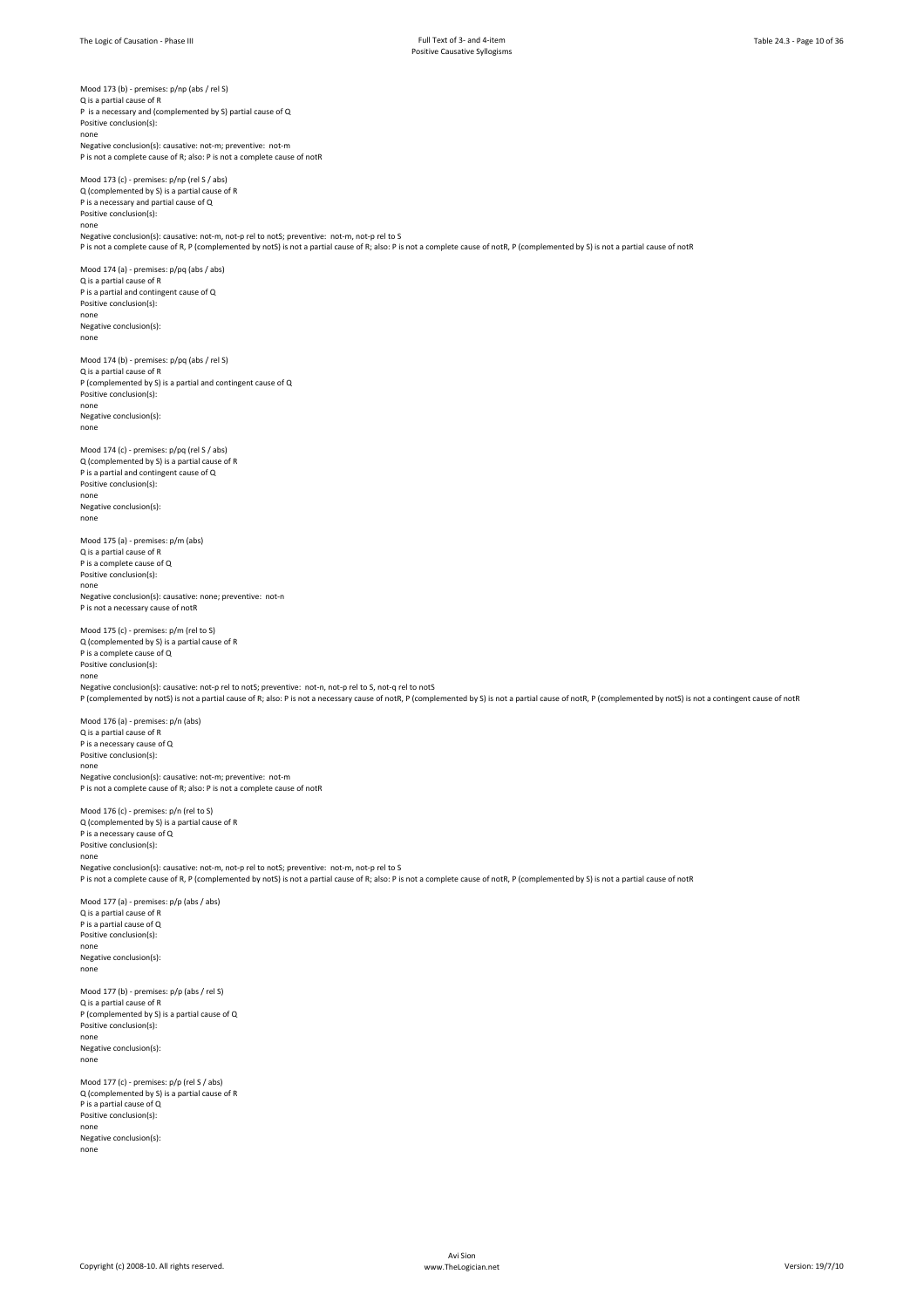Q is a partial cause of R

Mood 178 (a) - premises: p/q (abs / abs)

P is a contingent cause of Q Positive conclusion(s): none Negative conclusion(s): none Mood 178 (b) - premises: p/q (abs / rel S) Q is a partial cause of R P (complemented by S) is a contingent cause of Q Positive conclusion(s): none Negative conclusion(s): none Mood 178 (c) - premises: p/q (rel S / abs) Q (complemented by S) is a partial cause of R P is a contingent cause of Q Positive conclusion(s): none Negative conclusion(s): none Mood 181 (a) - premises: q/mn (abs) Q is a contingent cause of R P is a complete and necessary cause of Q Positive conclusion(s): q abs P is a contingent cause of R Negative conclusion(s): none Mood 181 (c) - premises: q/mn (rel to S) Q (complemented by S) is a contingent cause of R P is a complete and necessary cause of Q Positive conclusion(s): q rel to S P (complemented by S) is a contingent cause of R Negative conclusion(s): none Mood 182 (a) - premises: q/mq (abs / abs) Q is a contingent cause of R P is a complete and contingent cause of Q Positive conclusion(s): none Negative conclusion(s): causative: not-n; preventive: not-n P is not a necessary cause of R; also: P is not a necessary cause of notR Mood 182 (b) - premises: q/mq (abs / rel S) Q is a contingent cause of R P is a complete and (complemented by S) contingent cause of Q Positive conclusion(s): none Negative conclusion(s): causative: not-n; preventive: not-n P is not a necessary cause of R; also: P is not a necessary cause of notR Mood 182 (c) - premises: q/mq (rel S / abs) Q (complemented by S) is a contingent cause of R P is a complete and contingent cause of Q Positive conclusion(s): none Negative conclusion(s): causative: not-n, not-q rel to notS; preventive: not-n, not-q rel to S P is not a necessary cause of R, P (complemented by notS) is not a contingent cause of R; also: P is not a necessary cause of notR, P (complemented by S) is not a contingent cause of notR Mood 183 (a) - premises: q/np (abs / abs) Q is a contingent cause of R P is a necessary and partial cause of Q Positive conclusion(s): none Negative conclusion(s): causative: none; preventive: not-m P is not a complete cause of notR Mood 183 (b) - premises: q/np (abs / rel S) Q is a contingent cause of R P is a necessary and (complemented by S) partial cause of Q Positive conclusion(s): none Negative conclusion(s): causative: none; preventive: not-m P is not a complete cause of notR Mood 183 (c) - premises: q/np (rel S / abs) Q (complemented by S) is a contingent cause of R P is a necessary and partial cause of Q Positive conclusion(s): none Negative conclusion(s): causative: not-q rel to notS; preventive: not-m, not-q rel to S, not-p rel to notS P (complemented by notS) is not a contingent cause of R; also: P is not a complete cause of notR, P (complemented by S) is not a contingent cause of notR, P (complemented by notS) is not a partial cause of notR Mood 184 (a) - premises: q/pq (abs / abs)

Q is a contingent cause of R P is a partial and contingent cause of Q Positive conclusion(s): none Negative conclusion(s): none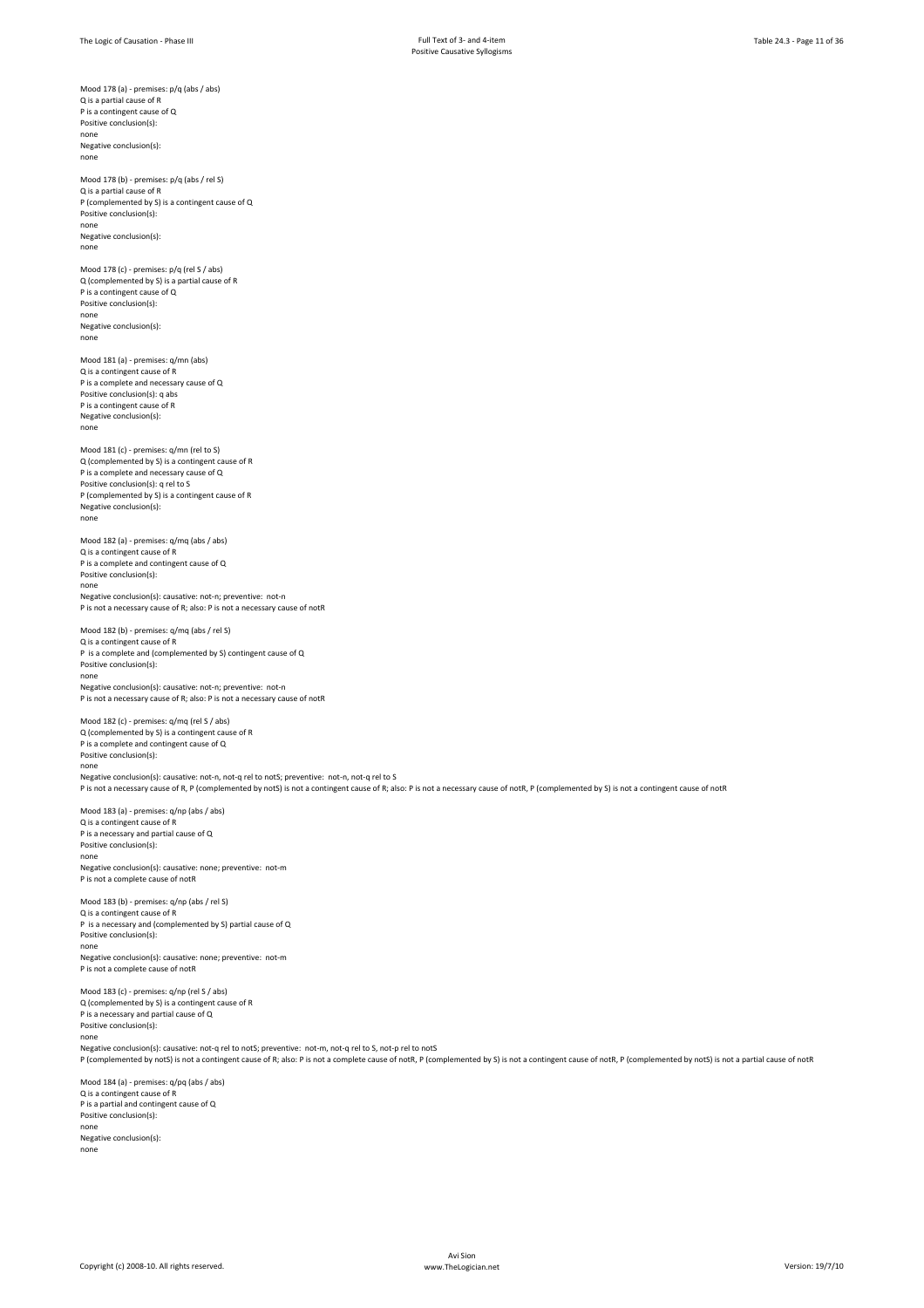Positive Causative Syllogisms

Mood 184 (b) - premises: q/pq (abs / rel S) Q is a contingent cause of R P (complemented by S) is a partial and contingent cause of Q Positive conclusion(s): none Negative conclusion(s): none Mood 184 (c) - premises: q/pq (rel S / abs) Q (complemented by S) is a contingent cause of R P is a partial and contingent cause of Q Positive conclusion(s): none Negative conclusion(s): none Mood 185 (a) - premises: q/m (abs) Q is a contingent cause of R P is a complete cause of Q Positive conclusion(s): none Negative conclusion(s): causative: not-n; preventive: not-n P is not a necessary cause of R; also: P is not a necessary cause of notR Mood 185 (c) - premises: q/m (rel to S) Q (complemented by S) is a contingent cause of R P is a complete cause of Q Positive conclusion(s): none Negative conclusion(s): causative: not-n, not-q rel to notS; preventive: not-n, not-q rel to S P is not a necessary cause of R, P (complemented by notS) is not a contingent cause of R; also: P is not a necessary cause of notR, P (complemented by S) is not a contingent cause of notR Mood 186 (a) - premises: q/n (abs) Q is a contingent cause of R P is a necessary cause of Q Positive conclusion(s): none Negative conclusion(s): causative: none; preventive: not-m P is not a complete cause of notR Mood 186 (c) - premises: q/n (rel to S) Q (complemented by S) is a contingent cause of R P is a necessary cause of Q Positive conclusion(s): none Negative conclusion(s): causative: not-q rel to notS; preventive: not-m, not-q rel to S, not-p rel to notS P (complemented by notS) is not a contingent cause of R; also: P is not a complete cause of notR, P (complemented by S) is not a contingent cause of notR, P (complemented by notS) is not a partial cause of notR Mood 187 (a) - premises: q/p (abs / abs) Q is a contingent cause of R P is a partial cause of Q Positive conclusion(s): none Negative conclusion(s): none Mood 187 (b) - premises: q/p (abs / rel S) Q is a contingent cause of R P (complemented by S) is a partial cause of Q Positive conclusion(s): none Negative conclusion(s): none Mood 187 (c) - premises: q/p (rel S / abs) Q (complemented by S) is a contingent cause of R P is a partial cause of Q Positive conclusion(s): none Negative conclusion(s): none Mood 188 (a) - premises: q/q (abs / abs) Q is a contingent cause of R P is a contingent cause of Q Positive conclusion(s): none Negative conclusion(s): none Mood 188 (b) - premises: q/q (abs / rel S) Q is a contingent cause of R P (complemented by S) is a contingent cause of Q Positive conclusion(s): none Negative conclusion(s): none Mood 188 (c) - premises: q/q (rel S / abs) Q (complemented by S) is a contingent cause of R P is a contingent cause of Q Positive conclusion(s): none Negative conclusion(s): none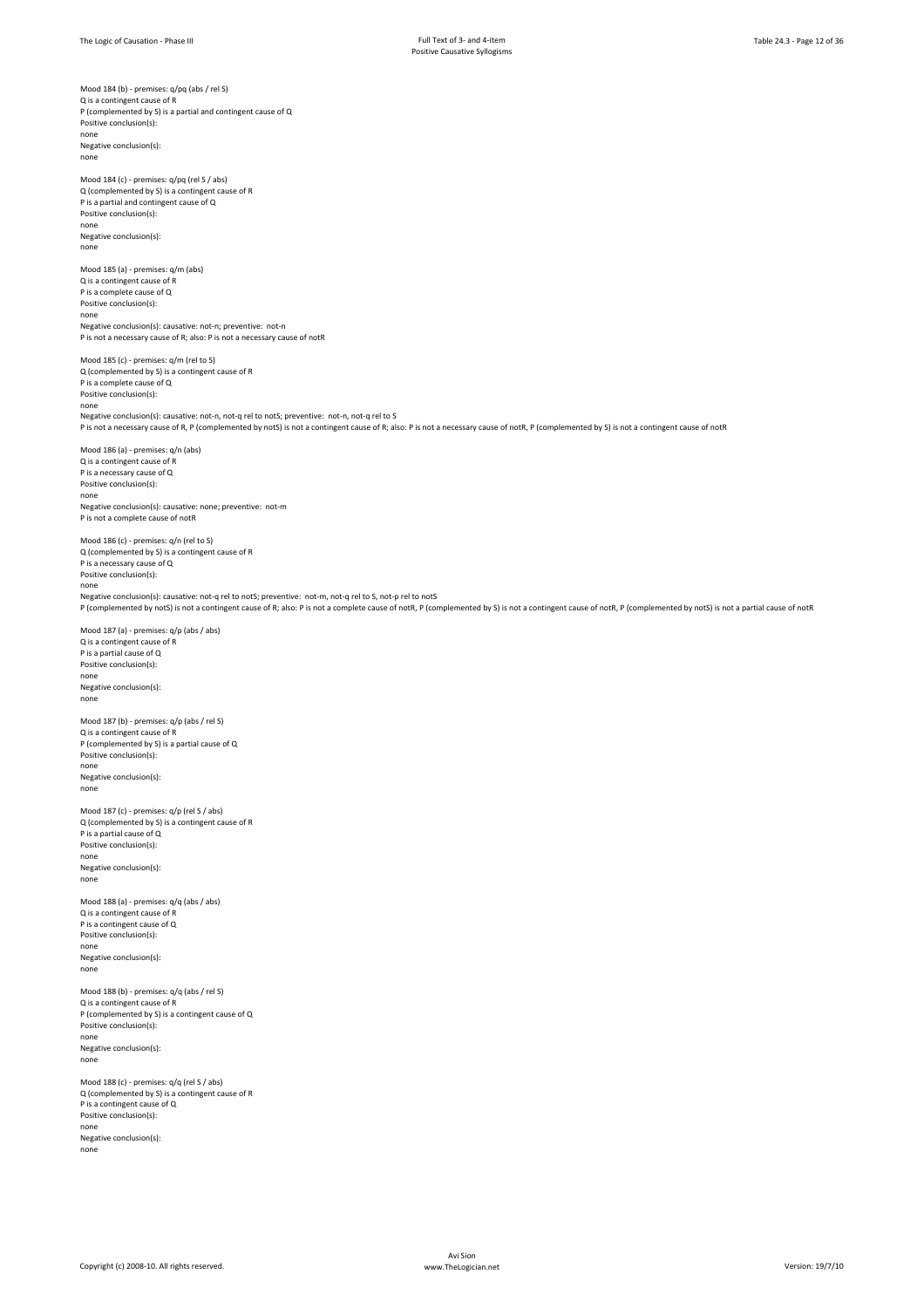## FIGURE TWO of Causative Syllogism (N.B. all positive conclusions are causative; negative conclusions may be causative or preventive.)

Mood 211 (a) - premises: mn/mn R is a complete and necessary cause of Q P is a complete and necessary cause of Q Positive conclusion(s): mn P is a complete and necessary cause of R Negative conclusion(s): none

Mood 212 (a) - premises: mn/mq (abs) R is a complete and necessary cause of Q P is a complete and contingent cause of Q Positive conclusion(s): mq abs P is a complete and contingent cause of R Negative conclusion(s): none

Mood 212 (b) - premises: mn/mq (rel to S) R is a complete and necessary cause of Q P is a complete and (complemented by S) contingent cause of Q Positive conclusion(s): mq rel to S P is a complete and (complemented by S) contingent cause of R Negative conclusion(s): none

Mood 213 (a) - premises: mn/np (abs) R is a complete and necessary cause of Q P is a necessary and partial cause of Q Positive conclusion(s): np abs P is a necessary and partial cause of R Negative conclusion(s): none

Mood 213 (b) - premises: mn/np (rel to S) R is a complete and necessary cause of Q P is a necessary and (complemented by S) partial cause of Q Positive conclusion(s): np rel to S P is a necessary and (complemented by S) partial cause of R Negative conclusion(s): none

Mood 214 (a) - premises: mn/pq (abs) R is a complete and necessary cause of Q P is a partial and contingent cause of Q Positive conclusion(s): pq abs P is a partial and contingent cause of R Negative conclusion(s): none

Mood 214 (b) - premises: mn/pq (rel to S) R is a complete and necessary cause of Q P (complemented by S) is a partial and contingent cause of Q Positive conclusion(s): pq rel to S P (complemented by S) is a partial and contingent cause of R Negative conclusion(s): none

Mood 215 (a) - premises: mn/m R is a complete and necessary cause of Q P is a complete cause of Q Positive conclusion(s): m P is a complete cause of R Negative conclusion(s): none

Mood 216 (a) - premises: mn/n R is a complete and necessary cause of Q P is a necessary cause of Q Positive conclusion(s): n P is a necessary cause of R Negative conclusion(s): none

Mood 217 (a) - premises: mn/p (abs) R is a complete and necessary cause of Q P is a partial cause of Q Positive conclusion(s): p abs P is a partial cause of R Negative conclusion(s): none

Mood 217 (b) - premises: mn/p (rel to S) R is a complete and necessary cause of Q P (complemented by S) is a partial cause of Q Positive conclusion(s): p rel to S P (complemented by S) is a partial cause of R Negative conclusion(s): none

Mood 218 (a) - premises: mn/q (abs) R is a complete and necessary cause of Q P is a contingent cause of Q Positive conclusion(s): q abs P is a contingent cause of R Negative conclusion(s): none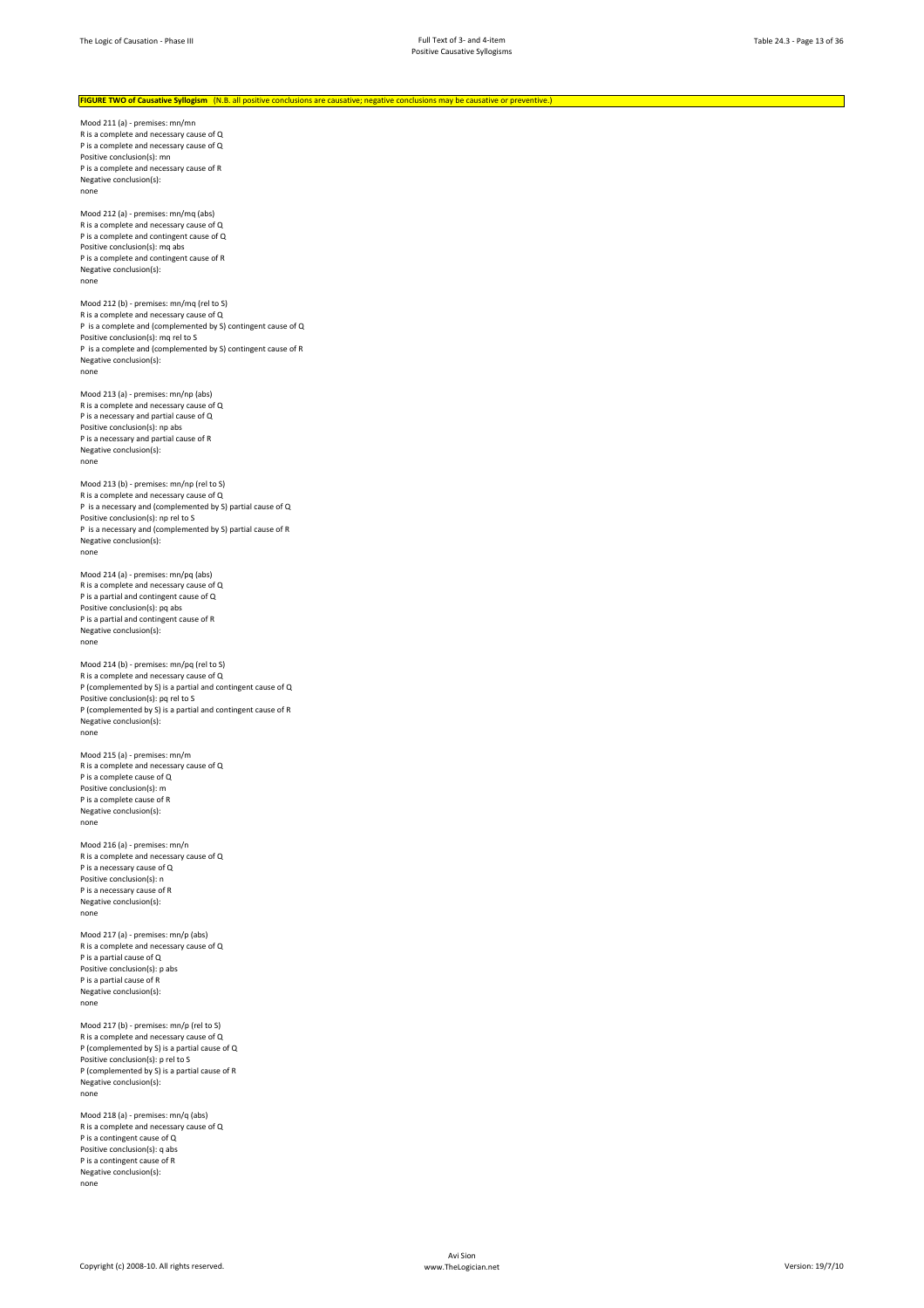Mood 218 (b) - premises: mn/a (rel to S) R is a complete and necessary cause of Q P (complemented by S) is a contingent cause of Q Positive conclusion(s): q rel to S P (complemented by S) is a contingent cause of R Negative conclusion(s): none

Mood 221 (a) - premises: mq/mn (abs) R is a complete and contingent cause of Q P is a complete and necessary cause of Q Positive conclusion(s): np abs P is a necessary and partial cause of R Negative conclusion(s): none

Mood 221 (c) - premises: mq/mn (rel to S) R is a complete and (complemented by S) contingent cause of Q P is a complete and necessary cause of Q Positive conclusion(s): np rel to notS P (complemented by notS) is a necessary and partial cause of R Negative conclusion(s): none

Mood 222 (a) - premises: mq/mq (abs / abs) R is a complete and contingent cause of Q P is a complete and contingent cause of Q Positive conclusion(s): none Negative conclusion(s): causative: none; preventive: not-n P is not a necessary cause of notR

Mood 222 (b) - premises: mq/mq (abs / rel S) R is a complete and contingent cause of Q P is a complete and (complemented by S) contingent cause of Q Positive conclusion(s): none Negative conclusion(s): causative: not-q rel to notS; preventive: not-n, not-q rel to S, not-p rel to notS P (complemented by notS) is not a contingent cause of R; also: P is not a necessary cause of notR, P (complemented by S) is not a contingent cause of notR, P (complemented by notS) is not a partial cause of notR

Mood 222 (c) - premises: mq/mq (rel S / abs) R is a complete and (complemented by S) contingent cause of Q P is a complete and contingent cause of Q Positive conclusion(s): none Negative conclusion(s): causative: not-p rel to S; preventive: not-n, not-q rel to S, not-p rel to notS

P (complemented by S) is not a partial cause of R; also: P is not a necessary cause of notR, P (complemented by S) is not a partial cause of notR, P (complemented by notS) is not a partial cause of notR

Mood 223 (a) - premises: mq/np (abs / abs) R is a complete and contingent cause of Q P is a necessary and partial cause of Q Positive conclusion(s): np abs P is a necessary and partial cause of R Negative conclusion(s): none

Mood 223 (b) - premises: mq/np (abs / rel S) R is a complete and contingent cause of Q P is a necessary and (complemented by S) partial cause of Q Positive conclusion(s): np abs P is a necessary and partial cause of R Negative conclusion(s): causative: not-p rel to notS; preventive: none P (complemented by notS) is not a partial cause of R

Mood 223 (c) - premises: mq/np (rel S / abs) R is a complete and (complemented by S) contingent cause of Q P is a necessary and partial cause of Q Positive conclusion(s): np abs P is a necessary and partial cause of R Negative conclusion(s): causative: not-p rel to S; preventive: none P (complemented by S) is not a partial cause of R

Mood 224 (a) - premises: mq/pq (abs / abs) R is a complete and contingent cause of Q P is a partial and contingent cause of Q Positive conclusion(s): none Negative conclusion(s): causative: not-m; preventive: not-n P is not a complete cause of R; also: P is not a necessary cause of notR

Mood 224 (b) - premises: mq/pq (abs / rel S) R is a complete and contingent cause of Q P (complemented by S) is a partial and contingent cause of Q Positive conclusion(s):

none Negative conclusion(s): causative: not-m, not-p rel to notS, not-q rel to notS; preventive: not-n, not-q rel to S, not-p rel to notS, not-q rel to notS P is not a complete cause of R, P (complemented by notS) is not a partial cause of R, P (complemented by notS) is not a contingent cause of R; also: P is not a necessary cause of notR, P (complemented by S) is not a contin

Mood 224 (c) - premises: mq/pq (rel S / abs) R is a complete and (complemented by S) contingent cause of Q P is a partial and contingent cause of Q Positive conclusion(s): none Negative conclusion(s): causative: not-m; preventive: not-n

P is not a complete cause of R; also: P is not a necessary cause of notR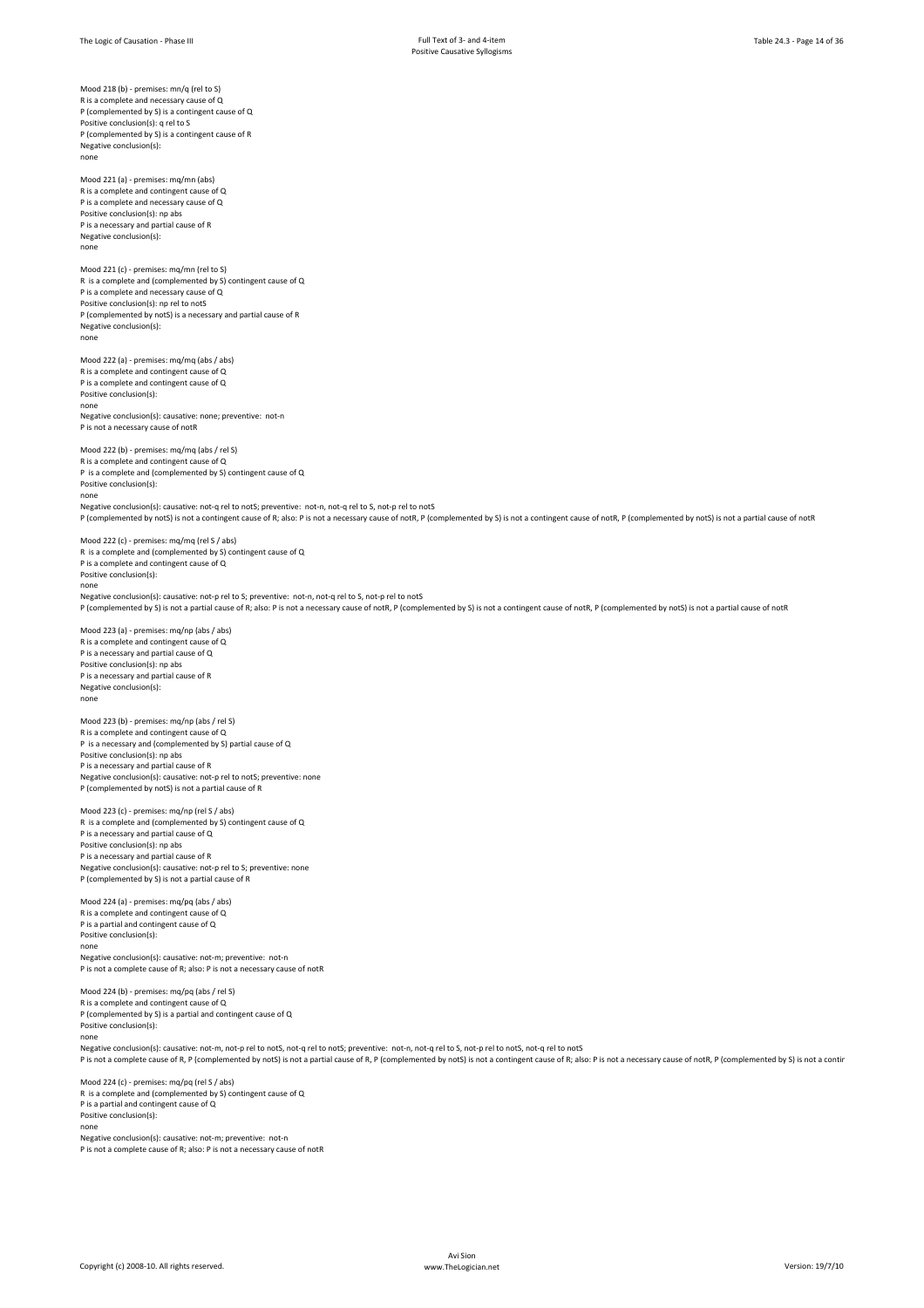Mood 225 (a) - premises: mq/m (abs) R is a complete and contingent cause of Q P is a complete cause of Q Positive conclusion(s): none Negative conclusion(s): causative: none; preventive: not-n P is not a necessary cause of not Mood 225 (c) - premises: mq/m (rel to S) R is a complete and (complemented by S) contingent cause of Q P is a complete cause of Q Positive conclusion(s): none Negative conclusion(s): causative: not-p rel to S; preventive: not-n, not-q rel to S, not-p rel to notS P (complemented by S) is not a partial cause of R; also: P is not a necessary cause of notR, P (complemented by S) is not a contingent cause of notR, P (complemented by notS) is not a partial cause of notR Mood 226 (a) - premises: mq/n (abs) R is a complete and contingent cause of Q P is a necessary cause of Q Positive conclusion(s): np abs P is a necessary and partial cause of R Negative conclusion(s): none Mood 226 (c) - premises: mq/n (rel to S) R is a complete and (complemented by S) contingent cause of Q P is a necessary cause of Q Positive conclusion(s): np abs P is a necessary and partial cause of R Negative conclusion(s): causative: not-p rel to S; preventive: none P (complemented by S) is not a partial cause of R Mood 227 (a) - premises: mq/p (abs / abs) R is a complete and contingent cause of Q P is a partial cause of Q Positive conclusion(s): none Negative conclusion(s): causative: not-m; preventive: not-n P is not a complete cause of R; also: P is not a necessary cause of notR Mood 227 (b) - premises: mq/p (abs / rel S) R is a complete and contingent cause of Q P (complemented by S) is a partial cause of Q Positive conclusion(s): none Negative conclusion(s): causative: not-m, not-p rel to notS; preventive: not-n, not-q rel to notS P is not a complete cause of R, P (complemented by notS) is not a partial cause of R; also: P is not a necessary cause of notR, P (complemented by notS) is not a contingent cause of notR Mood 227 (c) - premises: mq/p (rel S / abs) R is a complete and (complemented by S) contingent cause of Q P is a partial cause of Q Positive conclusion(s): none Negative conclusion(s): causative: not-m; preventive: not-n P is not a complete cause of R; also: P is not a necessary cause of notR Mood 228 (a) - premises: mq/q (abs / abs) R is a complete and contingent cause of Q P is a contingent cause of Q Positive conclusion(s): none Negative conclusion(s): causative: none; preventive: not-n P is not a necessary cause of notR Mood 228 (b) - premises: mq/q (abs / rel S) R is a complete and contingent cause of Q P (complemented by S) is a contingent cause of Q Positive conclusion(s) none Negative conclusion(s): causative: not-q rel to notS; preventive: not-n, not-q rel to S, not-p rel to notS P (complemented by notS) is not a contingent cause of R; also: P is not a necessary cause of notR, P (complemented by S) is not a contingent cause of notR, P (complemented by notS) is not a partial cause of notR Mood 228 (c) - premises: mq/q (rel S / abs) R is a complete and (complemented by S) contingent cause of Q P is a contingent cause of Q Positive conclusion(s): none Negative conclusion(s): causative: none; preventive: not-n P is not a necessary cause of notR Mood 231 (a) - premises: np/mn (abs) R is a necessary and partial cause of Q P is a complete and necessary cause of Q Positive conclusion(s): mq abs P is a complete and contingent cause of R Negative conclusion(s): none Mood 231 (c) - premises: np/mn (rel to S) R is a necessary and (complemented by S) partial cause of Q P is a complete and necessary cause of Q Positive conclusion(s): mq rel to notS P (complemented by notS) is a complete and contingent cause of R

Negative conclusion(s): none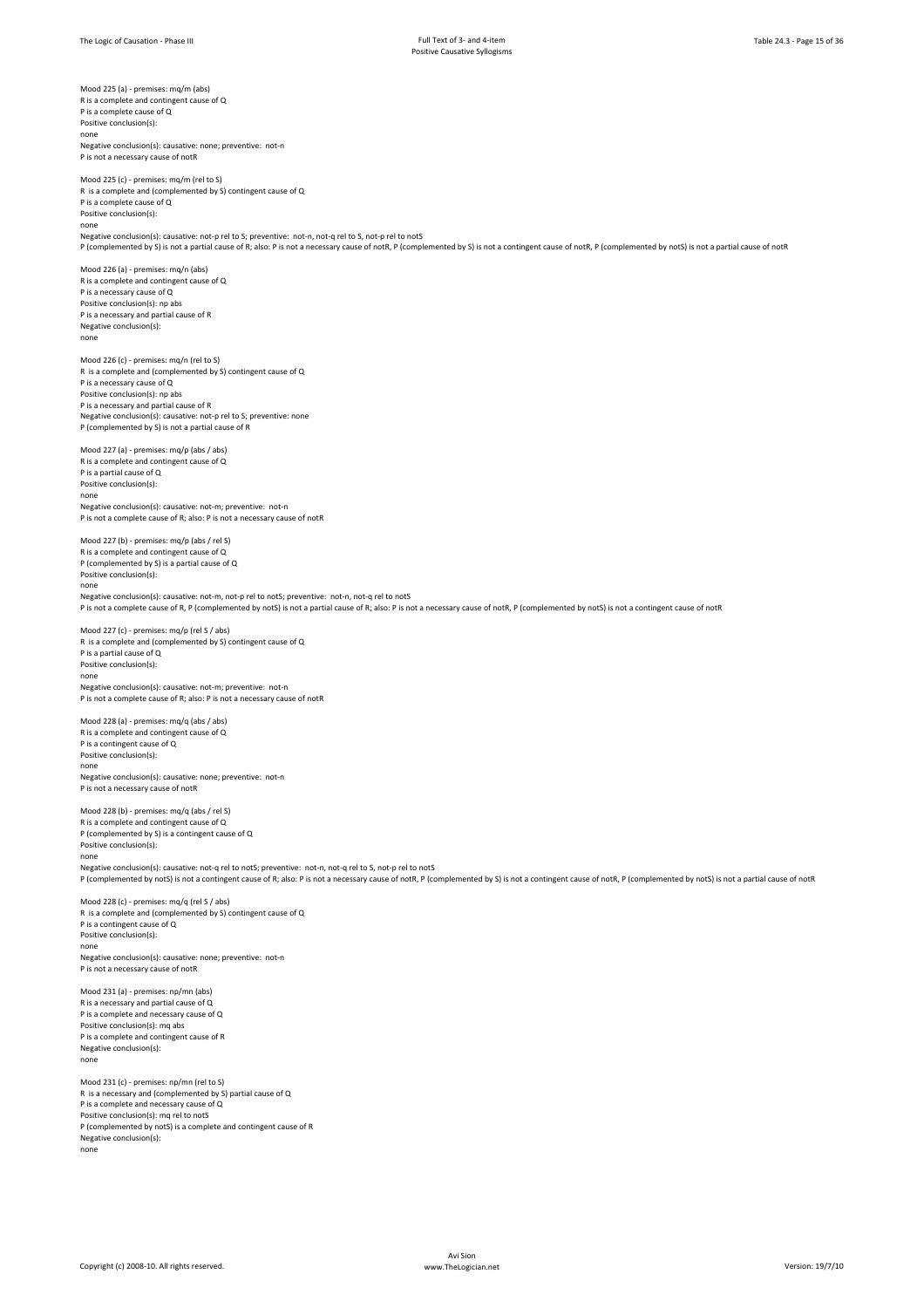Mood 232 (a) - premises: np/mq (abs / abs) R is a necessary and partial cause of Q

P is a complete and contingent cause of Q Positive conclusion(s): mq abs P is a complete and contingent cause of R Negative conclusion(s): none Mood 232 (b) - premises: np/mq (abs / rel S) R is a necessary and partial cause of Q P is a complete and (complemented by S) contingent cause of Q Positive conclusion(s): mq abs P is a complete and contingent cause of R Negative conclusion(s): causative: not-q rel to notS; preventive: none P (complemented by notS) is not a contingent cause of R Mood 232 (c) - premises: np/mq (rel S / abs) R is a necessary and (complemented by S) partial cause of Q P is a complete and contingent cause of Q Positive conclusion(s): mq abs P is a complete and contingent cause of R Negative conclusion(s): causative: not-q rel to S; preventive: none P (complemented by S) is not a contingent cause of R Mood 233 (a) - premises: np/np (abs / abs) R is a necessary and partial cause of Q P is a necessary and partial cause of Q Positive conclusion(s): none Negative conclusion(s): causative: none; preventive: not-m P is not a complete cause of notR Mood 233 (b) - premises: np/np (abs / rel S) R is a necessary and partial cause of Q P is a necessary and (complemented by S) partial cause of Q Positive conclusion(s): none Negative conclusion(s): causative: not-p rel to notS; preventive: not-m, not-p rel to S, not-q rel to notS P (complemented by notS) is not a partial cause of R; also: P is not a complete cause of notR, P (complemented by S) is not a partial cause of notR, P (complemented by notS) is not a contingent cause of notR Mood 233 (c) - premises: np/np (rel S / abs) R is a necessary and (complemented by S) partial cause of Q P is a necessary and partial cause of Q Positive conclusion(s): none Negative conclusion(s): causative: not-q rel to S; preventive: not-m, not-p rel to S, not-q rel to notS P (complemented by S) is not a contingent cause of R; also: P is not a complete cause of notR, P (complemented by S) is not a partial cause of notR, P (complemented by notS) is not a contingent cause of notR Mood 234 (a) - premises: np/pq (abs / abs) R is a necessary and partial cause of Q P is a partial and contingent cause of Q Positive conclusion(s): none Negative conclusion(s): causative: not-n; preventive: not-m P is not a necessary cause of R; also: P is not a complete cause of notP Mood 234 (b) - premises: np/pq (abs / rel S) R is a necessary and partial cause of Q P (complemented by S) is a partial and contingent cause of Q Positive conclusion(s): none Negative conclusion(s): causative: not-n, not-p rel to notS, not-q rel to notS; preventive: not-m, not-p rel to S, not-p rel to notS, not-q rel to notS P is not a necessary cause of R, P (complemented by notS) is not a partial cause of R, P (complemented by notS) is not a contingent cause of R; also: P is not a complete cause of ntR, P (complemented by S) is not a partia Mood 234 (c) - premises: np/pq (rel S / abs) R is a necessary and (complemented by S) partial cause of Q P is a partial and contingent cause of Q Positive conclusion(s): none Negative conclusion(s): causative: not-n; preventive: not-m P is not a necessary cause of R; also: P is not a complete cause of notR Mood 235 (a) - premises: np/m (abs) R is a necessary and partial cause of Q P is a complete cause of Q Positive conclusion(s): mg abs P is a complete and contingent cause of R Negative conclusion(s): none Mood 235 (c) - premises: np/m (rel to S) R is a necessary and (complemented by S) partial cause of Q P is a complete cause of Q Positive conclusion(s): mq abs P is a complete and contingent cause of R Negative conclusion(s): causative: not-q rel to S; preventive: none P (complemented by S) is not a contingent cause of R Mood 236 (a) - premises: np/n (abs)

R is a necessary and partial cause of Q P is a necessary cause of Q Positive conclusion(s): none Negative conclusion(s): causative: none; preventive: not-m P is not a complete cause of notR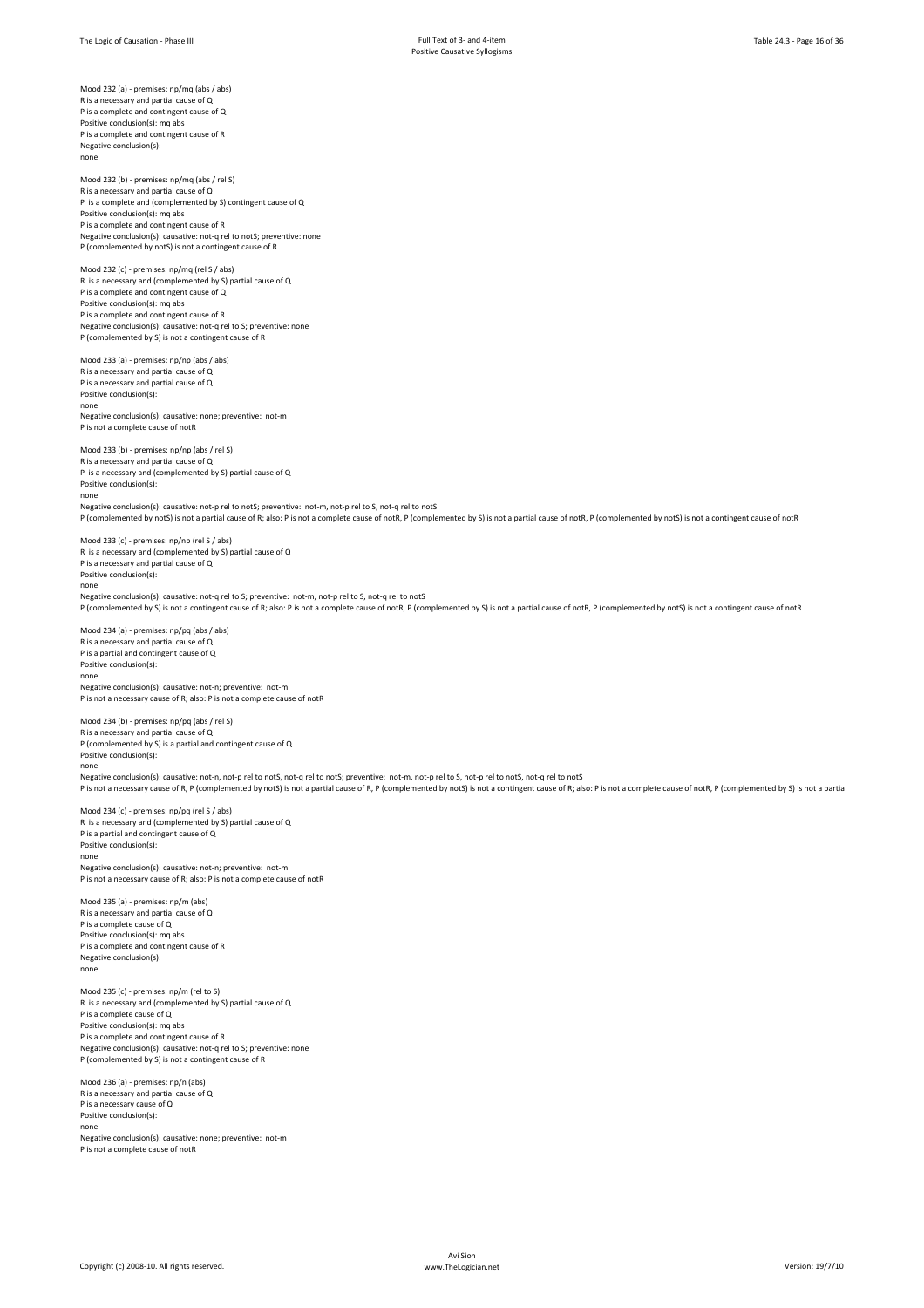Mood 236 (c) - premises: np/n (rel to S) R is a necessary and (complemented by S) partial cause of Q P is a necessary cause of Q Positive conclusion(s): none Negative conclusion(s): causative: not-q rel to S; preventive: not-m, not-p rel to S, not-q rel to notS P (complemented by S) is not a contingent cause of R; also: P is not a complete cause of notR, P (complemented by S) is not a partial cause of notR, P (complemented by notS) is not a contingent cause of notR Mood 237 (a) - premises: np/p (abs / abs) R is a necessary and partial cause of Q P is a partial cause of Q Positive conclusion(s): none Negative conclusion(s): causative: none; preventive: not-m P is not a complete cause of notR Mood 237 (b) - premises: np/p (abs / rel S) R is a necessary and partial cause of Q P (complemented by S) is a partial cause of Q Positive conclusion(s): none Negative conclusion(s): causative: not-p rel to notS; preventive: not-m, not-p rel to S, not-q rel to notS P (complemented by notS) is not a partial cause of R; also: P is not a complete cause of notR, P (complemented by S) is not a partial cause of notR, P (complemented by notS) is not a contingent cause of notR Mood 237 (c) - premises: np/p (rel S / abs) R is a necessary and (complemented by S) partial cause of Q P is a partial cause of Q Positive conclusion(s): none Negative conclusion(s): causative: none; preventive: not-m P is not a complete cause of notR Mood 238 (a) - premises: np/q (abs / abs) R is a necessary and partial cause of Q P is a contingent cause of Q Positive conclusion(s): none Negative conclusion(s): causative: not-n; preventive: not-m P is not a necessary cause of R; also: P is not a complete cause of notR Mood 238 (b) - premises: np/q (abs / rel S) R is a necessary and partial cause of Q P (complemented by S) is a contingent cause of Q Positive conclusion(s): none Negative conclusion(s): causative: not-n, not-q rel to notS; preventive: not-m, not-p rel to notS P is not a necessary cause of R, P (complemented by notS) is not a contingent cause of R; also: P is not a complete cause of notR, P (complemented by notS) is not a partial cause of notR Mood 238 (c) - premises: np/q (rel S / abs) R is a necessary and (complemented by S) partial cause of Q P is a contingent cause of Q Positive conclusion(s): none Negative conclusion(s): causative: not-n; preventive: not-m P is not a necessary cause of R; also: P is not a complete cause of notR Mood 241 (a) - premises: pq/mn (abs) R is a partial and contingent cause of Q P is a complete and necessary cause of Q Positive conclusion(s): pq abs P is a partial and contingent cause of R Negative conclusion(s): none Mood 241 (c) - premises: pq/mn (rel to S) R (complemented by S) is a partial and contingent cause of Q P is a complete and necessary cause of Q Positive conclusion(s): pq rel to notS P (complemented by notS) is a partial and contingent cause of R Negative conclusion(s): none Mood 242 (a) - premises: pq/mq (abs / abs) R is a partial and contingent cause of Q P is a complete and contingent cause of Q Positive conclusion(s): none Negative conclusion(s): causative: not-n; preventive: not-n P is not a necessary cause of R; also: P is not a necessary cause of notR Mood 242 (b) - premises: pq/mq (abs / rel S) R is a partial and contingent cause of  $Q$ P is a complete and (complemented by S) contingent cause of Q Positive conclusion(s): none Negative conclusion(s): causative: not-n; preventive: not-n P is not a necessary cause of R; also: P is not a necessary cause of notR Mood 242 (c) - premises: pq/mq (rel S / abs) R (complemented by S) is a partial and contingent cause of Q P is a complete and contingent cause of Q Positive conclusion(s): none Negative conclusion(s): causative: not-n, not-p rel to S, not-q rel to S; preventive: not-n, not-q rel to S, not-p rel to notS, not-q rel to notS P is not a necessary cause of R. P (complemented by S) is not a partial cause of R. P (complemented by S) is not a contingent cause of R; also: P is not a necessary cause of notR. P (complemented by S) is not a contingent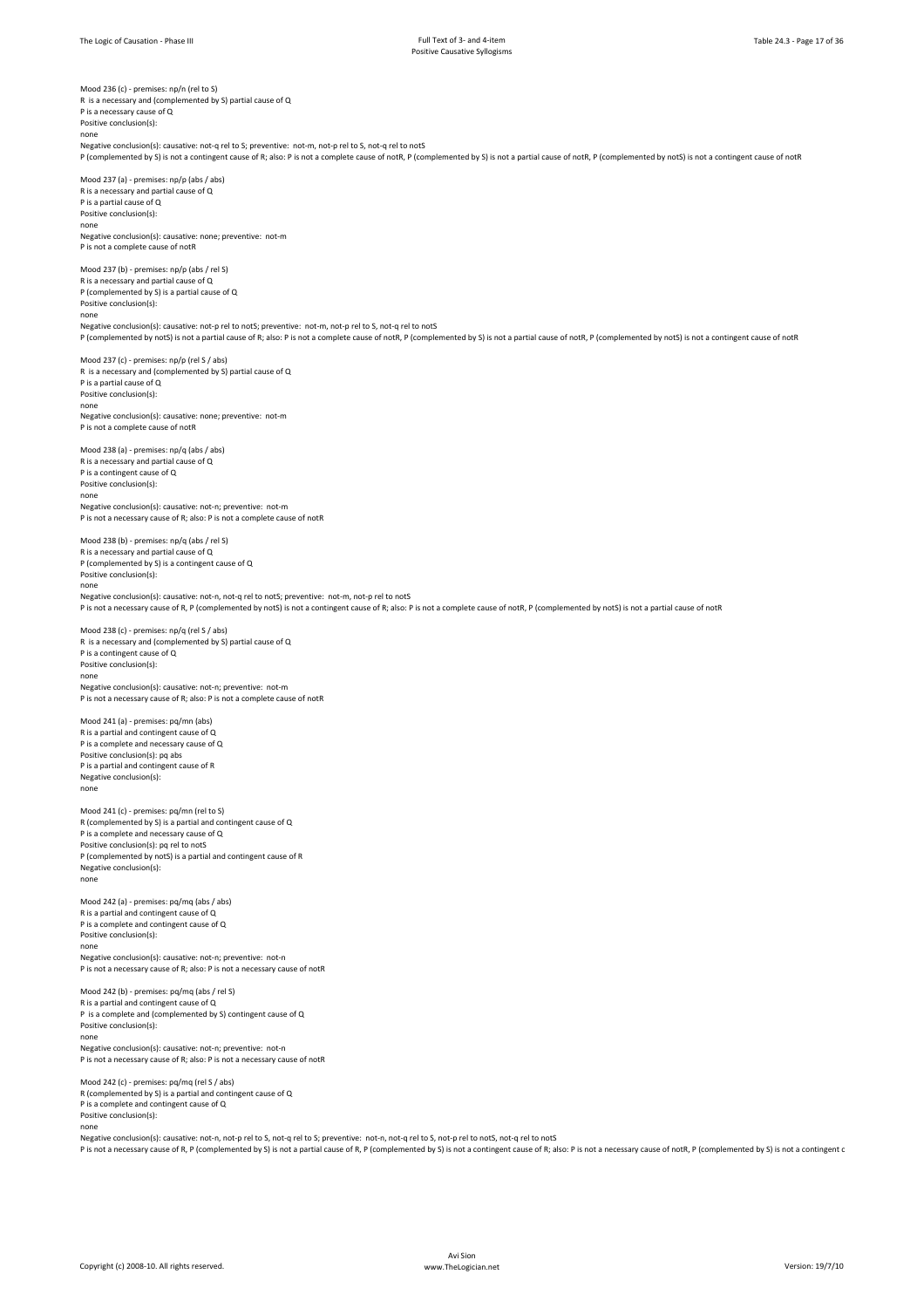Mood 243 (a) - premises: pq/np (abs / abs) R is a partial and contingent cause of Q P is a necessary and partial cause of Q Positive conclusion(s): none

Negative conclusion(s): causative: not-m; preventive: not-m P is not a complete cause of R; also: P is not a complete cause of notR

Mood 243 (b) - premises: pq/np (abs / rel S) R is a partial and contingent cause of Q P is a necessary and (complemented by S) partial cause of Q Positive conclusion(s): none Negative conclusion(s): causative: not-m; preventive: not-m P is not a complete cause of R; also: P is not a complete cause of notR

Mood 243 (c) - premises: pq/np (rel S / abs)

R (complemented by S) is a partial and contingent cause of Q P is a necessary and partial cause of Q Positive conclusion(s): none

Negative conclusion(s): causative: not-m, not-p rel to S, not-q rel to S; preventive: not-m, not-p rel to S, not-p rel to S, not-p rel to S; not-meto by S) is not a partial cause of R; P (complemented by S) is not a partia

Mood 244 (a) - premises: pq/pq (abs / abs) R is a partial and contingent cause of Q P is a partial and contingent cause of Q Positive conclusion(s): none Negative conclusion(s): none

Mood 244 (b) - premises: pq/pq (abs / rel S) R is a partial and contingent cause of Q P (complemented by S) is a partial and contingent cause of Q Positive conclusion(s): none Negative conclusion(s): none

Mood 244 (c) - premises: pq/pq (rel S / abs) R (complemented by S) is a partial and contingent cause of Q P is a partial and contingent cause of Q Positive conclusion(s): none Negative conclusion(s): none

Mood 245 (a) - premises: pq/m (abs) R is a partial and contingent cause of Q P is a complete cause of Q Positive conclusion(s): none Negative conclusion(s): causative: not-n; preventive: not-n P is not a necessary cause of R; also: P is not a necessary cause of notR

Mood 245 (c) - premises: pq/m (rel to S) R (complemented by S) is a partial and contingent cause of Q P is a complete cause of Q Positive conclusion(s): none

Negative conclusion(s): causative: not-n, not-p rel to S, not-q rel to S; preventive: not-n, not-q rel to S, not-p rel to notS, not-q rel to notS P is not a necessary cause of R, P (complemented by S) is not a partial cause of R, P (complemented by S) is not a contingent cause of R; also: P is not a necessary cause of notR, P (complemented by S) is not a contingent

Mood 246 (a) - premises: pq/n (abs) R is a partial and contingent cause of Q P is a necessary cause of Q Positive conclusion(s) none Negative conclusion(s): causative: not-m; preventive: not-m P is not a complete cause of R; also: P is not a complete cause of notR

Mood 246 (c) - premises: pq/n (rel to S) R (complemented by S) is a partial and contingent cause of Q P is a necessary cause of Q Positive conclusion(s): none

Negative conclusion(s): causative: not-m, not-p rel to S, not-q rel to S; preventive: not-m, not-p rel to S, not-p rel to notS, not-q rel to notS P is not a complete cause of R. P (complemented by S) is not a partial cause of R. P (complemented by S) is not a contingent cause of R; also; P is not a complete cause of notR. P (complemented by S) is not a partial cause

Mood 247 (a) - premises: pq/p (abs / abs) R is a partial and contingent cause of Q P is a partial cause of Q Positive conclusion(s): none Negative conclusion(s): none

Mood 247 (b) - premises: pq/p (abs / rel S) R is a partial and contingent cause of Q P (complemented by S) is a partial cause of Q Positive conclusion(s): none Negative conclusion(s): none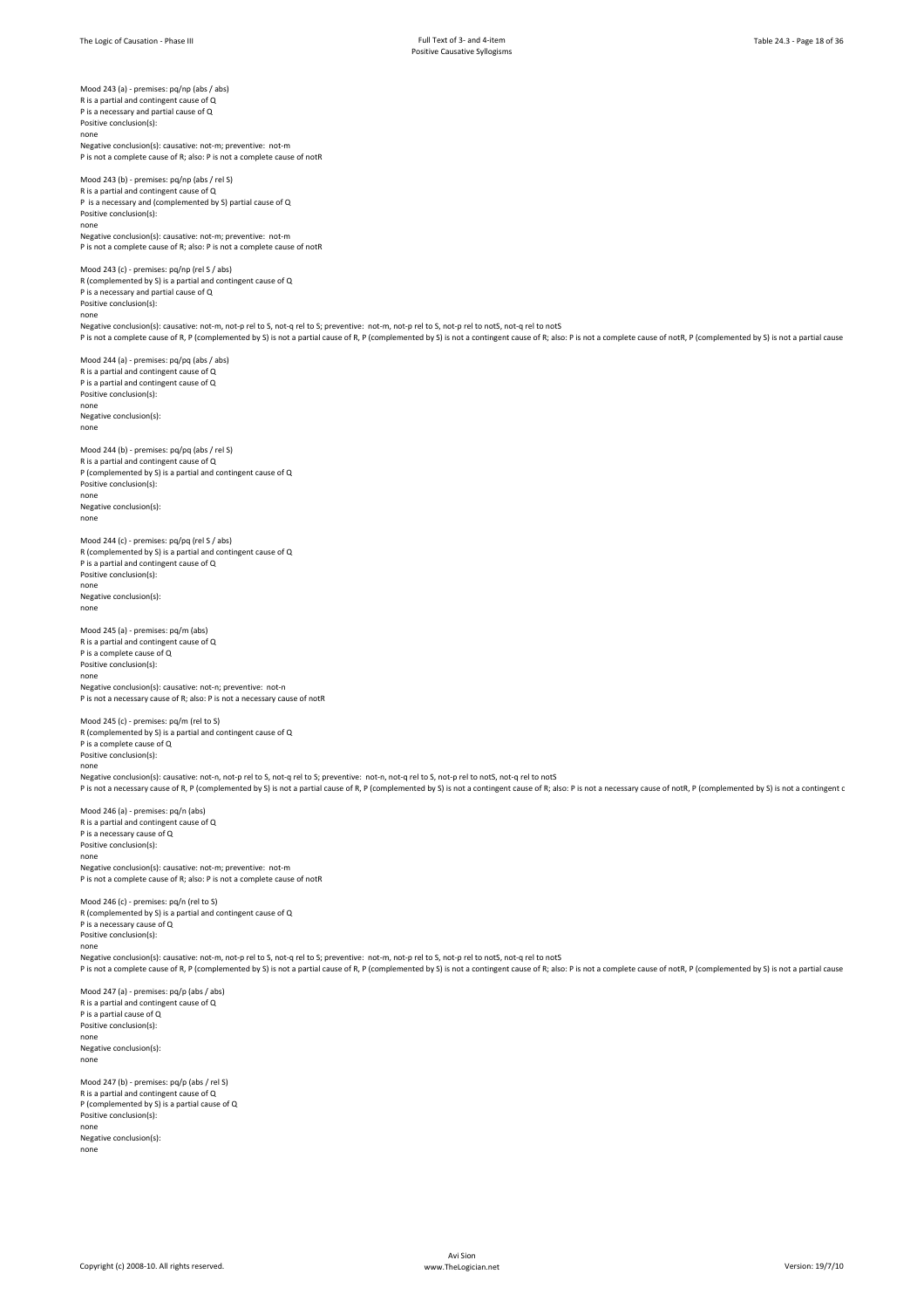Mood 247 (c) - premises: pq/p (rel S / abs)

R (complemented by S) is a partial and contingent cause of Q P is a partial cause of Q Positive conclusion(s): none Negative conclusion(s): none Mood 248 (a) - premises: pq/q (abs / abs) R is a partial and contingent cause of Q P is a contingent cause of Q Positive conclusion(s): none Negative conclusion(s): none Mood 248 (b) - premises: pq/q (abs / rel S) R is a partial and contingent cause of Q P (complemented by S) is a contingent cause of Q Positive conclusion(s): none Negative conclusion(s): none Mood 248 (c) - premises: pq/q (rel S / abs) R (complemented by S) is a partial and contingent cause of Q P is a contingent cause of Q Positive conclusion(s): none Negative conclusion(s): none Mood 251 (a) - premises: m/mn R is a complete cause of Q P is a complete and necessary cause of Q Positive conclusion(s): n P is a necessary cause of R Negative conclusion(s): none Mood 252 (a) - premises: m/mq (abs) R is a complete cause of Q P is a complete and contingent cause of Q Positive conclusion(s): none Negative conclusion(s): causative: none; preventive: not-n P is not a necessary cause of notR Mood 252 (b) - premises: m/mq (rel to S) R is a complete cause of Q P is a complete and (complemented by S) contingent cause of Q Positive conclusion(s): none Negative conclusion(s): causative: not-q rel to notS; preventive: not-n, not-q rel to S, not-p rel to notS P (complemented by notS) is not a contingent cause of R; also: P is not a necessary cause of notR, P (complemented by S) is not a contingent cause of notR, P (complemented by notS) is not a partial cause of notR Mood 253 (a) - premises: m/np (abs) R is a complete cause of Q P is a necessary and partial cause of Q Positive conclusion(s): np abs P is a necessary and partial cause of R Negative conclusion(s): none Mood 253 (b) - premises: m/np (rel to S) R is a complete cause of Q<br>P is a necessary and (complete ented by S) partial cause of Q Positive conclusion(s): np abs P is a necessary and partial cause of R Negative conclusion(s): causative: not-p rel to notS; preventive: none P (complemented by notS) is not a partial cause of R Mood 254 (a) - premises: m/pq (abs) R is a complete cause of Q P is a partial and contingent cause of Q Positive conclusion(s): none Negative conclusion(s): causative: not-m; preventive: not-n P is not a complete cause of R; also: P is not a necessary cause of notR Mood 254 (b) - premises: m/pq (rel to S) R is a complete cause of Q P (complemented by S) is a partial and contingent cause of Q Positive conclusion(s): none Negative conclusion(s): causative: not-m, not-p rel to notS, not-q rel to notS; preventive: not-n, not-q rel to S, not-p rel to notS, not-q rel to notS P is not a complete cause of R, P (complemented by notS) is not a partial cause of R, P (complemented by notS) is not a contingent cause of R; also: P is not a necessary cause of notR, P (complemented by S) is not a contin Mood 255 (a) - premises: m/m R is a complete cause of Q P is a complete cause of Q Positive conclusion(s):

none Negative conclusion(s): causative: none; preventive: not-n P is not a necessary cause of notR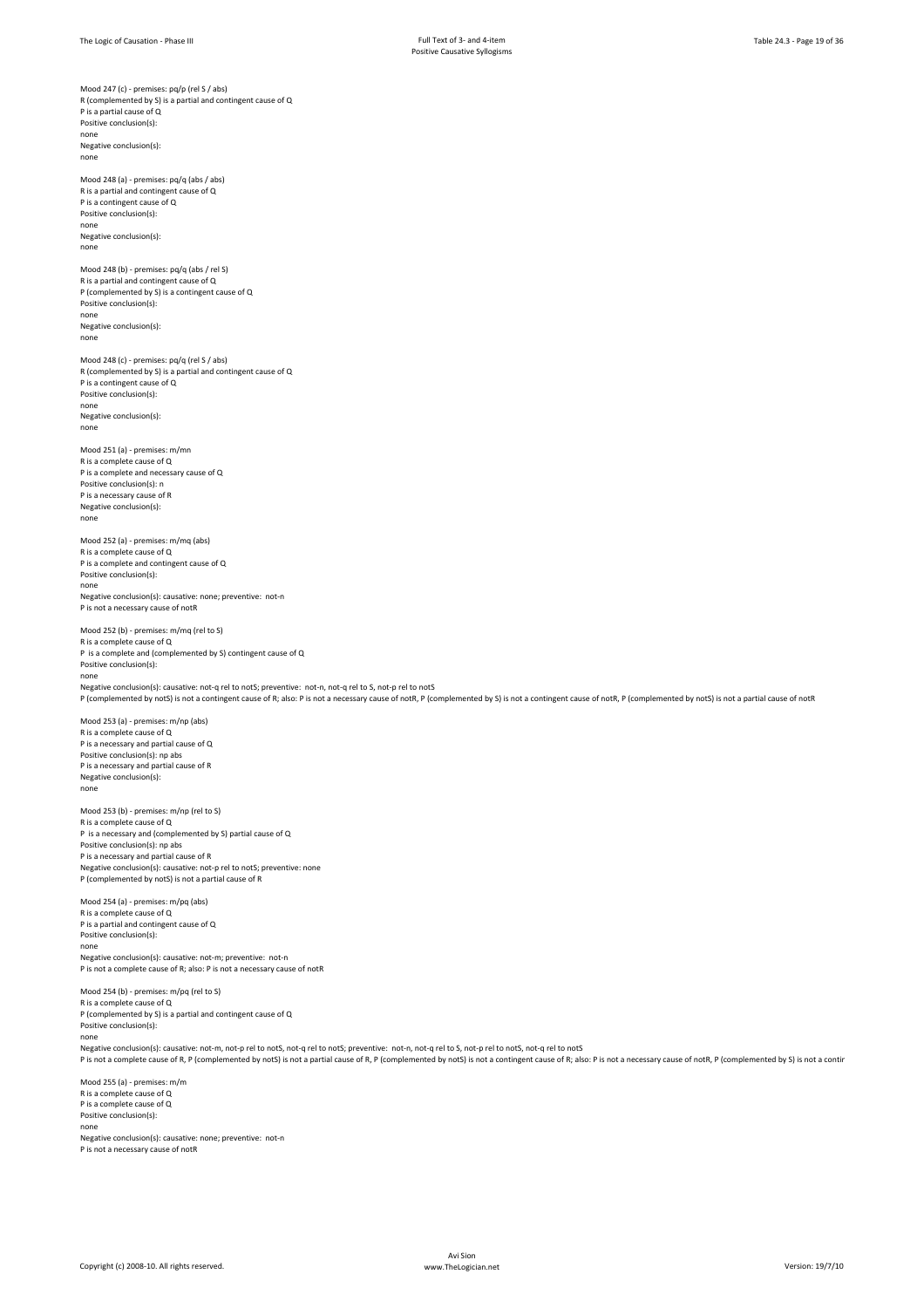Mood 256 (a) - premises: m/n R is a complete cause of Q P is a necessary cause of Q Positive conclusion(s): n P is a necessary cause of R Negative conclusion(s): none Mood 257 (a) - premises: m/p (abs) R is a complete cause of Q P is a partial cause of Q Positive conclusion(s): none Negative conclusion(s): causative: not-m; preventive: not-n P is not a complete cause of R; also: P is not a necessary cause of notR Mood 257 (b) - premises: m/p (rel to S) R is a complete cause of Q P (complemented by S) is a partial cause of Q Positive conclusion(s): none Negative conclusion(s): causative: not-m, not-p rel to notS; preventive: not-n, not-q rel to notS P is not a complete cause of R, P (complemented by notS) is not a partial cause of R; also: P is not a peressary cause of notR, P (complemented by notS) is not a contingent cause of notR. Mood 258 (a) - premises: m/q (abs) R is a complete cause of Q P is a contingent cause of Q Positive conclusion(s): none Negative conclusion(s): causative: none; preventive: not-n P is not a necessary cause of notR Mood 258 (b) - premises: m/q (rel to S) R is a complete cause of Q P (complemented by S) is a contingent cause of Q Positive conclusion(s): none Negative conclusion(s): causative: not-q rel to notS; preventive: not-n, not-q rel to S, not-p rel to notS P (complemented by notS) is not a contingent cause of R; also: P is not a necessary cause of notR, P (complemented by S) is not a contingent cause of notR, P (complemented by notS) is not a partial cause of notR Mood 261 (a) - premises: n/mn R is a necessary cause of Q P is a complete and necessary cause of Q Positive conclusion(s): m P is a complete cause of R Negative conclusion(s): none Mood 262 (a) - premises: n/mq (abs) R is a necessary cause of Q P is a complete and contingent cause of Q Positive conclusion(s): mg abs P is a complete and contingent cause of R Negative conclusion(s): none Mood 262 (b) - premises: n/mq (rel to S) R is a necessary cause of Q P is a complete and (complemented by S) contingent cause of Q Positive conclusion(s): mq abs P is a complete and contingent cause of R Negative conclusion(s): causative: not-q rel to notS; preventive: none P (complemented by notS) is not a contingent cause of R Mood 263 (a) - premises: n/np (abs) R is a necessary cause of Q P is a necessary and partial cause of Q Positive conclusion(s): none Negative conclusion(s): causative: none; preventive: not-m P is not a complete cause of notR Mood 263 (b) - premises: n/np (rel to S) R is a necessary cause of Q P is a necessary and (complemented by S) partial cause of Q Positive conclusion(s): none Negative conclusion(s): causative: not-p rel to notS; preventive: not-m, not-p rel to S, not-q rel to notS P (complemented by notS) is not a partial cause of R; also: P is not a complete cause of notR, P (complemented by S) is not a partial cause of notR, P (complemented by notS) is not a contingent cause of notR Mood 264 (a) - premises: n/pq (abs) R is a necessary cause of Q P is a partial and contingent cause of Q Positive conclusion(s): none Negative conclusion(s): causative: not-n; preventive: not-m P is not a necessary cause of R; also: P is not a complete cause of notR Mood 264 (b) - premises: n/pq (rel to S) R is a necessary cause of Q P (complemented by S) is a partial and contingent cause of Q Positive conclusion(s): none

Negative conclusion(s): causative: not-n, not-p rel to notS, not-q rel to notS; preventive: not-m, not-p rel to S, not-p rel to notS, not-q rel to notS P is not a necessary cause of R. P (complemented by notS) is not a partial cause of R. P (complemented by notS) is not a contingent cause of R: also: P is not a complete cause of notR. P (complemented by S) is not a partia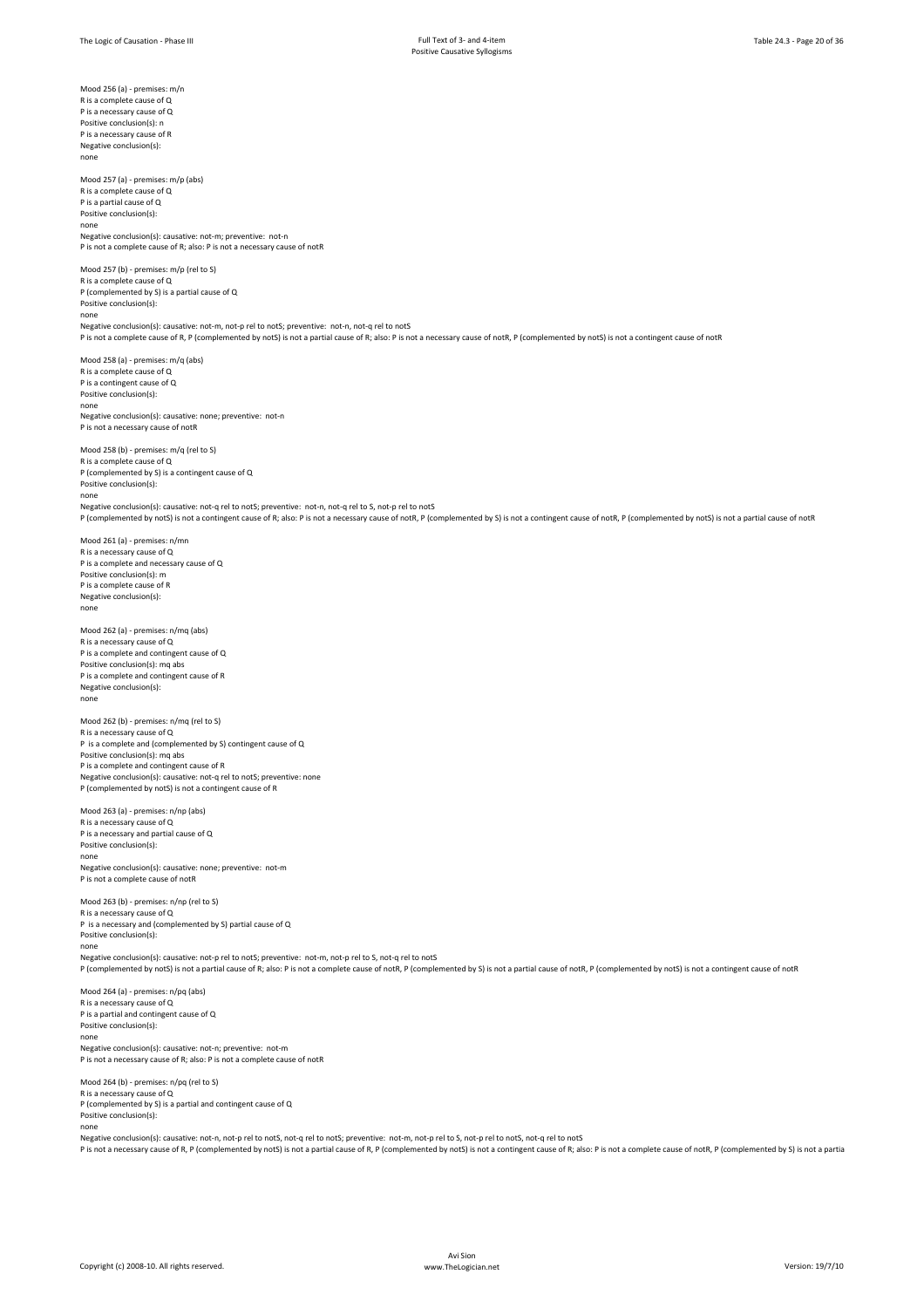Mood 265 (a) - premises: n/m R is a necessary cause of Q P is a complete cause of Q Positive conclusion(s): m P is a complete cause of R Negative conclusion(s): none Mood 266 (a) - premises: n/n R is a necessary cause of Q P is a necessary cause of Q Positive conclusion(s): none Negative conclusion(s): causative: none; preventive: not-m P is not a complete cause of notR Mood 267 (a) - premises: n/p (abs) R is a necessary cause of Q P is a partial cause of Q Positive conclusion(s): none Negative conclusion(s): causative: none; preventive: not-m P is not a complete cause of notR Mood 267 (b) - premises: n/p (rel to S) R is a necessary cause of Q P (complemented by S) is a partial cause of Q Positive conclusion(s): none Negative conclusion(s): causative: not-p rel to notS; preventive: not-m, not-p rel to S, not-q rel to notS P (complemented by notS) is not a partial cause of R; also: P is not a complete cause of notR, P (complemented by s) is not a partial cause of notR, P (complemented by notS) is not a contingent cause of notR Mood 268 (a) - premises: n/q (abs) R is a necessary cause of Q P is a contingent cause of Q Positive conclusion(s): none Negative conclusion(s): causative: not-n; preventive: not-m P is not a necessary cause of R; also: P is not a complete cause of notR Mood 268 (b) - premises: n/q (rel to S) R is a necessary cause of Q P (complemented by S) is a contingent cause of Q Positive conclusion(s): none Negative conclusion(s): causative: not-n, not-q rel to notS; preventive: not-m, not-p rel to notS P is not a necessary cause of R, P (complemented by notS) is not a contingent cause of R; also: P is not a complete cause of notR, P (complemented by notS) is not a partial cause of notR Mood 271 (a) - premises: p/mn (abs) R is a partial cause of Q P is a complete and necessary cause of Q Positive conclusion(s): q abs P is a contingent cause of R Negative conclusion(s): none Mood 271 (c) - premises: p/mn (rel to S) R (complemented by S) is a partial cause of Q P is a complete and necessary cause of Q Positive conclusion(s): q rel to notS P (complemented by notS) is a contingent cause of R Negative conclusion(s): none Mood 272 (a) - premises: p/mq (abs / abs) R is a partial cause of Q P is a complete and contingent cause of Q Positive conclusion(s): none Negative conclusion(s): causative: not-n; preventive: not-n P is not a necessary cause of R; also: P is not a necessary cause of notR Mood 272 (b) - premises: p/mq (abs / rel S) R is a partial cause of Q P is a complete and (complemented by S) contingent cause of Q Positive conclusion(s): none Negative conclusion(s): causative: not-n; preventive: not-n P is not a necessary cause of R; also: P is not a necessary cause of notR Mood 272 (c) - premises: p/mq (rel S / abs) R (complemented by S) is a partial cause of Q P is a complete and contingent cause of Q Positive conclusion(s): none Negative conclusion(s): causative: not-n, not-q rel to S; preventive: not-n, not-q rel to notS P is not a necessary cause of R, P (complemented by S) is not a contingent cause of R; also: P is not a necessary cause of notR, P (complemented by notS) is not a contingent cause of notR Mood 273 (a) - premises: p/np (abs / abs) R is a partial cause of Q P is a necessary and partial cause of Q Positive conclusion(s): none Negative conclusion(s): causative: none; preventive: not-m

P is not a complete cause of notR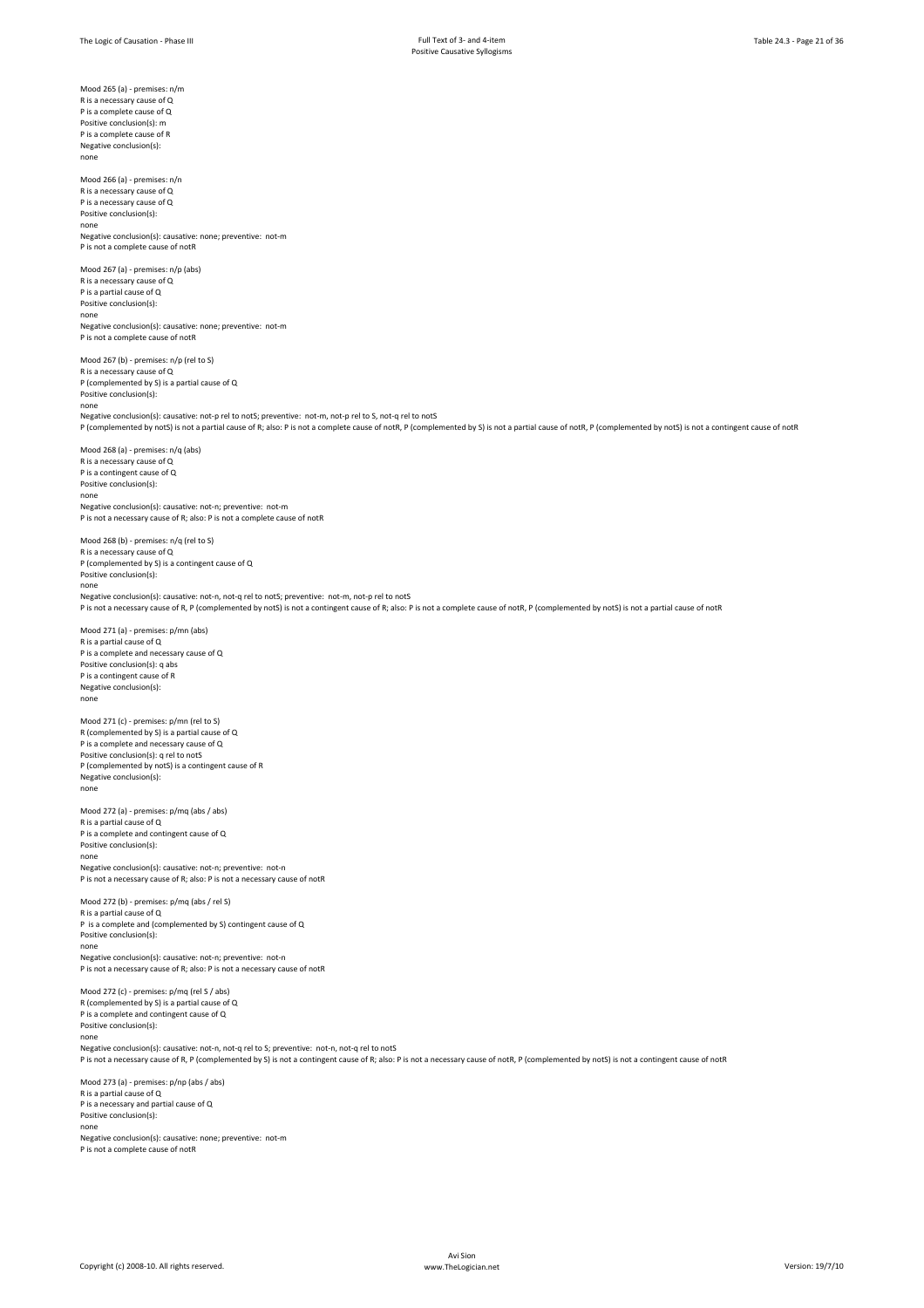Positive Causative Syllogisms

Mood 273 (b) - premises: p/np (abs / rel S) R is a partial cause of Q P is a necessary and (complemented by S) partial cause of Q Positive conclusion(s): none Negative conclusion(s): causative: none; preventive: not-m P is not a complete cause of notR Mood 273 (c) - premises: p/np (rel S / abs) R (complemented by S) is a partial cause of Q P is a necessary and partial cause of Q Positive conclusion(s): none Negative conclusion(s): causative: not-q rel to S; preventive: not-m, not-p rel to S, not-q rel to notS P (complemented by S) is not a contingent cause of R; also: P is not a complete cause of notR, P (complemented by S) is not a partial cause of notR, P (complemented by notS) is not a contingent cause of notR Mood 274 (a) - premises: p/pq (abs / abs) R is a partial cause of Q P is a partial and contingent cause of Q Positive conclusion(s): none Negative conclusion(s): none Mood 274 (b) - premises: p/pq (abs / rel S) R is a partial cause of Q P (complemented by S) is a partial and contingent cause of Q Positive conclusion(s): none Negative conclusion(s): none Mood 274 (c) - premises: p/pq (rel S / abs) R (complemented by S) is a partial cause of Q P is a partial and contingent cause of Q Positive conclusion(s): none Negative conclusion(s): none Mood 275 (a) - premises: p/m (abs) R is a partial cause of Q P is a complete cause of Q Positive conclusion(s): none Negative conclusion(s): causative: not-n; preventive: not-n P is not a necessary cause of R; also: P is not a necessary cause of notR Mood 275 (c) - premises: p/m (rel to S) R (complemented by S) is a partial cause of Q P is a complete cause of Q Positive conclusion(s): none Negative conclusion(s): causative: not-n, not-q rel to S; preventive: not-n, not-q rel to notS P is not a necessary cause of R, P (complemented by S) is not a contingent cause of R; also: P is not a necessary cause of notR, P (complemented by notS) is not a contingent cause of notR Mood 276 (a) - premises: p/n (abs) R is a partial cause of Q P is a necessary cause of Q Positive conclusion(s): none Negative conclusion(s): causative: none; preventive: not-m P is not a complete cause of notR Mood 276 (c) - premises: p/n (rel to S) R (complemented by S) is a partial cause of Q P is a necessary cause of Q Positive conclusion(s): none Negative conclusion(s): causative: not-q rel to S; preventive: not-m, not-p rel to S, not-q rel to notS P (complemented by S) is not a contingent cause of R; also: P is not a complete cause of notR, P (complemented by S) is not a partial cause of notR, P (complemented by notS) is not a contingent cause of notR Mood 277 (a) - premises: p/p (abs / abs) R is a partial cause of Q P is a partial cause of Q Positive conclusion(s): none Negative conclusion(s): none Mood 277 (b) - premises: p/p (abs / rel S) R is a partial cause of Q P (complemented by S) is a partial cause of Q Positive conclusion(s): none Negative conclusion(s): none Mood 277 (c) - premises: p/p (rel S / abs) R (complemented by S) is a partial cause of Q P is a partial cause of Q Positive conclusion(s): none Negative conclusion(s): none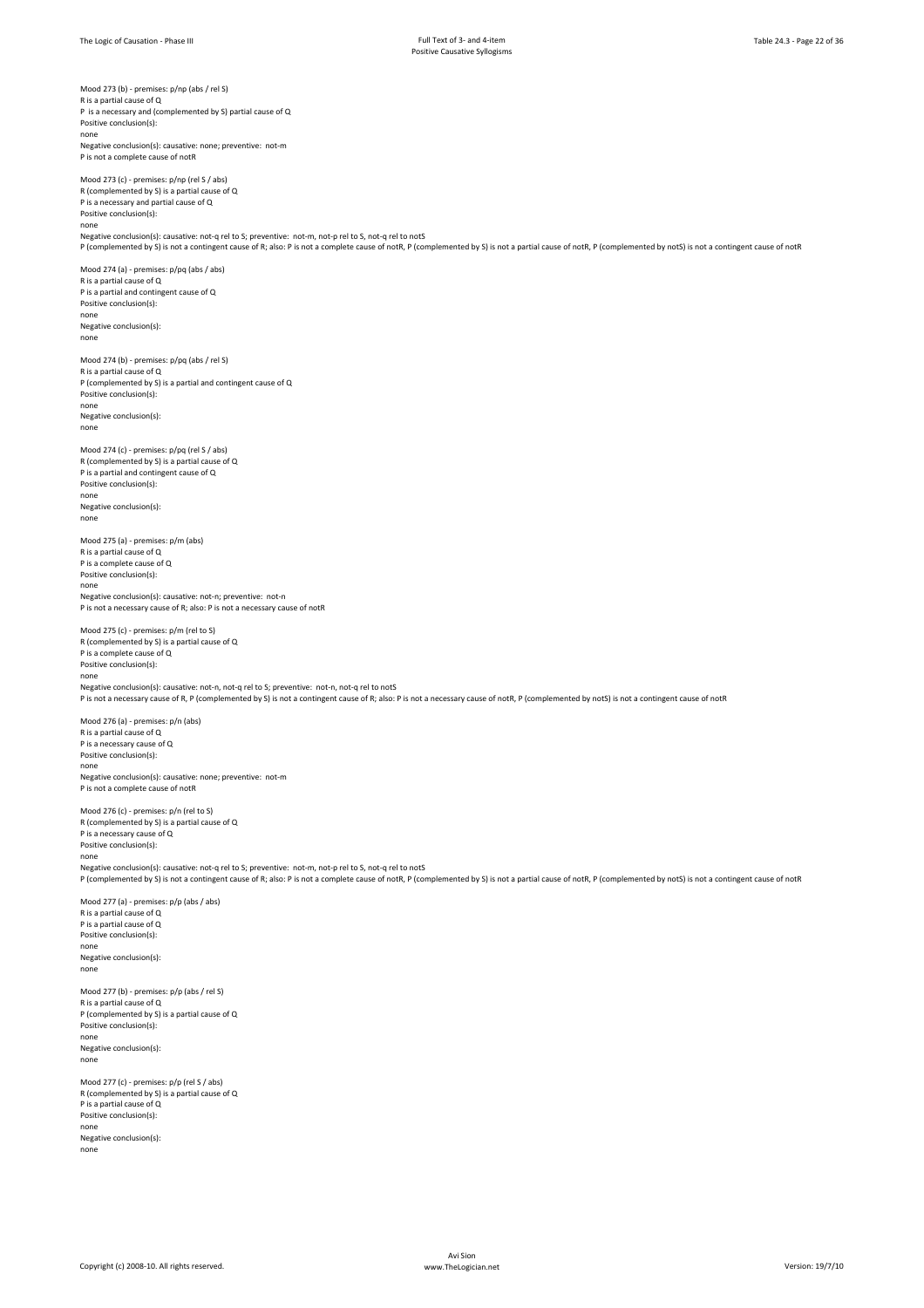Mood 278 (a) - premises: p/q (abs / abs) R is a partial cause of Q P is a contingent cause of Q Positive conclusion(s): none Negative conclusion(s): none

Mood 278 (b) - premises: p/q (abs / rel S) R is a partial cause of Q P (complemented by S) is a contingent cause of Q Positive conclusion(s): none Negative conclusion(s): none

Mood 278 (c) - premises: p/q (rel S / abs) R (complemented by S) is a partial cause of Q P is a contingent cause of Q Positive conclusion(s): none Negative conclusion(s): none

Mood 281 (a) - premises: q/mn (abs) R is a contingent cause of Q P is a complete and necessary cause of Q Positive conclusion(s): p abs P is a partial cause of R Negative conclusion(s): none

Mood 281 (c) - premises: q/mn (rel to S) R (complemented by S) is a contingent cause of Q P is a complete and necessary cause of Q Positive conclusion(s): p rel to notS P (complemented by notS) is a partial cause of R Negative conclusion(s): none

Mood 282 (a) - premises: q/mq (abs / abs) R is a contingent cause of Q P is a complete and contingent cause of Q Positive conclusion(s): none Negative conclusion(s): causative: none; preventive: not-n P is not a necessary cause of notR

Mood 282 (b) - premises: q/mq (abs / rel S) R is a contingent cause of Q P is a complete and (complemented by S) contingent cause of Q Positive conclusion(s):

none Negative conclusion(s): causative: none; preventive: not-n P is not a necessary cause of notR

Mood 282 (c) - premises: q/mq (rel S / abs) R (complemented by S) is a contingent cause of Q P is a complete and contingent cause of Q Positive conclusion(s): none Negative conclusion(s): causative: not-p rel to S; preventive: not-n, not-q rel to S, not-p rel to notS P (complemented by S) is not a partial cause of R; also: P is not a necessary cause of notR, P (complemented by S) is not a contingent cause of notR, P (complemented by notS) is not a partial cause of notR Mood 283 (a) - premises: q/np (abs / abs)

R is a contingent cause of Q P is a necessary and partial cause of Q Positive conclusion(s): none Negative conclusion(s): causative: not-m; preventive: not-m P is not a complete cause of R; also: P is not a complete cause of notR

Mood 283 (b) - premises: q/np (abs / rel S) R is a contingent cause of Q P is a necessary and (complemented by S) partial cause of Q Positive conclusion(s): none Negative conclusion(s): causative: not-m; preventive: not-m P is not a complete cause of R; also: P is not a complete cause of notR

Mood 283 (c) - premises: q/np (rel S / abs) R (complemented by S) is a contingent cause of Q P is a necessary and partial cause of Q Positive conclusion(s): none

Negative conclusion(s): causative: not-m, not-p rel to S; preventive: not-m, not-p rel to notS P is not a complete cause of R, P (complemented by S) is not a partial cause of R; also: P is not a complete cause of notR, P (complemented by notS) is not a partial cause of notR Mood 284 (a) - premises: q/pq (abs / abs)

R is a contingent cause of Q P is a partial and contingent cause of Q Positive conclusion(s): none Negative conclusion(s): none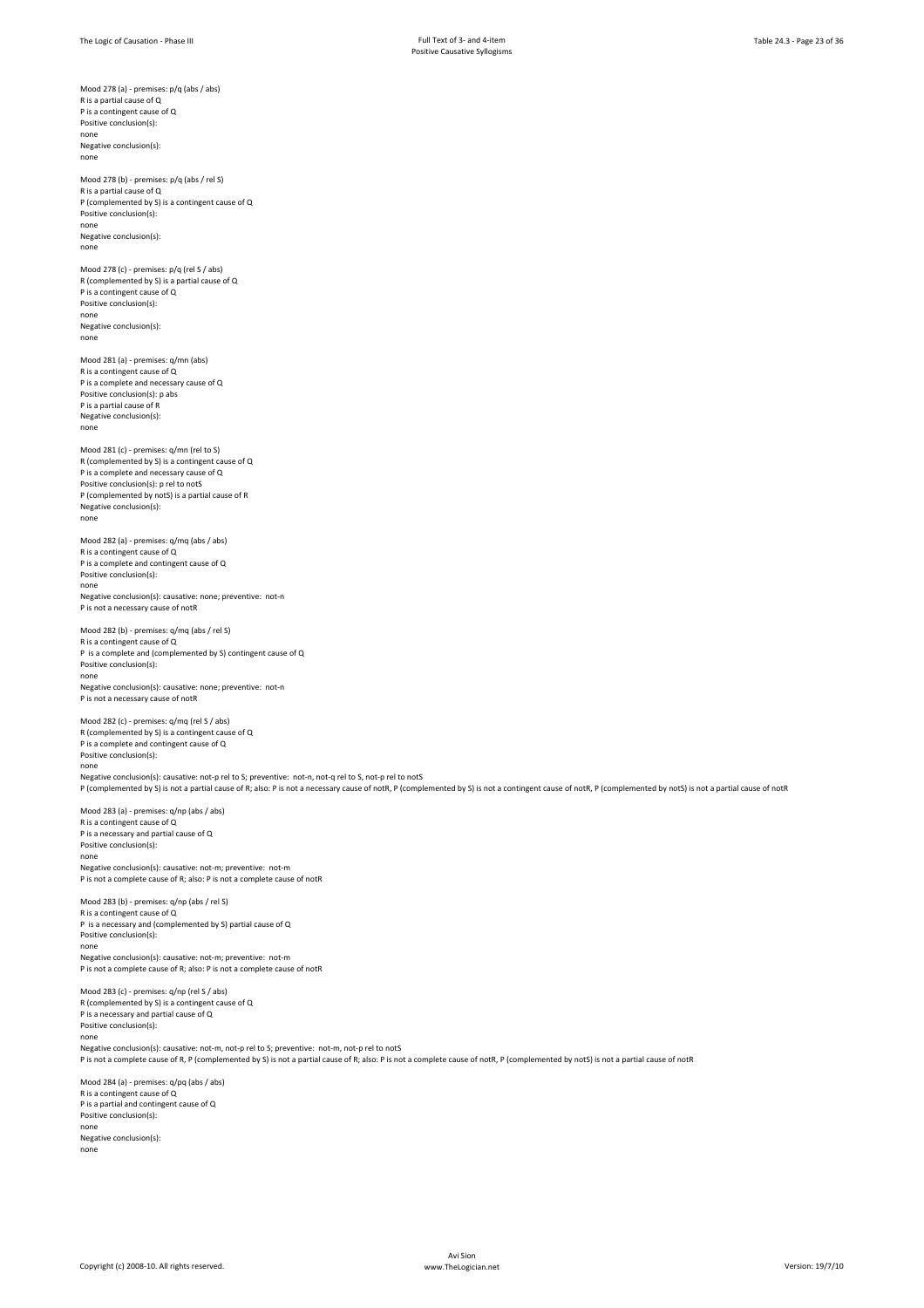Positive Causative Syllogisms

Mood 284 (b) - premises: q/pq (abs / rel S) R is a contingent cause of Q P (complemented by S) is a partial and contingent cause of Q Positive conclusion(s): none Negative conclusion(s): none Mood 284 (c) - premises: q/pq (rel S / abs) R (complemented by S) is a contingent cause of Q P is a partial and contingent cause of Q Positive conclusion(s): none Negative conclusion(s): none Mood 285 (a) - premises: q/m (abs) R is a contingent cause of Q P is a complete cause of Q Positive conclusion(s): none Negative conclusion(s): causative: none; preventive: not-n P is not a necessary cause of notR Mood 285 (c) - premises: q/m (rel to S) R (complemented by S) is a contingent cause of Q P is a complete cause of Q Positive conclusion(s): none Negative conclusion(s): causative: not-p rel to S; preventive: not-n, not-q rel to S, not-p rel to notS P (complemented by S) is not a partial cause of R; also: P is not a necessary cause of notR, P (complemented by S) is not a contingent cause of notR, P (complemented by notS) is not a partial cause of notR Mood 286 (a) - premises: q/n (abs) R is a contingent cause of Q P is a necessary cause of Q Positive conclusion(s): none Negative conclusion(s): causative: not-m; preventive: not-m P is not a complete cause of R; also: P is not a complete cause of notR Mood 286 (c) - premises: q/n (rel to S) R (complemented by S) is a contingent cause of Q P is a necessary cause of Q Positive conclusion(s): none Negative conclusion(s): causative: not-m, not-p rel to S; preventive: not-m, not-p rel to notS P is not a complete cause of R, P (complemented by S) is not a partial cause of R; also: P is not a complete cause of notR, P (complemented by notS) is not a partial cause of notR Mood 287 (a) - premises: q/p (abs / abs) R is a contingent cause of Q P is a partial cause of Q Positive conclusion(s): none Negative conclusion(s): none Mood 287 (b) - premises: q/p (abs / rel S) R is a contingent cause of Q P (complemented by S) is a partial cause of Q Positive conclusion(s): none Negative conclusion(s): none Mood 287 (c) - premises: q/p (rel S / abs) R (complemented by S) is a contingent cause of Q P is a partial cause of Q Positive conclusion(s): none Negative conclusion(s): none Mood 288 (a) - premises: q/q (abs / abs) R is a contingent cause of Q P is a contingent cause of Q Positive conclusion(s): none Negative conclusion(s): none Mood 288 (b) - premises: q/q (abs / rel S) R is a contingent cause of Q P (complemented by S) is a contingent cause of Q Positive conclusion(s): none Negative conclusion(s): none Mood 288 (c) - premises: q/q (rel S / abs) R (complemented by S) is a contingent cause of Q P is a contingent cause of Q Positive conclusion(s): none Negative conclusion(s): none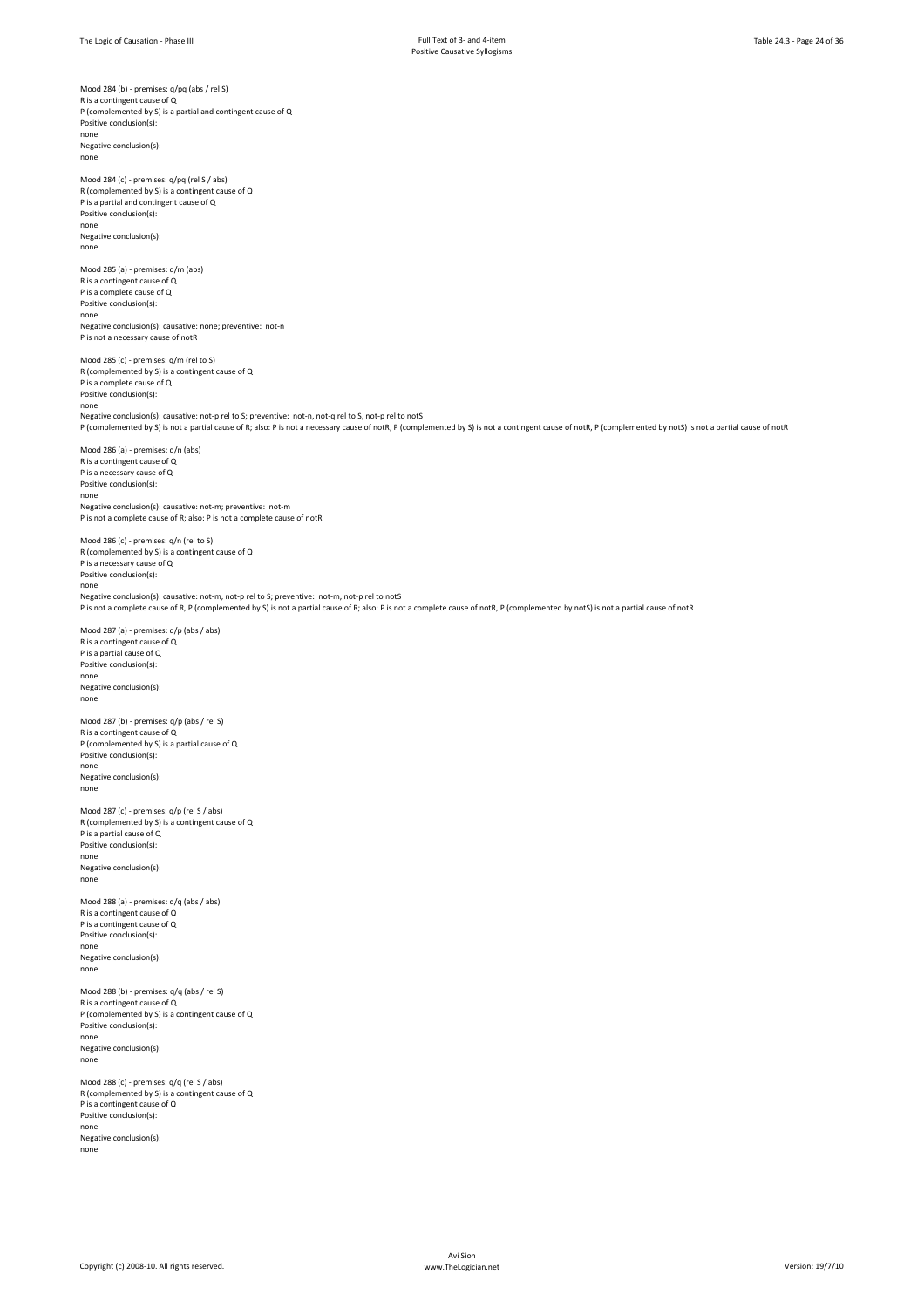## FIGURE THREE of Causative Syllogism (N.B. all positive conclusions are causative; negative conclusions may be causative or preventive.)

Mood 311 (a) - premises: mn/mn Q is a complete and necessary cause of R Q is a complete and necessary cause of P Positive conclusion(s): mn P is a complete and necessary cause of R Negative conclusion(s): none

Mood 312 (a) - premises: mn/mq (abs) Q is a complete and necessary cause of R Q is a complete and contingent cause of P Positive conclusion(s): np abs P is a necessary and partial cause of R Negative conclusion(s): none

Mood 312 (b) - premises: mn/mq (rel to S) Q is a complete and necessary cause of R Q is a complete and (complemented by S) contingent cause of P Positive conclusion(s): np rel to notS P (complemented by notS) is a necessary and partial cause of R Negative conclusion(s): none

Mood 313 (a) - premises: mn/np (abs) Q is a complete and necessary cause of R Q is a necessary and partial cause of P Positive conclusion(s): mq abs P is a complete and contingent cause of R Negative conclusion(s): none

Mood 313 (b) - premises: mn/np (rel to S) Q is a complete and necessary cause of R Q is a necessary and (complemented by S) partial cause of P Positive conclusion(s): mq rel to notS P (complemented by notS) is a complete and contingent cause of R Negative conclusion(s): none

Mood 314 (a) - premises: mn/pq (abs) Q is a complete and necessary cause of R Q is a partial and contingent cause of P Positive conclusion(s): pq abs P is a partial and contingent cause of R Negative conclusion(s): none

Mood 314 (b) - premises: mn/pq (rel to S) Q is a complete and necessary cause of R Q (complemented by S) is a partial and contingent cause of P Positive conclusion(s): pq rel to notS P (complemented by notS) is a partial and contingent cause of R Negative conclusion(s): none

Mood 315 (a) - premises: mn/m Q is a complete and necessary cause of R Q is a complete cause of P Positive conclusion(s): n P is a necessary cause of R Negative conclusion(s): none

Mood 316 (a) - premises: mn/n Q is a complete and necessary cause of R Q is a necessary cause of P Positive conclusion(s): m P is a complete cause of R Negative conclusion(s): none

Mood 317 (a) - premises: mn/p (abs) Q is a complete and necessary cause of R Q is a partial cause of P Positive conclusion(s): q abs P is a contingent cause of R Negative conclusion(s): none

Mood 317 (b) - premises: mn/p (rel to S) Q is a complete and necessary cause of R Q (complemented by S) is a partial cause of P Positive conclusion(s): q rel to notS P (complemented by notS) is a contingent cause of R Negative conclusion(s): none

Mood 318 (a) - premises: mn/q (abs) Q is a complete and necessary cause of R Q is a contingent cause of P Positive conclusion(s): p abs P is a partial cause of R Negative conclusion(s): none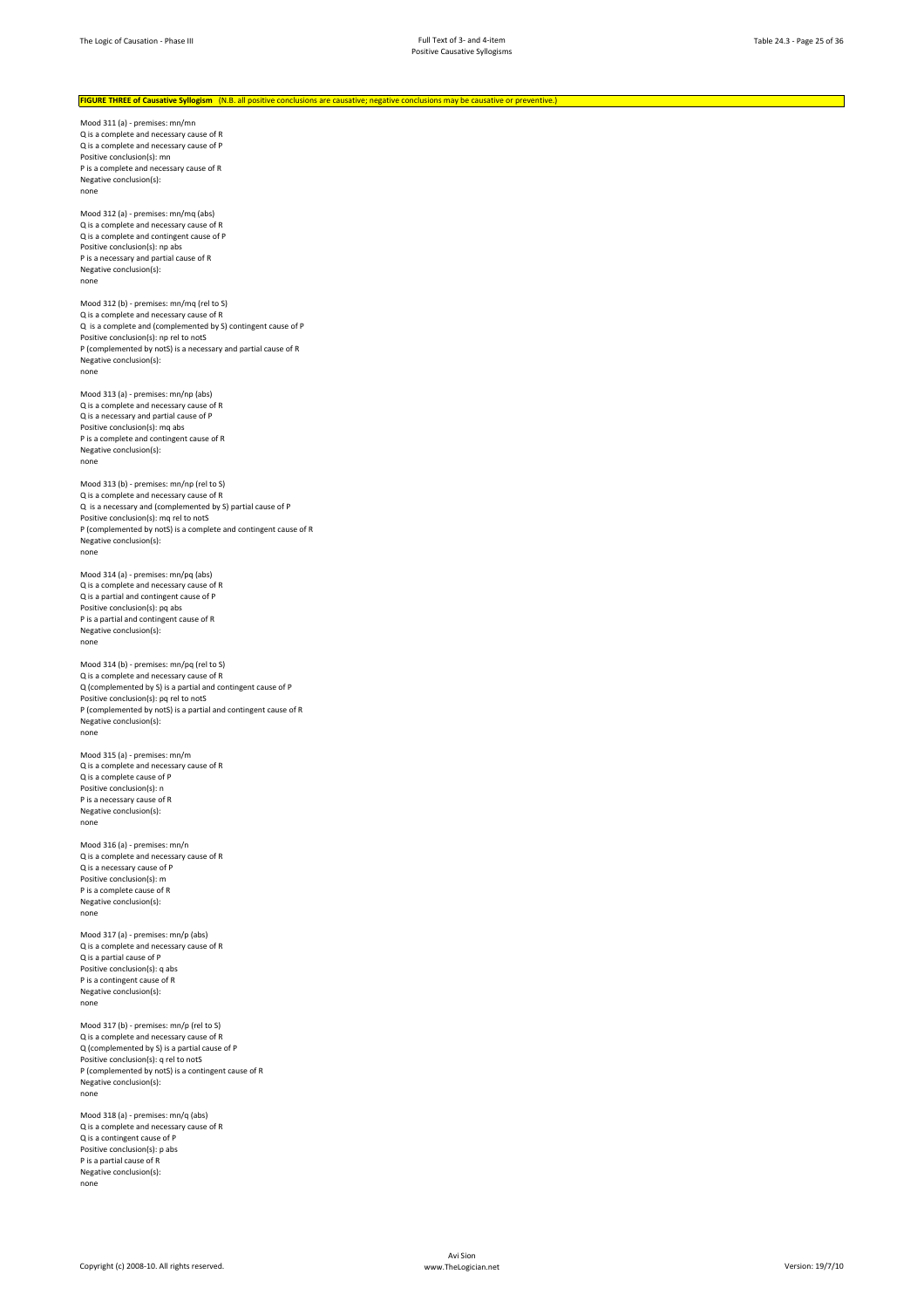Mood 318 (b) - premises: mn/a (rel to S) Q is a complete and necessary cause of R Q (complemented by S) is a contingent cause of P Positive conclusion(s): p rel to notS P (complemented by notS) is a partial cause of R Negative conclusion(s): none

Mood 321 (a) - premises: mq/mn (abs) Q is a complete and contingent cause of R Q is a complete and necessary cause of P Positive conclusion(s): mq abs P is a complete and contingent cause of R Negative conclusion(s): none

Mood 321 (c) - premises: mq/mn (rel to S) Q is a complete and (complemented by S) contingent cause of R Q is a complete and necessary cause of P Positive conclusion(s): ma rel to S P is a complete and (complemented by S) contingent cause of R Negative conclusion(s): none

Mood 322 (a) - premises: mq/mq (abs / abs) Q is a complete and contingent cause of R Q is a complete and contingent cause of P Positive conclusion(s): none<sup>n</sup> Negative conclusion(s): causative: none; preventive: not-m P is not a complete cause of notR

Mood 322 (b) - premises: mq/mq (abs / rel S) Q is a complete and contingent cause of R Q is a complete and (complemented by S) contingent cause of P Positive conclusion(s): none Negative conclusion(s): causative: not-p rel to S; preventive: not-m, not-q rel to S, not-p rel to notS P (complemented by S) is not a partial cause of R; also: P is not a complete cause of notR, P (complemented by S) is not a contingent cause of notR, P (complemented by notS) is not a partial cause of notR

Mood 322 (c) - premises: mq/mq (rel S / abs) Q is a complete and (complemented by S) contingent cause of R Q is a complete and contingent cause of P Positive conclusion(s): none

Negative conclusion(s): causative: not-q rel to notS; preventive: not-m, not-q rel to S, not-p rel to notS P (complemented by notS) is not a contingent cause of R; also: P is not a complete cause of notR, P (complemented by S) is not a contingent cause of notR, P (complemented by notS) is not a partial cause of notR

Mood 323 (a) - premises: mq/np (abs / abs) Q is a complete and contingent cause of R Q is a necessary and partial cause of P Positive conclusion(s): mg abs P is a complete and contingent cause of R Negative conclusion(s): none

Mood 323 (b) - premises: mq/np (abs / rel S) Q is a complete and contingent cause of R Q is a necessary and (complemented by S) partial cause of P Positive conclusion(s): mq abs P is a complete and contingent cause of R Negative conclusion(s): causative: not-q rel to S; preventive: none P (complemented by S) is not a contingent cause of R

Mood 323 (c) - premises: mq/np (rel S / abs) Q is a complete and (complemented by S) contingent cause of R Q is a necessary and partial cause of P Positive conclusion(s): mq abs P is a complete and contingent cause of R Negative conclusion(s): causative: not-q rel to notS; preventive: none P (complemented by notS) is not a contingent cause of R

Mood 324 (a) - premises: mq/pq (abs / abs) Q is a complete and contingent cause of R Q is a partial and contingent cause of P Positive conclusion(s): none Negative conclusion(s): causative: not-n; preventive: not-m P is not a necessary cause of R; also: P is not a complete cause of notR

Mood 324 (b) - premises: mq/pq (abs / rel S) Q is a complete and contingent cause of R Q (complemented by S) is a partial and contingent cause of P Positive conclusion(s):

none Negative conclusion(s): causative: not-n, not-p rel to S, not-q rel to S; preventive: not-m, not-p rel to S, not-q rel to S, not-p rel to notS P is not a necessary cause of R, P (complemented by S) is not a partial cause of R, P (complemented by S) is not a contingent cause of R; also: P is not a complete cause of notR, P (complemented by S) is not a partial caus

Mood 324 (c) - premises: mq/pq (rel S / abs) Q is a complete and (complemented by S) contingent cause of R Q is a partial and contingent cause of P Positive conclusion(s): none Negative conclusion(s): causative: not-n; preventive: not-m

P is not a necessary cause of R; also: P is not a complete cause of notR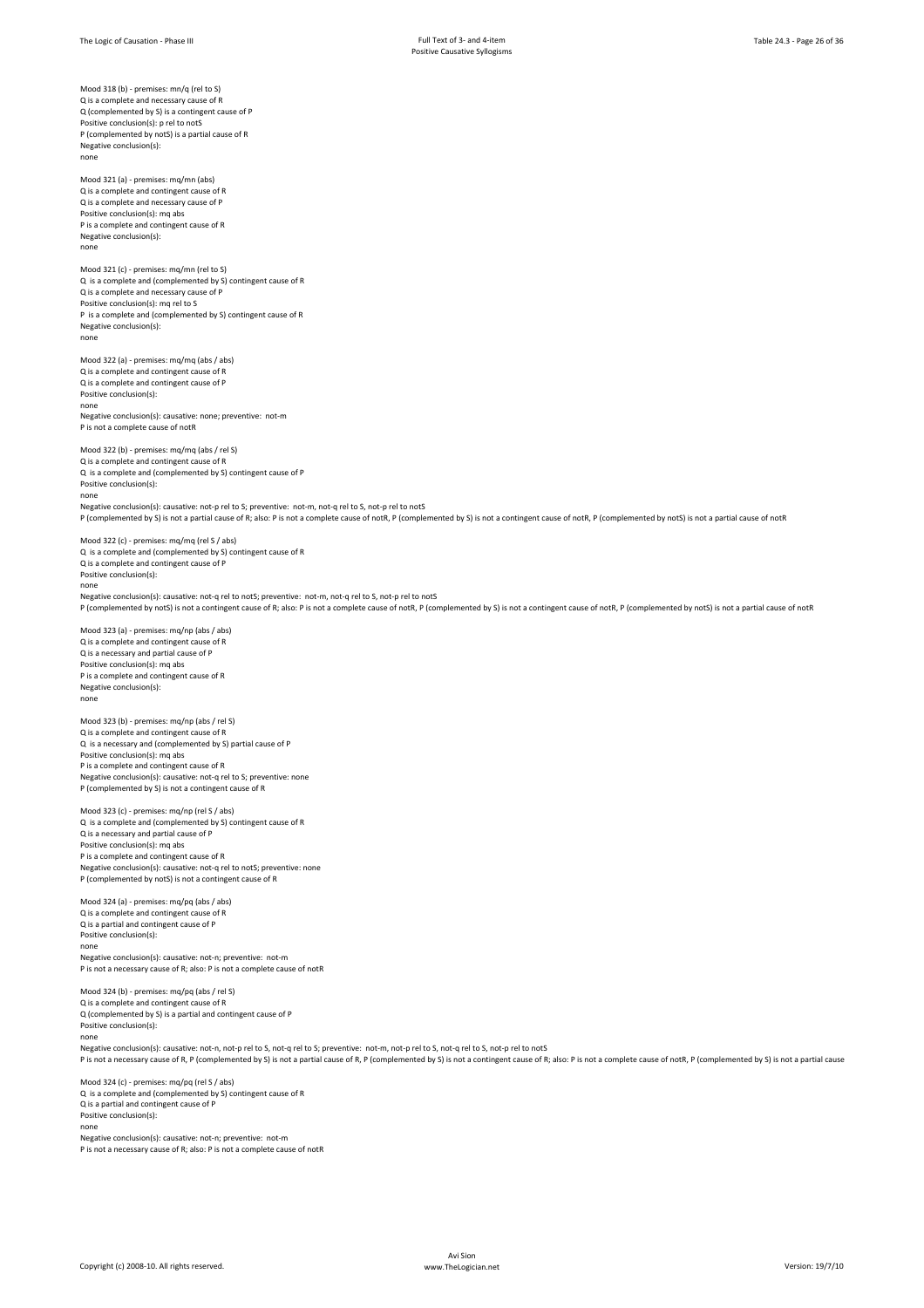Positive Causative Syllogisms

Mood 325 (a) - premises: mq/m (abs) Q is a complete and contingent cause of R Q is a complete cause of P Positive conclusion(s): none Negative conclusion(s): causative: none; preventive: not-m P is not a complete cause of notR Mood 325 (c) - premises: mq/m (rel to S) Q is a complete and (complemented by S) contingent cause of R Q is a complete cause of P Positive conclusion(s): none Negative conclusion(s): causative: not-q rel to notS; preventive: not-m, not-q rel to S, not-p rel to notS P (complemented by notS) is not a contingent cause of R; also: P is not a complete cause of notR, P (complemented by S) is not a contingent cause of notR, P (complemented by notS) is not a partial cause of notR Mood 326 (a) - premises: mq/n (abs) Q is a complete and contingent cause of R Q is a necessary cause of P Positive conclusion(s): mg abs P is a complete and contingent cause of R Negative conclusion(s): none Mood 326 (c) - premises: mq/n (rel to S) Q is a complete and (complemented by S) contingent cause of R Q is a necessary cause of P Positive conclusion(s): mg abs P is a complete and contingent cause of R Negative conclusion(s): causative: not-q rel to notS; preventive: none P (complemented by notS) is not a contingent cause of R Mood 327 (a) - premises: mq/p (abs / abs) Q is a complete and contingent cause of R Q is a partial cause of P Positive conclusion(s): none Negative conclusion(s): causative: not-n; preventive: not-m P is not a necessary cause of R; also: P is not a complete cause of notR Mood 327 (b) - premises: mq/p (abs / rel S) Q is a complete and contingent cause of R Q (complemented by S) is a partial cause of P Positive conclusion(s): none Negative conclusion(s): causative: not-n, not-q rel to S; preventive: not-m, not-p rel to S P is not a necessary cause of R, P (complemented by S) is not a contingent cause of R; also: P is not a complete cause of notR, P (complemented by S) is not a partial cause of notR Mood 327 (c) - premises: mq/p (rel S / abs) Q is a complete and (complemented by S) contingent cause of R Q is a partial cause of P Positive conclusion(s): none Negative conclusion(s): causative: not-n; preventive: not-m P is not a necessary cause of R; also: P is not a complete cause of notR Mood 328 (a) - premises: mq/q (abs / abs) Q is a complete and contingent cause of R Q is a contingent cause of P Positive conclusion(s): none Negative conclusion(s): causative: none; preventive: not-m P is not a complete cause of notR Mood 328 (b) - premises: mq/q (abs / rel S) Q is a complete and contingent cause of R Q (complemented by S) is a contingent cause of P Positive conclusion(s): none Negative conclusion(s): causative: not-p rel to S; preventive: not-m, not-q rel to S, not-p rel to notS P (complemented by S) is not a partial cause of R; also: P is not a complete cause of notR, P (complemented by S) is not a contingent cause of notR, P (complemented by notS) is not a partial cause of notR Mood 328 (c) - premises: mq/q (rel S / abs) Q is a complete and (complemented by S) contingent cause of R Q is a contingent cause of P Positive conclusion(s): none Negative conclusion(s): causative: none; preventive: not-m P is not a complete cause of notR Mood 331 (a) - premises: np/mn (abs) Q is a necessary and partial cause of R Q is a complete and necessary cause of P Positive conclusion(s): np abs P is a necessary and partial cause of R Negative conclusion(s): none Mood 331 (c) - premises: np/mn (rel to S) Q is a necessary and (complemented by S) partial cause of R Q is a complete and necessary cause of P Positive conclusion(s): np rel to S P is a necessary and (complemented by S) partial cause of R Negative conclusion(s):

none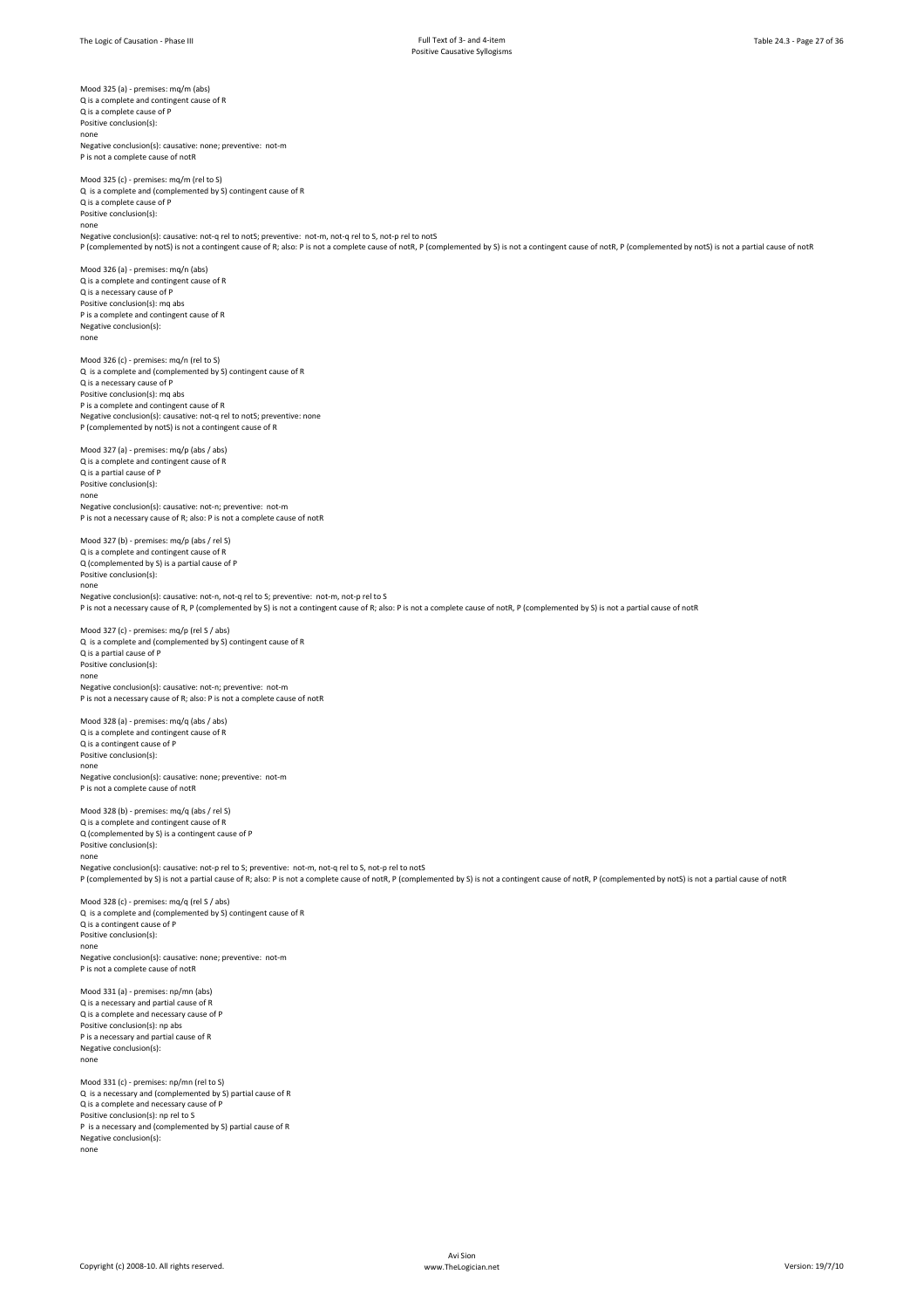Mood 332 (a) - premises: np/mg (abs / abs) Q is a necessary and partial cause of R Q is a complete and contingent cause of P Positive conclusion(s): np abs P is a necessary and partial cause of R Negative conclusion(s): none

Mood 332 (b) - premises: np/mq (abs / rel S) Q is a necessary and partial cause of R Q is a complete and (complemented by S) contingent cause of P Positive conclusion(s): np abs P is a necessary and partial cause of R Negative conclusion(s): causative: not-p rel to S; preventive: none P (complemented by S) is not a partial cause of R

Mood 332 (c) - premises: np/mq (rel S / abs) Q is a necessary and (complemented by S) partial cause of R Q is a complete and contingent cause of P Positive conclusion(s): np abs P is a necessary and partial cause of R Negative conclusion(s): causative: not-p rel to notS; preventive: none P (complemented by notS) is not a partial cause of R

Mood 333 (a) - premises: np/np (abs / abs) Q is a necessary and partial cause of R Q is a necessary and partial cause of P Positive conclusion(s): none Negative conclusion(s): causative: none; preventive: not-n

P is not a necessary cause of notR

Mood 333 (b) - premises: np/np (abs / rel S) Q is a necessary and partial cause of R Q is a necessary and (complemented by S) partial cause of P Positive conclusion(s): none Negative conclusion(s): causative: not-q rel to S; preventive: not-n, not-p rel to S, not-q rel to notS

P (complemented by S) is not a contingent cause of R; also: P is not a necessary cause of notR, P (complemented by S) is not a partial cause of notR, P (complemented by notS) is not a contingent cause of notR

Mood 333 (c) - premises: np/np (rel S / abs) Q is a necessary and (complemented by S) partial cause of R Q is a necessary and partial cause of P Positive conclusion(s): none

Negative conclusion(s): causative: not-p rel to notS; preventive: not-n, not-p rel to S, not-q rel to notS P (complemented by notS) is not a partial cause of R; also: P is not a necessary cause of notR, P (complemented by S) is not a partial cause of notR, P (complemented by notS) is not a contingent cause of notR

Mood 334 (a) - premises: np/pq (abs / abs) Q is a necessary and partial cause of R Q is a partial and contingent cause of P Positive conclusion(s): none

Negative conclusion(s): causative: not-m; preventive: not-n P is not a complete cause of R; also: P is not a necessary cause of notP

Mood 334 (b) - premises: np/pq (abs / rel S) Q is a necessary and partial cause of R Q (complemented by S) is a partial and contingent cause of P Positive conclusion(s): none Negative conclusion(s): causative: not-m, not-p rel to S, not-q rel to S; preventive: not-n, not-p rel to S, not-q rel to S, not-q rel to notS P is not a complete cause of R, P (complemented by S) is not a partial cause of R, P (complemented by S) is not a contingent cause of R; also: P is not a necessary cause of notR, P (complemented by S) is not a partial caus

Mood 334 (c) - premises: np/pq (rel S / abs) Q is a necessary and (complemented by S) partial cause of R Q is a partial and contingent cause of P Positive conclusion(s): none Negative conclusion(s): causative: not-m; preventive: not-n

P is not a complete cause of R; also: P is not a necessary cause of notR

Mood 335 (a) - premises: np/m (abs) Q is a necessary and partial cause of R Q is a complete cause of P Positive conclusion(s): np abs P is a necessary and partial cause of R Negative conclusion(s): none

Mood 335 (c) - premises: np/m (rel to S) Q is a necessary and (complemented by S) partial cause of R Q is a complete cause of P Positive conclusion(s): np abs P is a necessary and partial cause of R Negative conclusion(s): causative: not-p rel to notS; preventive: none P (complemented by notS) is not a partial cause of R

Mood 336 (a) - premises: np/n (abs) Q is a necessary and partial cause of R Q is a necessary cause of P Positive conclusion(s): none Negative conclusion(s): causative: none; preventive: not-n P is not a necessary cause of notR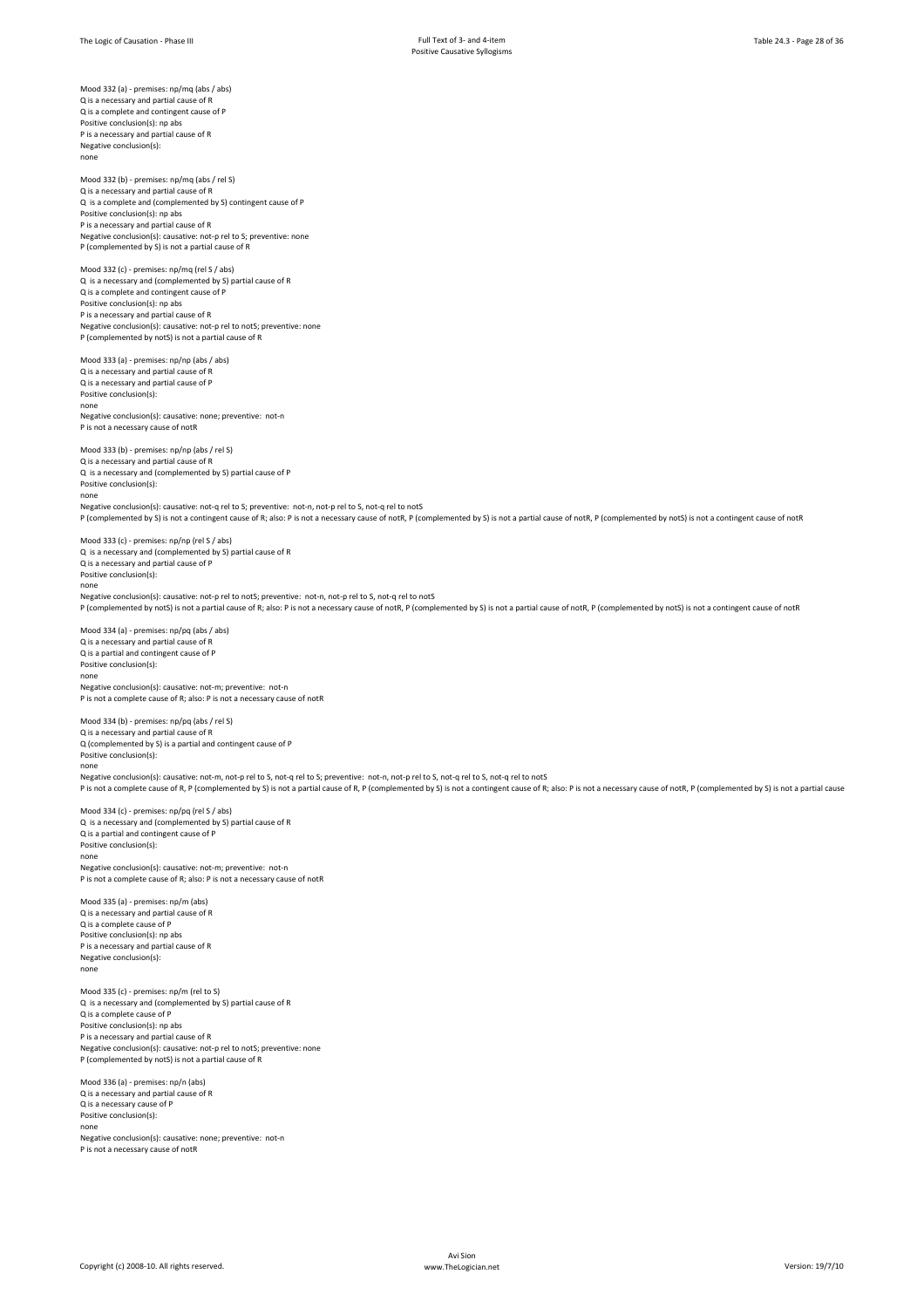Mood 336 (c) - premises: np/n (rel to S)

Q is a necessary and (complemented by S) partial cause of R Q is a necessary cause of P Positive conclusion(s): none Negative conclusion(s): causative: not-p rel to notS; preventive: not-n, not-p rel to S, not-q rel to notS P (complemented by notS) is not a partial cause of R; also: P is not a necessary cause of notR, P (complemented by S) is not a partial cause of notR, P (complemented by notS) is not a contingent cause of notR Mood 337 (a) - premises: np/p (abs / abs) Q is a necessary and partial cause of R Q is a partial cause of P Positive conclusion(s): none Negative conclusion(s): causative: none; preventive: not-n P is not a necessary cause of notR Mood 337 (b) - premises: np/p (abs / rel S) Q is a necessary and partial cause of R Q (complemented by S) is a partial cause of P Positive conclusion(s): none Negative conclusion(s): causative: not-q rel to S; preventive: not-n, not-p rel to S, not-q rel to notS P (complemented by S) is not a contingent cause of R; also: P is not a necessary cause of notR, P (complemented by S) is not a partial cause of notR, P (complemented by notS) is not a contingent cause of notR Mood 337 (c) - premises: np/p (rel S / abs) Q is a necessary and (complemented by S) partial cause of R Q is a partial cause of P Positive conclusion(s): none Negative conclusion(s): causative: none; preventive: not-n P is not a necessary cause of notR Mood 338 (a) - premises: np/q (abs / abs) Q is a necessary and partial cause of R Q is a contingent cause of P Positive conclusion(s): none Negative conclusion(s): causative: not-m; preventive: not-n P is not a complete cause of R; also: P is not a necessary cause of notR Mood 338 (b) - premises: np/q (abs / rel S) Q is a necessary and partial cause of R Q (complemented by S) is a contingent cause of P Positive conclusion(s): none Negative conclusion(s): causative: not-m, not-p rel to S; preventive: not-n, not-q rel to S P is not a complete cause of R, P (complemented by S) is not a partial cause of R; also: P is not a necessary cause of notR, P (complemented by S) is not a contingent cause of notR Mood 338 (c) - premises: np/q (rel S / abs) Q is a necessary and (complemented by S) partial cause of R Q is a contingent cause of P Positive conclusion(s): none Negative conclusion(s): causative: not-m; preventive: not-n P is not a complete cause of R; also: P is not a necessary cause of notR Mood 341 (a) - premises: pq/mn (abs) Q is a partial and contingent cause of R Q is a complete and necessary cause of P Positive conclusion(s): pq abs P is a partial and contingent cause of R Negative conclusion(s): none Mood 341 (c) - premises: pq/mn (rel to S) Q (complemented by S) is a partial and contingent cause of R Q is a complete and necessary cause of P Positive conclusion(s): pq rel to S P (complemented by S) is a partial and contingent cause of R Negative conclusion(s): none Mood 342 (a) - premises: pq/mq (abs / abs) Q is a partial and contingent cause of R Q is a complete and contingent cause of P Positive conclusion(s): none Negative conclusion(s): causative: not-m; preventive: not-m P is not a complete cause of R; also: P is not a complete cause of notR Mood 342 (b) - premises: pq/mq (abs / rel S) Q is a partial and contingent cause of R Q is a complete and (complemented by S) contingent cause of P Positive conclusion(s): none Negative conclusion(s): causative: not-m; preventive: not-m P is not a complete cause of R; also: P is not a complete cause of notR Mood 342 (c) - premises: pq/mq (rel S / abs) Q (complemented by S) is a partial and contingent cause of R Q is a complete and contingent cause of P Positive conclusion(s): none Negative conclusion(s): causative: not-m, not-p rel to notS, not-q rel to notS; preventive: not-m, not-p rel to S, not-q rel to S, not-p rel to notS

P is not a complete cause of R. P (complemented by notS) is not a partial cause of R. P (complemented by notS) is not a contingent cause of R: also: P is not a complete cause of notR. P (complemented by Not a partial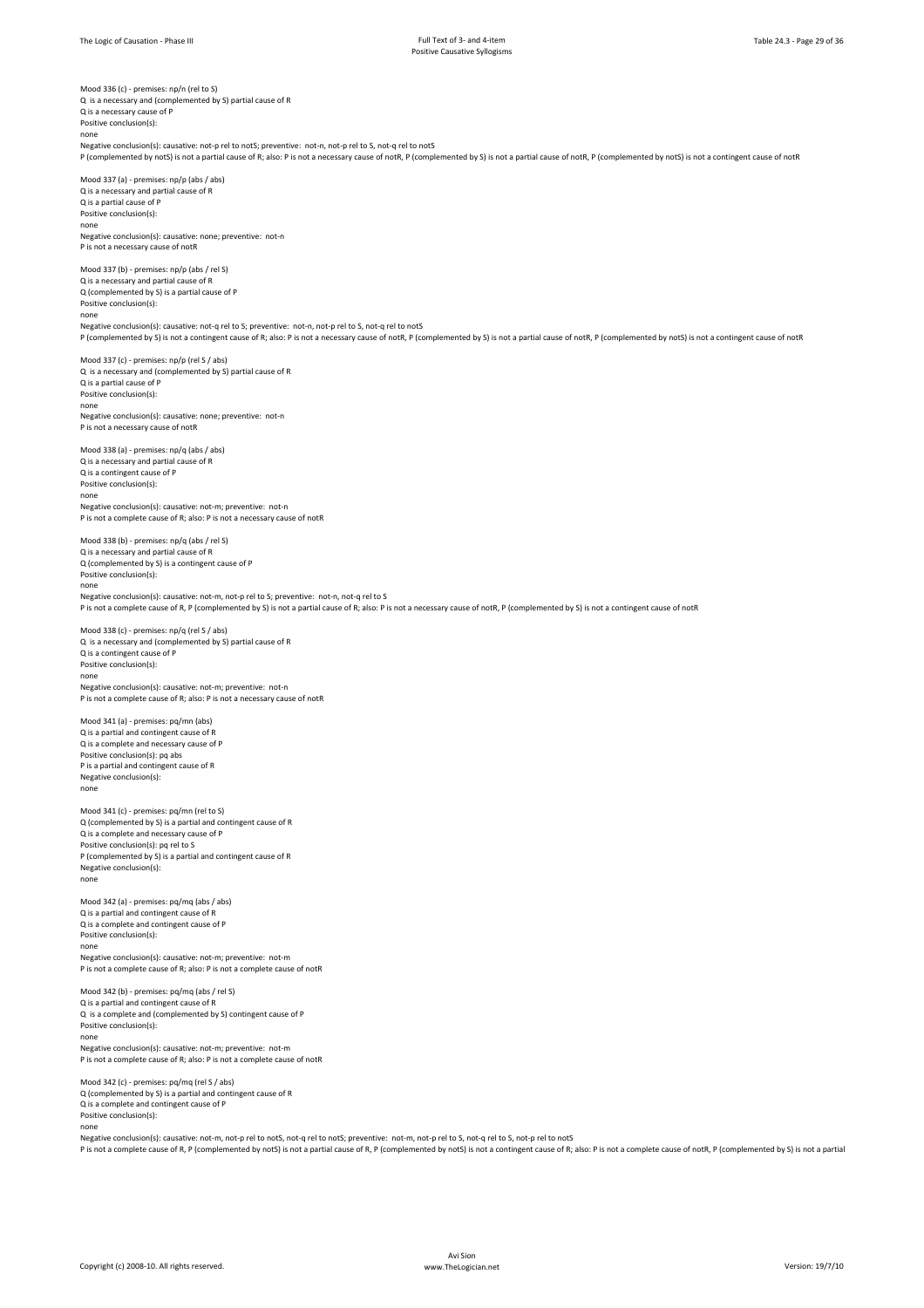Mood 343 (a) - premises: pq/np (abs / abs) Q is a partial and contingent cause of R Q is a necessary and partial cause of P Positive conclusion(s): none

Negative conclusion(s): causative: not-n; preventive: not-n P is not a necessary cause of R; also: P is not a necessary cause of notR

Mood 343 (b) - premises: pq/np (abs / rel S) Q is a partial and contingent cause of R Q is a necessary and (complemented by S) partial cause of P Positive conclusion(s): none Negative conclusion(s): causative: not-n; preventive: not-n P is not a necessary cause of R; also: P is not a necessary cause of notR

Mood 343 (c) - premises: pq/np (rel S / abs) Q (complemented by S) is a partial and contingent cause of R Q is a necessary and partial cause of P Positive conclusion(s): none

Negative conclusion(s): causative: not-n, not-p rel to notS, not-q rel to notS; preventive: not-n, not-p rel to S, not-q rel to S, not-q rel to S, not-q rel to S, not-q rel to S, not-q rel to notS<br>P is not a necessary caus

Mood 344 (a) - premises: pq/pq (abs / abs) Q is a partial and contingent cause of R Q is a partial and contingent cause of P Positive conclusion(s): none Negative conclusion(s): none

Mood 344 (b) - premises: pq/pq (abs / rel S) Q is a partial and contingent cause of R Q (complemented by S) is a partial and contingent cause of P Positive conclusion(s): none Negative conclusion(s): none

Mood 344 (c) - premises: pq/pq (rel S / abs) Q (complemented by S) is a partial and contingent cause of R Q is a partial and contingent cause of P Positive conclusion(s): none Negative conclusion(s): none

Mood 345 (a) - premises: pq/m (abs) Q is a partial and contingent cause of R Q is a complete cause of P Positive conclusion(s): none Negative conclusion(s): causative: not-m; preventive: not-m P is not a complete cause of R; also: P is not a complete cause of notR

Mood 345 (c) - premises: pq/m (rel to S) Q (complemented by S) is a partial and contingent cause of R Q is a complete cause of P Positive conclusion(s): none

Negative conclusion(s): causative: not-m, not-p rel to notS, not-q rel to notS; preventive: not-m, not-p rel to S, not-q rel to S, not-p rel to notS P is not a complete cause of R, P (complemented by notS) is not a partial cause of R, P (complemented by notS) is not a contingent cause of R; also: P is not a complete cause of notR, P (complemented by S) is not a partial

Mood 346 (a) - premises: pq/n (abs) Q is a partial and contingent cause of R Q is a necessary cause of P Positive conclusion(s): none Negative conclusion(s): causative: not-n; preventive: not-n P is not a necessary cause of R; also: P is not a necessary cause of notR

Mood 346 (c) - premises: pq/n (rel to S) Q (complemented by S) is a partial and contingent cause of R Q is a necessary cause of P Positive conclusion(s): none

Negative conclusion(s): causative: not-n, not-p rel to notS, not-q rel to notS; preventive: not-n, not-p rel to S, not-q rel to S, not-q rel to notS P is not a necessary cause of R, P (complemented by notS) is not a partial cause of R, P (complemented by notS) is not a contingent cause of R; also: P is not a necessary cause of notR, P (complemented by S) is not a parti

Mood 347 (a) - premises: pq/p (abs / abs) Q is a partial and contingent cause of R Q is a partial cause of P Positive conclusion(s): none Negative conclusion(s): none

Mood 347 (b) - premises: pq/p (abs / rel S) Q is a partial and contingent cause of R Q (complemented by S) is a partial cause of P Positive conclusion(s): none Negative conclusion(s):

none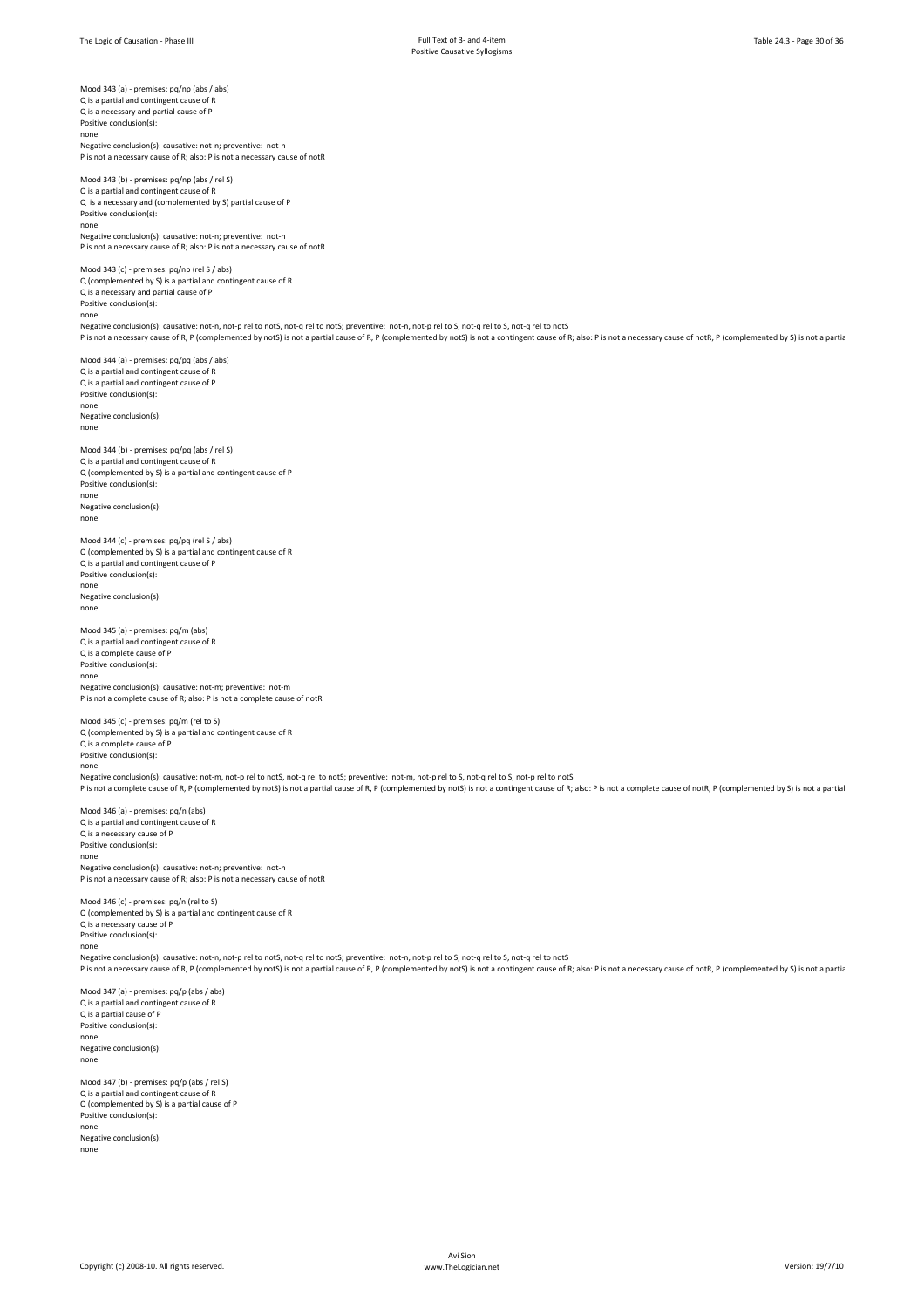Mood 347 (c) - premises: pq/p (rel S / abs) Q (complemented by S) is a partial and contingent cause of R Q is a partial cause of P Positive conclusion(s): none Negative conclusion(s): none Mood 348 (a) - premises: pq/q (abs / abs) Q is a partial and contingent cause of R Q is a contingent cause of P Positive conclusion(s): none Negative conclusion(s): none Mood 348 (b) - premises: pq/q (abs / rel S) Q is a partial and contingent cause of R Q (complemented by S) is a contingent cause of P Positive conclusion(s): none Negative conclusion(s): none Mood 348 (c) - premises: pq/q (rel S / abs) Q (complemented by S) is a partial and contingent cause of R Q is a contingent cause of P Positive conclusion(s): none Negative conclusion(s): none Mood 351 (a) - premises: m/mn Q is a complete cause of R Q is a complete and necessary cause of P Positive conclusion(s): m P is a complete cause of R Negative conclusion(s): none Mood 352 (a) - premises: m/mq (abs) Q is a complete cause of R Q is a complete and contingent cause of P Positive conclusion(s): none Negative conclusion(s): causative: none; preventive: not-m P is not a complete cause of notR Mood 352 (b) - premises: m/mq (rel to S) Q is a complete cause of R Q is a complete and (complemented by S) contingent cause of P Positive conclusion(s): none Negative conclusion(s): causative: not-p rel to S; preventive: not-m, not-q rel to S, not-p rel to notS P (complemented by S) is not a partial cause of R; also: P is not a complete cause of notR, P (complemented by S) is not a contingent cause of notR, P (complemented by notS) is not a partial cause of notR Mood 353 (a) - premises: m/np (abs) Q is a complete cause of R Q is a necessary and partial cause of P Positive conclusion(s): mq abs P is a complete and contingent cause of R Negative conclusion(s): none Mood 353 (b) - premises: m/np (rel to S) Q is a complete cause of R Q is a necessary and (complemented by S) partial cause of P Positive conclusion(s): mq abs P is a complete and contingent cause of R Negative conclusion(s): causative: not-q rel to S; preventive: none P (complemented by S) is not a contingent cause of R Mood 354 (a) - premises: m/pq (abs) Q is a complete cause of R Q is a partial and contingent cause of P Positive conclusion(s): none Negative conclusion(s): causative: not-n; preventive: not-m P is not a necessary cause of R; also: P is not a complete cause of notR Mood 354 (b) - premises: m/pq (rel to S) Q is a complete cause of R Q (complemented by S) is a partial and contingent cause of P Positive conclusion(s): none Negative conclusion(s): causative: not-n, not-p rel to S, not-q rel to S; preventive: not-m, not-p rel to S, not-q rel to S, not-p rel to notS P is not a necessary cause of R, P (complemented by S) is not a partial cause of R, P (complemented by S) is not a contingent cause of R; also: P is not a complete cause of notR, P (complemented by S) is not a partial caus Mood 355 (a) - premises: m/m Q is a complete cause of R

Q is a complete cause of P Positive conclusion(s): none Negative conclusion(s): causative: none; preventive: not-m P is not a complete cause of notR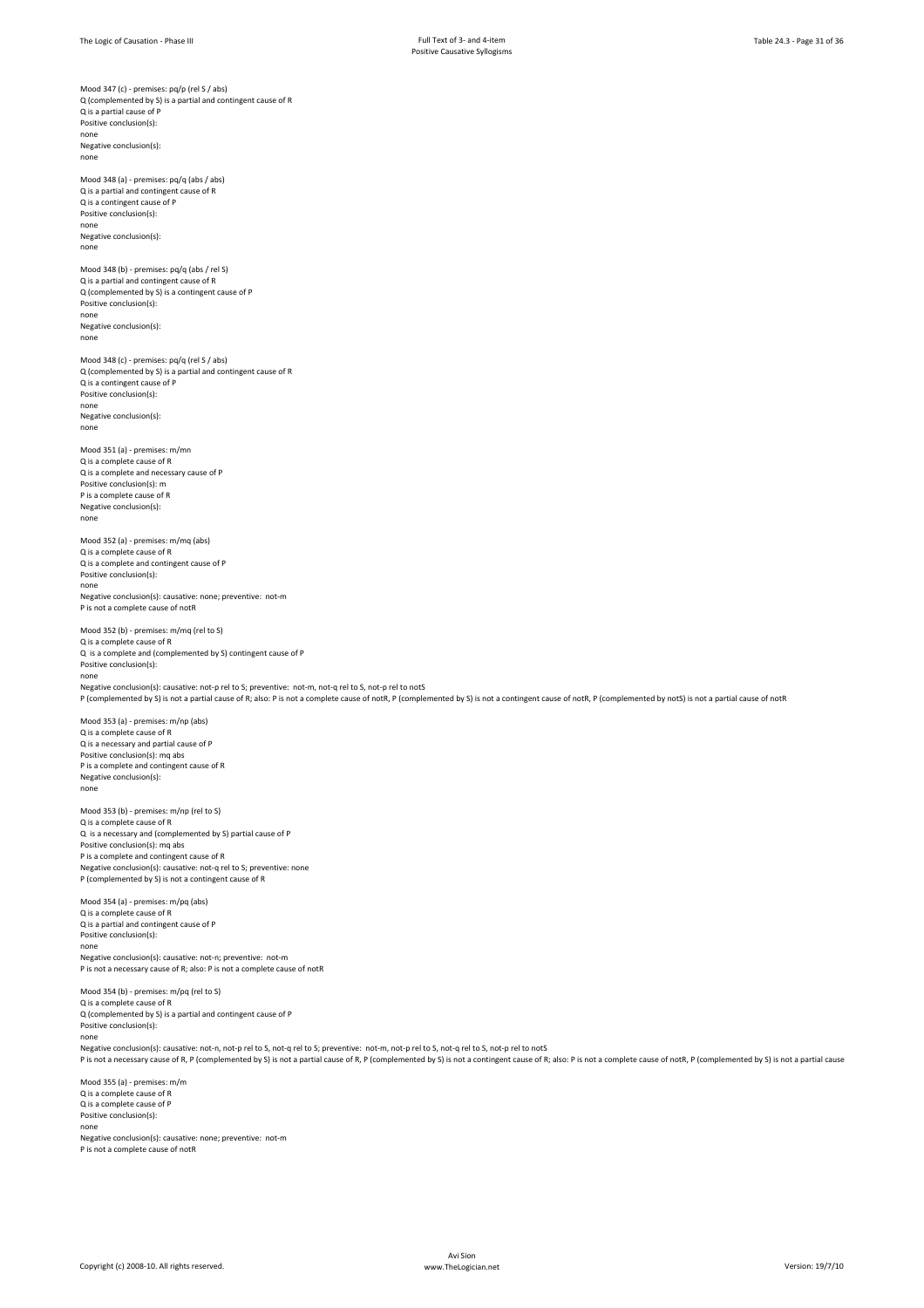Mood 356 (a) - premises: m/n Q is a complete cause of R Q is a necessary cause of P Positive conclusion(s): m P is a complete cause of R Negative conclusion(s): none Mood 357 (a) - premises: m/p (abs) Q is a complete cause of R Q is a partial cause of P Positive conclusion(s): none Negative conclusion(s): causative: not-n; preventive: not-m P is not a necessary cause of R; also: P is not a complete cause of notR Mood 357 (b) - premises: m/p (rel to S) Q is a complete cause of R Q (complemented by S) is a partial cause of P Positive conclusion(s): none Negative conclusion(s): causative: not-n, not-q rel to S; preventive: not-m, not-p rel to S P is not a necessary cause of R, P (complemented by S) is not a contingent cause of R; also: P is not a complete cause of notR, P (complemented by S) is not a partial cause of notR Mood 358 (a) - premises: m/q (abs) Q is a complete cause of R Q is a contingent cause of P Positive conclusion(s): none Negative conclusion(s): causative: none; preventive: not-m P is not a complete cause of notR Mood 358 (b) - premises: m/q (rel to S) Q is a complete cause of R Q (complemented by S) is a contingent cause of P Positive conclusion(s): none Negative conclusion(s): causative: not-p rel to S; preventive: not-m, not-q rel to S, not-p rel to notS P (complemented by S) is not a partial cause of R; also: P is not a complete cause of notR, P (complemented by S) is not a contingent cause of notR, P (complemented by notS) is not a partial cause of notR Mood 361 (a) - premises: n/mn Q is a necessary cause of R Q is a complete and necessary cause of P Positive conclusion(s): n P is a necessary cause of R Negative conclusion(s): none Mood 362 (a) - premises: n/mq (abs) Q is a necessary cause of R Q is a complete and contingent cause of P Positive conclusion(s): np abs P is a necessary and partial cause of R Negative conclusion(s): none Mood 362 (b) - premises: n/mq (rel to S) Q is a necessary cause of R Q is a complete and (complemented by S) contingent cause of P Positive conclusion(s): np abs P is a necessary and partial cause of R Negative conclusion(s): causative: not-p rel to S; preventive: none P (complemented by S) is not a partial cause of R Mood 363 (a) - premises: n/np (abs) Q is a necessary cause of R Q is a necessary and partial cause of P Positive conclusion(s): none Negative conclusion(s): causative: none; preventive: not-n P is not a necessary cause of notR Mood 363 (b) - premises: n/np (rel to S) Q is a necessary cause of R Q is a necessary and (complemented by S) partial cause of P Positive conclusion(s): none Negative conclusion(s): causative: not-q rel to S; preventive: not-n, not-p rel to S, not-q rel to notS P (complemented by S) is not a contingent cause of R; also: P is not a necessary cause of notR, P (complemented by S) is not a partial cause of notR, P (complemented by notS) is not a contingent cause of notR Mood 364 (a) - premises: n/pq (abs) Q is a necessary cause of R Q is a partial and contingent cause of P Positive conclusion(s): none Negative conclusion(s): causative: not-m; preventive: not-n P is not a complete cause of R; also: P is not a necessary cause of notR Mood 364 (b) - premises: n/pq (rel to S) Q is a necessary cause of R Q (complemented by S) is a partial and contingent cause of P Positive conclusion(s): none Negative conclusion(s): causative: not-m, not-p rel to S, not-q rel to S; preventive: not-n, not-p rel to S, not-q rel to S, not-q rel to notS

P is not a complete cause of R, P (complemented by S) is not a partial cause of R, P (complemented by S) is not a contingent cause of R; also: P is not a necessary cause of notR, P (complemented by S) is not a partial caus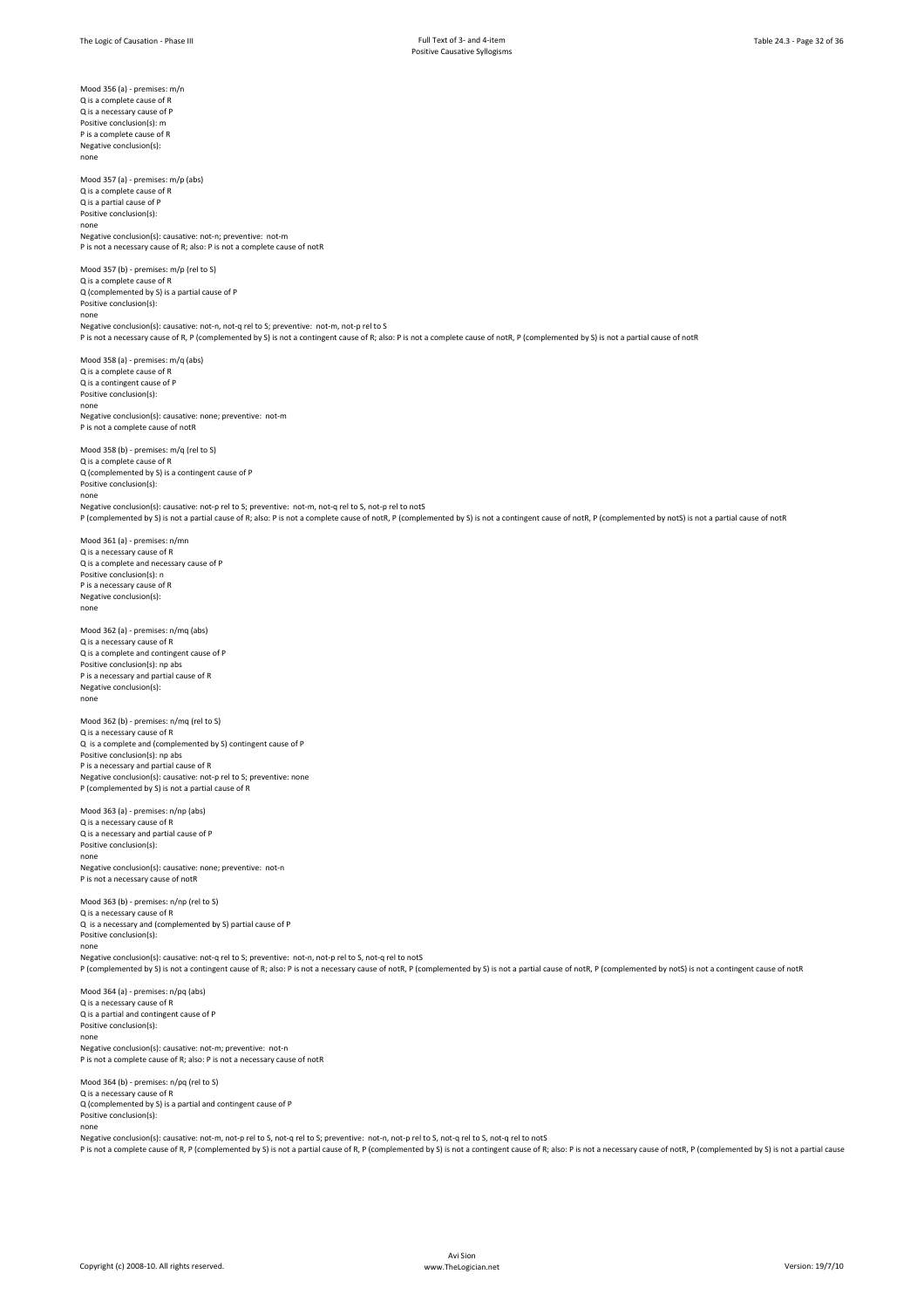Mood 365 (a) - premises: n/m Q is a necessary cause of R Q is a complete cause of P Positive conclusion(s): n P is a necessary cause of R Negative conclusion(s): none Mood 366 (a) - premises: n/n Q is a necessary cause of R Q is a necessary cause of P Positive conclusion(s): none Negative conclusion(s): causative: none; preventive: not-n P is not a necessary cause of notR Mood 367 (a) - premises: n/p (abs) Q is a necessary cause of R Q is a partial cause of P Positive conclusion(s): none Negative conclusion(s): causative: none; preventive: not-n P is not a necessary cause of notR Mood 367 (b) - premises: n/p (rel to S) Q is a necessary cause of R Q (complemented by S) is a partial cause of P Positive conclusion(s): none Negative conclusion(s): causative: not-q rel to S; preventive: not-n, not-p rel to S, not-q rel to notS P (complemented by S) is not a contingent cause of R; also: P is not a necessary cause of notR, P (complemented by S) is not a partial cause of notR, P (complemented by notS) is not a contingent cause of notR Mood 368 (a) - premises: n/q (abs) Q is a necessary cause of R Q is a contingent cause of P Positive conclusion(s): none Negative conclusion(s): causative: not-m; preventive: not-n P is not a complete cause of R; also: P is not a necessary cause of notR Mood 368 (b) - premises: n/q (rel to S) Q is a necessary cause of R Q (complemented by S) is a contingent cause of P Positive conclusion(s): none Negative conclusion(s): causative: not-m, not-p rel to S; preventive: not-n, not-q rel to S P is not a complete cause of R, P (complemented by S) is not a partial cause of R; also: P is not a necessary cause of notR, P (complemented by S) is not a contingent cause of notR Mood 371 (a) - premises: p/mn (abs) Q is a partial cause of R Q is a complete and necessary cause of P Positive conclusion(s): p abs P is a partial cause of R Negative conclusion(s): none Mood 371 (c) - premises: p/mn (rel to S) Q (complemented by S) is a partial cause of R Q is a complete and necessary cause of P Positive conclusion(s): p rel to S P (complemented by S) is a partial cause of R Negative conclusion(s): none Mood 372 (a) - premises: p/mq (abs / abs) Q is a partial cause of R Q is a complete and contingent cause of P Positive conclusion(s): none Negative conclusion(s): causative: not-m; preventive: not-m P is not a complete cause of R; also: P is not a complete cause of notR Mood 372 (b) - premises: p/mq (abs / rel S) Q is a partial cause of R Q is a complete and (complemented by S) contingent cause of P Positive conclusion(s): none Negative conclusion(s): causative: not-m; preventive: not-m P is not a complete cause of R; also: P is not a complete cause of notR Mood 372 (c) - premises: p/mq (rel S / abs) Q (complemented by S) is a partial cause of R Q is a complete and contingent cause of P Positive conclusion(s): none Negative conclusion(s): causative: not-m, not-p rel to notS; preventive: not-m, not-p rel to S P is not a complete cause of R, P (complemented by notS) is not a partial cause of R; also: P is not a complete cause of notR, P (complemented by S) is not a partial cause of notR Mood 373 (a) - premises: p/np (abs / abs) Q is a partial cause of R Q is a necessary and partial cause of P Positive conclusion(s): none Negative conclusion(s): causative: none; preventive: not-n

P is not a necessary cause of notR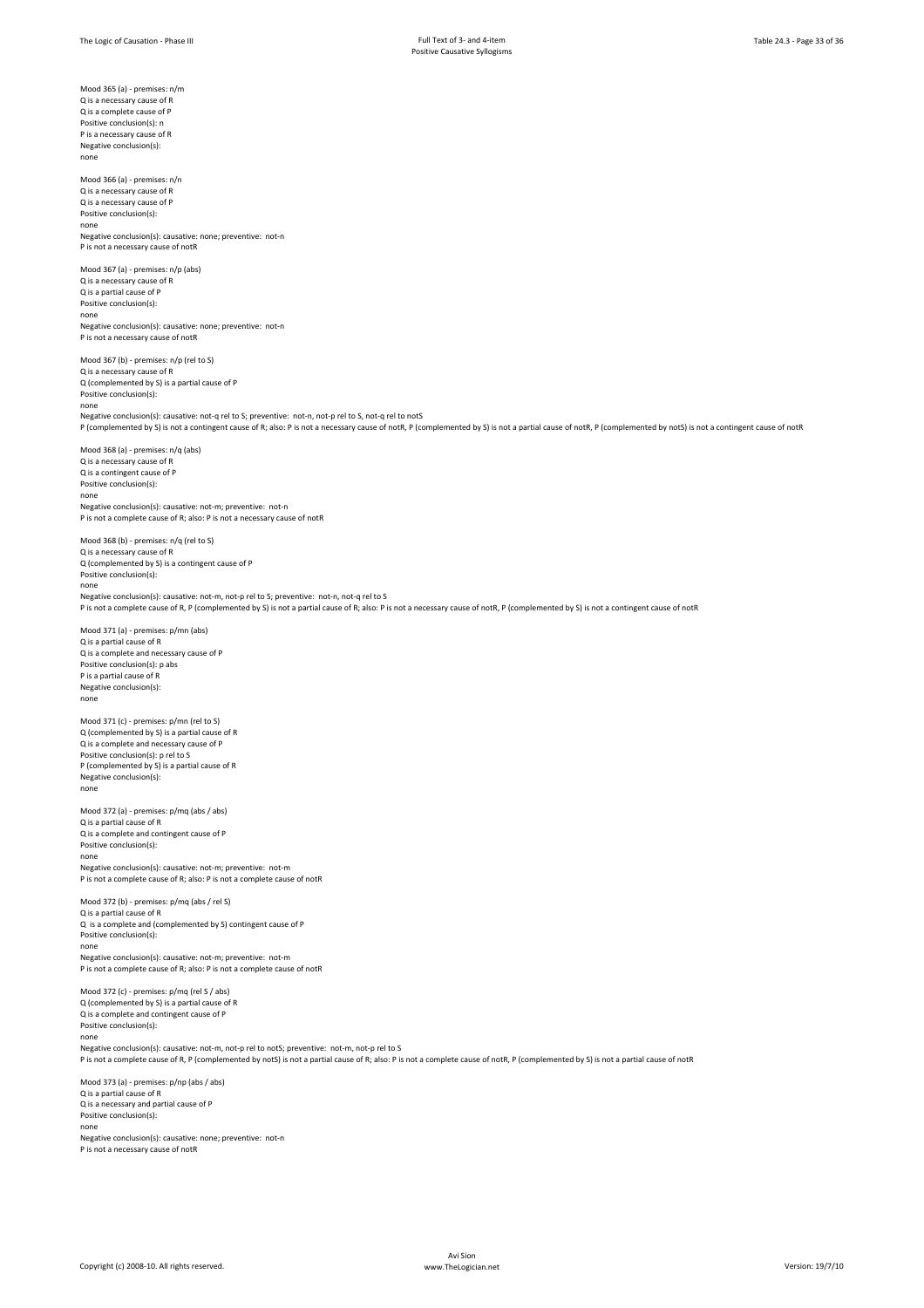Positive Causative Syllogisms

Mood 373 (b) - premises: p/np (abs / rel S) Q is a partial cause of R Q is a necessary and (complemented by S) partial cause of P Positive conclusion(s): none Negative conclusion(s): causative: none; preventive: not-n P is not a necessary cause of not Mood 373 (c) - premises: p/np (rel S / abs) Q (complemented by S) is a partial cause of R Q is a necessary and partial cause of P Positive conclusion(s): none Negative conclusion(s): causative: not-p rel to notS; preventive: not-n, not-p rel to S, not-q rel to notS P (complemented by notS) is not a partial cause of R; also: P is not a necessary cause of notR, P (complemented by S) is not a partial cause of notR, P (complemented by notS) is not a contingent cause of notR Mood 374 (a) - premises: p/pq (abs / abs) Q is a partial cause of R Q is a partial and contingent cause of P Positive conclusion(s): none Negative conclusion(s): none Mood 374 (b) - premises: p/pq (abs / rel S) Q is a partial cause of R Q (complemented by S) is a partial and contingent cause of P Positive conclusion(s): none Negative conclusion(s): none Mood 374 (c) - premises: p/pq (rel S / abs) Q (complemented by S) is a partial cause of R Q is a partial and contingent cause of P Positive conclusion(s): none Negative conclusion(s): none Mood 375 (a) - premises: p/m (abs) Q is a partial cause of R Q is a complete cause of P Positive conclusion(s): none Negative conclusion(s): causative: not-m; preventive: not-m P is not a complete cause of R; also: P is not a complete cause of notR Mood 375 (c) - premises: p/m (rel to S) Q (complemented by S) is a partial cause of R Q is a complete cause of P Positive conclusion(s): none Negative conclusion(s): causative: not-m, not-p rel to notS; preventive: not-m, not-p rel to S P is not a complete cause of R, P (complemented by notS) is not a partial cause of R; also: P is not a complete cause of notR, P (complemented by S) is not a partial cause of notR Mood 376 (a) - premises: p/n (abs) Q is a partial cause of R Q is a necessary cause of P Positive conclusion(s): none Negative conclusion(s): causative: none; preventive: not-n P is not a necessary cause of notR Mood 376 (c) - premises: p/n (rel to S) Q (complemented by S) is a partial cause of R Q is a necessary cause of P Positive conclusion(s): none Negative conclusion(s): causative: not-p rel to notS; preventive: not-n, not-p rel to S, not-q rel to notS P (complemented by notS) is not a partial cause of R; also: P is not a necessary cause of notR, P (complemented by S) is not a partial cause of notR, P (complemented by notS) is not a contingent cause of notR Mood 377 (a) - premises: p/p (abs / abs) Q is a partial cause of R Q is a partial cause of P Positive conclusion(s): none Negative conclusion(s): none Mood 377 (b) - premises: p/p (abs / rel S) Q is a partial cause of R  $\Omega$  (complemented by S) is a partial cause of P Positive conclusion(s): none Negative conclusion(s): none Mood 377 (c) - premises: p/p (rel S / abs) Q (complemented by S) is a partial cause of R Q is a partial cause of P Positive conclusion(s): none

Negative conclusion(s): none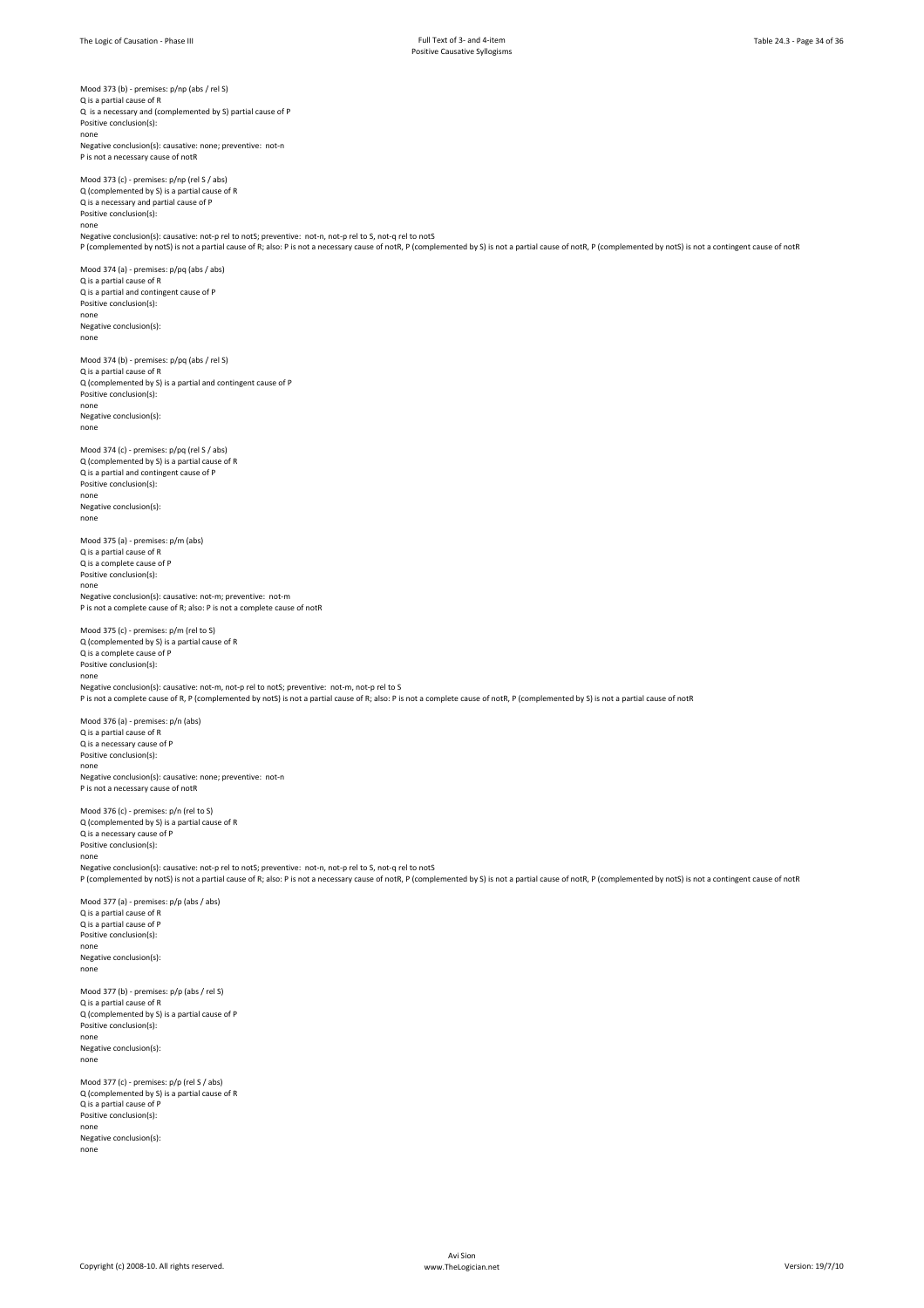Mood 378 (a) - premises: p/q (abs / abs)

Q is a partial cause of R Q is a contingent cause of P Positive conclusion(s): none Negative conclusion(s): none Mood 378 (b) - premises: p/q (abs / rel S) Q is a partial cause of R Q (complemented by S) is a contingent cause of P Positive conclusion(s): none Negative conclusion(s): none Mood 378 (c) - premises: p/q (rel S / abs) Q (complemented by S) is a partial cause of R Q is a contingent cause of P Positive conclusion(s): none Negative conclusion(s): none Mood 381 (a) - premises: q/mn (abs) Q is a contingent cause of R Q is a complete and necessary cause of P Positive conclusion(s): q abs P is a contingent cause of R Negative conclusion(s): none Mood 381 (c) - premises: q/mn (rel to S) Q (complemented by S) is a contingent cause of R Q is a complete and necessary cause of P Positive conclusion(s): q rel to S P (complemented by S) is a contingent cause of R Negative conclusion(s): none Mood 382 (a) - premises: q/mq (abs / abs) Q is a contingent cause of R Q is a complete and contingent cause of P Positive conclusion(s): none Negative conclusion(s): causative: none; preventive: not-m P is not a complete cause of notR Mood 382 (b) - premises: q/mq (abs / rel S) Q is a contingent cause of R Q is a complete and (complemented by S) contingent cause of P Positive conclusion(s): none Negative conclusion(s): causative: none; preventive: not-m P is not a complete cause of notR Mood 382 (c) - premises: q/mq (rel S / abs) Q (complemented by S) is a contingent cause of R Q is a complete and contingent cause of P Positive conclusion(s): none Negative conclusion(s): causative: not-q rel to notS; preventive: not-m, not-q rel to S, not-p rel to notS P (complemented by notS) is not a contingent cause of R; also: P is not a complete cause of notR, P (complemented by S) is not a contingent cause of notR, P (complemented by notS) is not a partial cause of notR Mood 383 (a) - premises: q/np (abs / abs) Q is a contingent cause of R Q is a necessary and partial cause of P Positive conclusion(s): none Negative conclusion(s): causative: not-n; preventive: not-n P is not a necessary cause of R; also: P is not a necessary cause of notR Mood 383 (b) - premises: q/np (abs / rel S) Q is a contingent cause of R Q is a necessary and (complemented by S) partial cause of P Positive conclusion(s): none Negative conclusion(s): causative: not-n; preventive: not-n P is not a necessary cause of R; also: P is not a necessary cause of notR Mood 383 (c) - premises: q/np (rel S / abs) Q (complemented by S) is a contingent cause of R Q is a necessary and partial cause of P Positive conclusion(s): none Negative conclusion(s): causative: not-n, not-q rel to notS; preventive: not-n, not-q rel to S

Mood 384 (a) - premises: q/pq (abs / abs) Q is a contingent cause of R Q is a partial and contingent cause of P Positive conclusion(s): none Negative conclusion(s):

P is not a necessary cause of R, P (complemented by notS) is not a contingent cause of R; also: P is not a necessary cause of notR, P (complemented by S) is not a contingent cause of notR